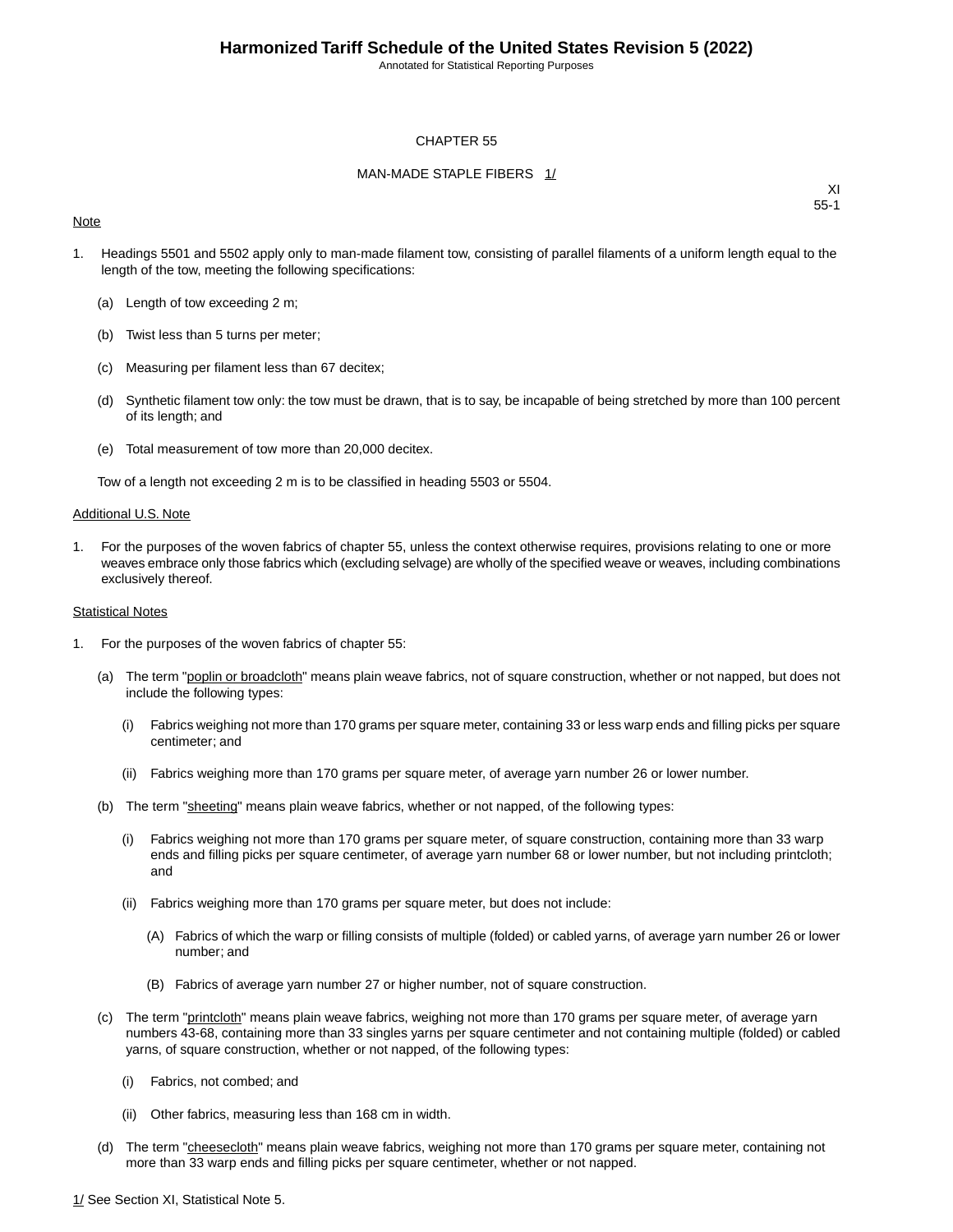Annotated for Statistical Reporting Purposes

Statistical Notes (con.) XI 55-2

- (e) The term "lawns, voiles or batistes" means plain weave fabrics, weighing not more than 170 grams per square meter, of average yarn number 69 or higher number, consisting of more than 33 warp ends and filling picks per square centimeter, of square construction, whether or not napped.
- (f) The term "duck" means fabrics weighing more than 170 grams per square meter, of average yarn number 26 or lower number, whether or not napped, of the following types:
	- (i) Plain weave, of which the warp or filling consists of multiple (folded) or cabled yarns; or
	- (ii) Woven as plain weave except that two or more warp ends are woven as one (taped warp), whether or not containing multiple (folded) or cabled yarns; this latter type of duck is not to be classified as a plain weave fabric.
- (g) The term "oxford cloth" means fabrics weighing not more than 170 grams per square meter, whether or not napped, woven as plain weave except that two or more warp ends are woven as one (taped warp). Oxford cloth is not to be classified as a plain weave fabric.
- (h) The term "blue denim" means fabrics weighing more than 170 grams per square meter, of 3-thread or 4-thread twill, including broken twill, warp faced, the warp yarns of which are dyed blue and the weft yarns of which are unbleached, bleached, dyed grey or colored a lighter shade of blue than that of the warp yarns.
- (ij) The term "square construction" means fabrics of the following types:
	- (i) Containing less than 79 warp ends and filling picks per square centimeter, of which the difference between the total count of warp ends per centimeter and the total count of filling picks per centimeter is less than 11; or
	- (ii) Containing 79 or more warp ends and filling picks per square centimeter, of which the total count of warp ends per centimeter and the total count of filling picks per centimeter are each less than 57 percent of the total count per square centimeter of such warp ends and filling picks.
- (k) The term "napped" means fabrics with a fuzzy, fibrous surface produced by scratching or pricking the surface so that some of the fibers are raised from the body of the yarn. Napped fabrics are not to be confused with pile fabrics. Outing and canton flannel, moleskin, etc., are typical fabrics with a nap.
- (l) The term "not combed" means fabrics in part of uncombed cotton, other vegetable textile fibers or wool or fine animal hair.
- (m) The term "combed" means fabrics containing cotton, other vegetable textile fibers or wool or fine animal hair, in which such fibers are combed.
- (n) The term " number," as applied to woven fabrics of man-made fibers, means the average yarn number of the yarns contained therein. In computing the average yarn number, the length of the yarn is considered to be equal to the distance covered by it in the fabric in the condition as imported, with all clipped yarn being measured as if continuous and with the count being taken of the total single yarns in the fabric including the single yarns in any multiple (folded) or cabled yarns. The weight shall be taken after any excessive sizing is removed by boiling or other suitable process. Any one of the following formulas can be used to determine the average yarn number--

N = BYT/1000, 100T/Z', BT/Z or ST/10

when:

N is the average yarn number, B is the breadth (width) of the fabric in centimeters, Y is the meters (linear) of the fabric per kilogram, T is the total single yarns per square centimeter, S is the square meters of fabric per kilogram, Z is the grams per linear meter of fabric, and Z' is the grams per square meter of fabric.

Fractions in the resulting "number" shall be disregarded.

- 2. The term "discharge printed" fabrics refers to fabrics which have been:
	- (a) Dyed, not tinted, a single uniform color other than white;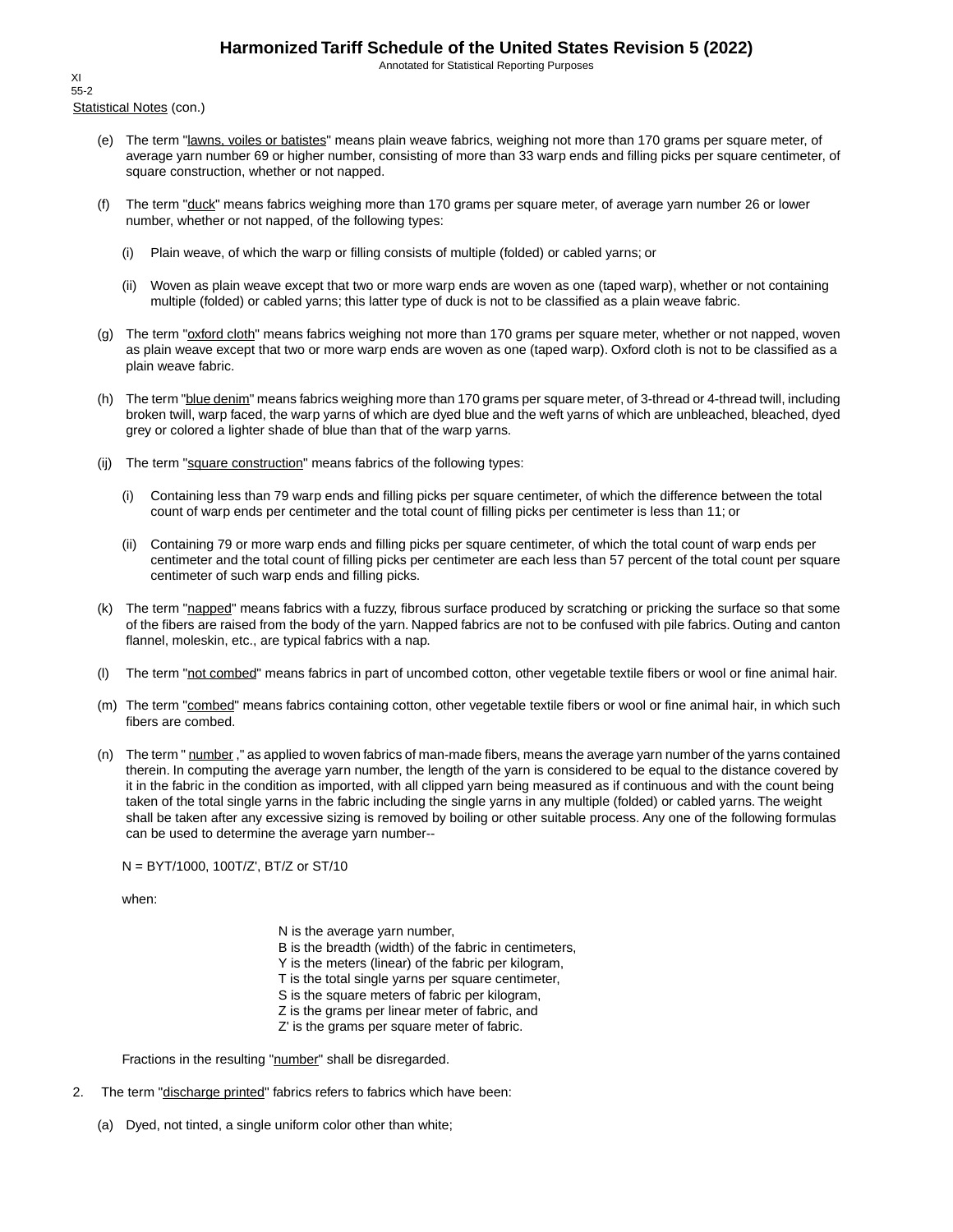Annotated for Statistical Reporting Purposes

#### Statistical Notes (con.)

- (b) Further processed using a method whereby chlorine or other color-destroying chemicals are applied to discrete portions of the dyed fabric to bleach out or discharge the dye and printed in those discrete portions thereby yielding a different colored pattern on the previously dyed ground; and
- (c) Subjected to two or more of the following finishing operations: bleaching, shrinking, filling, napping, decating, permanent stiffening, weighting, permanent embossing or moireing.

#### Compiler's Note

The provisions of subchapter II of chapter 99 (Miscellaneous Tariff Bills or MTBs), the provisions of the Generalized System of Preferences (GSP) found in General Note 4 and most product exclusions from the additional tariffs on products of China in subchapter III of chapter 99 expired on December 31, 2020. However, no endnotes or footnotes relating to these provisions have been deleted as of the issue date of this edition.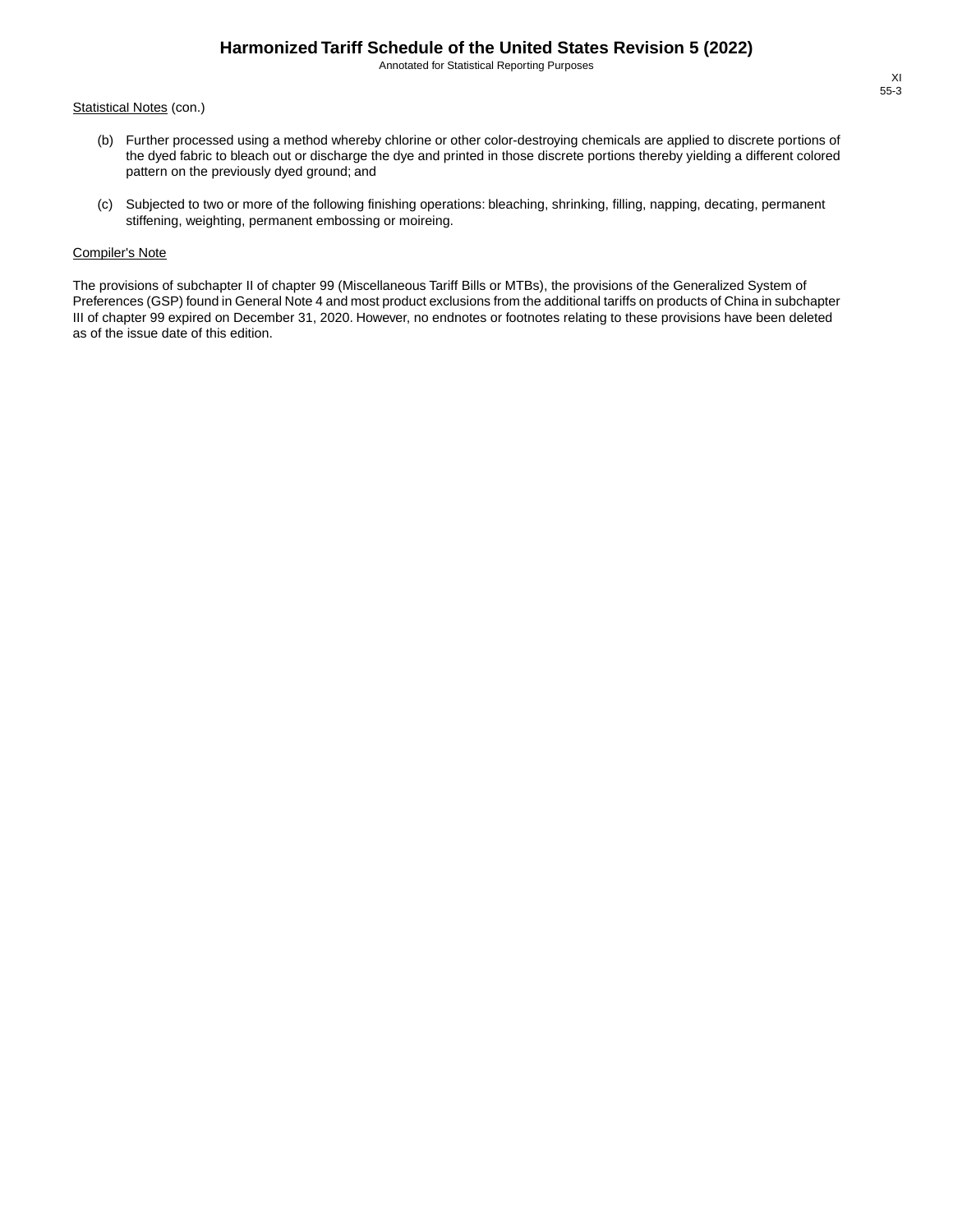Annotated for Statistical Reporting Purposes

| Heading/      | Stat.       |                                                                                                                                                                                                                                                                                                                                                | Unit           |         | Rates of Duty                                                        |     |
|---------------|-------------|------------------------------------------------------------------------------------------------------------------------------------------------------------------------------------------------------------------------------------------------------------------------------------------------------------------------------------------------|----------------|---------|----------------------------------------------------------------------|-----|
| Subheading    | Suf-<br>fix | <b>Article Description</b>                                                                                                                                                                                                                                                                                                                     | of<br>Quantity | General | $\mathbf{1}$<br>Special                                              | 2   |
| 5501          |             | Synthetic filament tow:                                                                                                                                                                                                                                                                                                                        |                |         |                                                                      |     |
|               |             | Of nylon or other polyamides:                                                                                                                                                                                                                                                                                                                  |                |         |                                                                      |     |
| 5501.11.00 00 |             |                                                                                                                                                                                                                                                                                                                                                |                |         | Free (AU, BH, CL,<br>CO, IL, JO, KR,<br>MA, OM, P, PA,<br>PE, S, SG) | 45% |
| 5501.19.00 00 |             |                                                                                                                                                                                                                                                                                                                                                |                |         | Free (AU, BH, CL,<br>CO, IL, JO, KR,<br>MA, OM, P, PA,<br>PE, S, SG) | 45% |
| 5501.20.00 00 |             |                                                                                                                                                                                                                                                                                                                                                |                |         | Free (AU, BH, CL,<br>CO, IL, JO, KR,<br>MA, OM, P, PA,<br>PE, S, SG) | 45% |
| 5501.30.00    |             |                                                                                                                                                                                                                                                                                                                                                |                |         | Free (AU, BH, CL,<br>CO, IL, JO, KR,<br>MA, OM, P, PA,<br>PE, S, SG) | 45% |
|               | 10          | Containing 92 percent or more by weight of acrylonitrile<br>units with filaments numbering fewer than 70,000<br>(+/-2000) with filament diameter 1.59 decitex (plus or<br>minus 0.027) or less, or in a separable tow construction<br>capable of being separated into tows of 70,000<br>(+/-2000) or fewer with filament diameter 1.59 decitex |                |         |                                                                      |     |
|               | 90          |                                                                                                                                                                                                                                                                                                                                                |                |         |                                                                      |     |
| 5501.40.00    | 00          |                                                                                                                                                                                                                                                                                                                                                |                |         | Free (AU, BH, CL,<br>CO, IL, JO, KR,<br>MA, OM, P, PA,<br>PE, S, SG) | 45% |
| 5501.90.01    | 00          |                                                                                                                                                                                                                                                                                                                                                |                |         | Free (AU, BH, CL,<br>CO, IL, JO, KR,<br>MA, OM, P, PA,<br>PE, S, SG) | 45% |
| 5502          |             | Artificial filament tow:                                                                                                                                                                                                                                                                                                                       |                |         |                                                                      |     |
| 5502.10.00 00 |             |                                                                                                                                                                                                                                                                                                                                                |                |         | Free (AU, BH, CL,<br>CO, IL, JO, KR,<br>MA, OM, P, PA,<br>PE, S, SG) | 45% |
| 5502.90.00 00 |             |                                                                                                                                                                                                                                                                                                                                                |                |         | Free (AU, BH, CL,<br>CO, IL, JO, KR,<br>MA, OM, P, PA,<br>PE, S, SG) | 45% |
|               |             |                                                                                                                                                                                                                                                                                                                                                |                |         |                                                                      |     |
|               |             |                                                                                                                                                                                                                                                                                                                                                |                |         |                                                                      |     |
|               |             |                                                                                                                                                                                                                                                                                                                                                |                |         |                                                                      |     |
|               |             |                                                                                                                                                                                                                                                                                                                                                |                |         |                                                                      |     |
|               |             |                                                                                                                                                                                                                                                                                                                                                |                |         |                                                                      |     |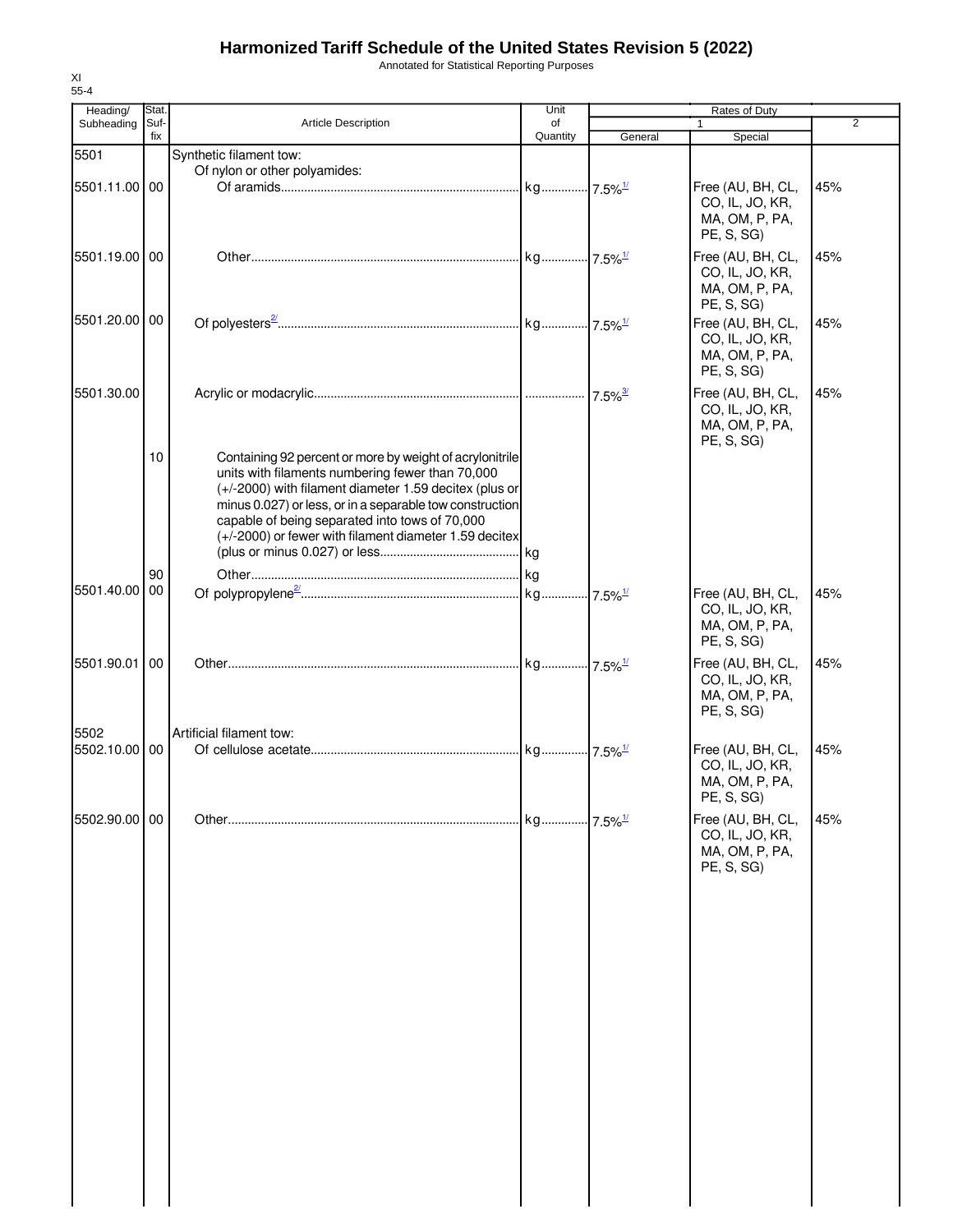Annotated for Statistical Reporting Purposes

| Heading/                 | Stat.       |                                                                                                                         | Unit           |         | Rates of Duty                                                        |                |
|--------------------------|-------------|-------------------------------------------------------------------------------------------------------------------------|----------------|---------|----------------------------------------------------------------------|----------------|
| Subheading               | Suf-<br>fix | Article Description                                                                                                     | of<br>Quantity | General | Special                                                              | $\overline{2}$ |
| 5503                     |             | Synthetic staple fibers, not carded, combed or otherwise<br>processed for spinning:                                     |                |         |                                                                      |                |
| 5503.11.00 00            |             | Of nylon or other polyamides:                                                                                           |                |         | Free (AU, BH, CL,<br>CO, IL, JO, KR,<br>MA, OM, P, PA,<br>PE, S, SG) | 25%            |
| 5503.19                  |             | Other:                                                                                                                  |                |         |                                                                      |                |
| 5503.19.10 00            |             | Containing 10 percent or more by weight of nylon                                                                        |                |         |                                                                      | 25%            |
| 5503.19.90 00            |             |                                                                                                                         |                |         | Free (AU, BH, CL,<br>CO, IL, JO, KR,<br>MA, OM, P, PA,<br>PE, S, SG) | 25%            |
| 5503.20.00               |             |                                                                                                                         |                |         | Free (AU, BH, CL,<br>CO, IL, JO, KR,<br>MA, OM, P, PA,<br>PE, S, SG) | 25%            |
|                          | 15          | Bi-component fibers having an outer copolymer sheath<br>that melts at a lower temperature than the core, of a<br>Other: |                |         |                                                                      |                |
|                          | 25          |                                                                                                                         |                |         |                                                                      |                |
|                          | 45          | Measuring 3.3 decitex or more but less than                                                                             |                |         |                                                                      |                |
|                          | 65          |                                                                                                                         |                |         |                                                                      |                |
| 5503.30.00               | 00          |                                                                                                                         |                |         | Free (AU, BH, CL,<br>CO, IL, JO, KR,<br>MA, OM, P, PA,<br>PE, S, SG) | 25%            |
| 5503.40.00 00            |             |                                                                                                                         |                |         | Free (AU, BH, CL,<br>CO, IL, JO, KR,<br>MA, OM, P, PA,<br>PE, S, SG  | 25%            |
| 5503.90<br>5503.90.10 00 |             | Other:                                                                                                                  |                |         |                                                                      | 25%            |
| 5503.90.90 00            |             |                                                                                                                         |                |         |                                                                      | 25%            |
|                          |             |                                                                                                                         |                |         | Free (AU, BH, CL,<br>CO, IL, JO, KR,<br>MA, OM, P, PA,<br>PE, S, SG  |                |
| 5504                     |             | Artificial staple fibers, not carded, combed or otherwise<br>processed for spinning:                                    |                |         |                                                                      |                |
| 5504.10.00 00            |             |                                                                                                                         |                |         | Free (AU, BH, CL,<br>CO, IL, JO, KR,<br>MA, OM, P, PA,<br>PE, S, SG) | 25%            |
| 5504.90.00 00            |             |                                                                                                                         |                |         | Free (AU, BH, CL,<br>CO, IL, JO, KR,<br>MA, OM, P, PA,<br>PE, S, SG) | 25%            |
|                          |             |                                                                                                                         |                |         |                                                                      |                |
|                          |             |                                                                                                                         |                |         |                                                                      |                |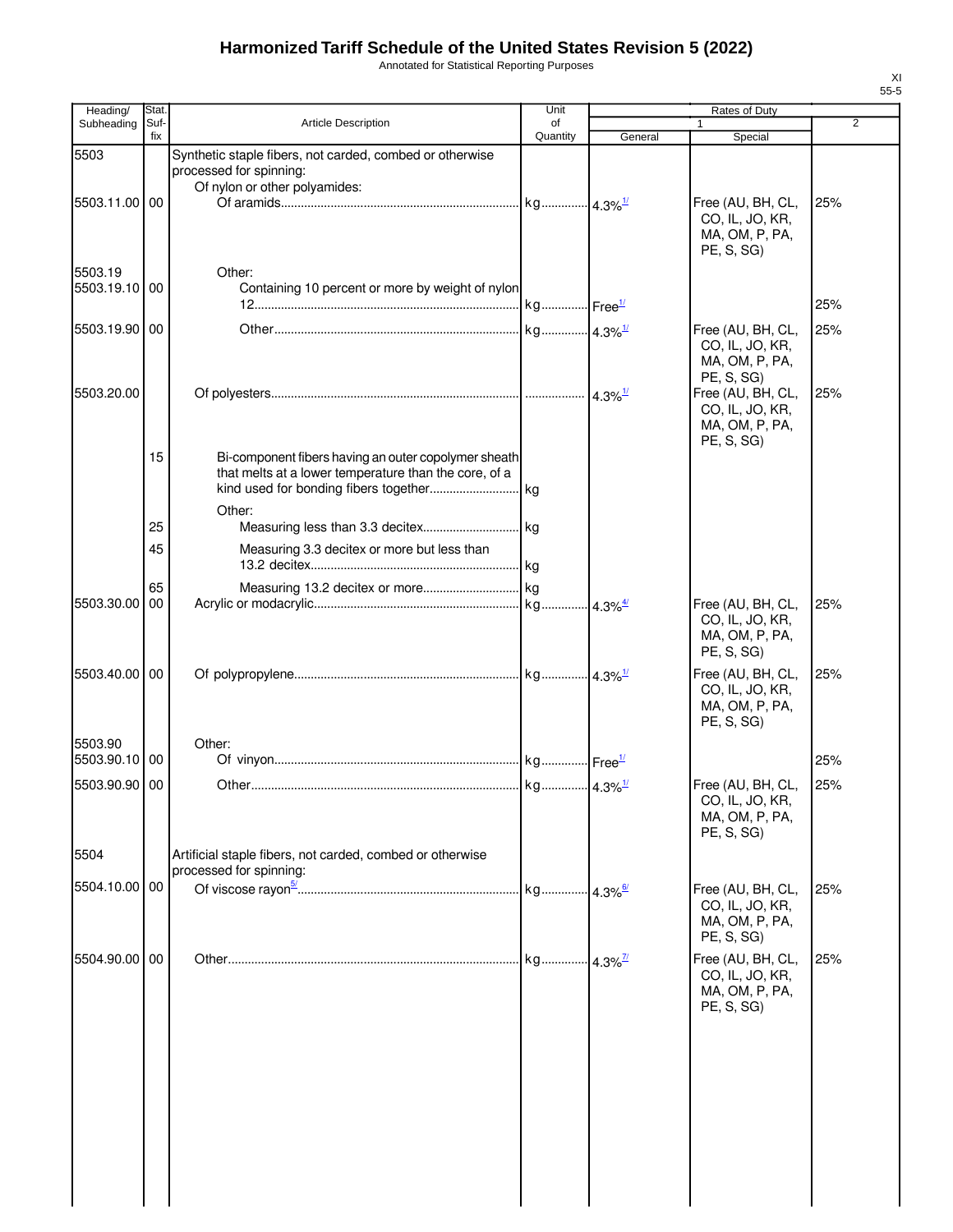Annotated for Statistical Reporting Purposes

| Heading/      | Stat.       |                                                                                 | Unit           |         | Rates of Duty                                                            |                |
|---------------|-------------|---------------------------------------------------------------------------------|----------------|---------|--------------------------------------------------------------------------|----------------|
| Subheading    | Suf-<br>fix | <b>Article Description</b>                                                      | of<br>Quantity | General | Special                                                                  | $\overline{2}$ |
| 5505          |             | Waste (including noils, yarn waste and garnetted stock) of                      |                |         |                                                                          |                |
|               |             | man-made fibers:                                                                |                |         |                                                                          |                |
| 5505.10.00    |             |                                                                                 |                |         |                                                                          | 10%            |
|               | 20          |                                                                                 |                |         |                                                                          |                |
|               | 40          |                                                                                 |                |         |                                                                          |                |
|               | 60          |                                                                                 |                |         |                                                                          |                |
| 5505.20.00    | 00          |                                                                                 |                |         |                                                                          | 10%            |
| 5506          |             | Synthetic staple fibers, carded, combed or otherwise processed                  |                |         |                                                                          |                |
| 5506.10.00 00 |             | for spinning:                                                                   |                |         | Free (AU, BH, CL,                                                        | 51.5%          |
|               |             |                                                                                 |                |         | CO, IL, JO, KR,<br>MA, OM, P, PA,<br>PE, S, SG)                          |                |
| 5506.20.00 00 |             |                                                                                 |                |         | Free (AU, BH, CL,                                                        | 51.5%          |
|               |             |                                                                                 |                |         | CO, IL, JO, KR,<br>MA, OM, P, PA,<br>PE, S, SG)                          |                |
| 5506.30.00 00 |             |                                                                                 |                |         | Free (AU, BH, CL,                                                        | 51.5%          |
|               |             |                                                                                 |                |         | CO, IL, JO, KR,<br>MA, OM, P, PA,<br>PE, S, SG)                          |                |
| 5506.40.00 00 |             |                                                                                 |                |         | Free (AU, BH, CL,                                                        | 51.5%          |
|               |             |                                                                                 |                |         | CO, IL, JO, KR,<br>MA, OM, P, PA,<br>PE, S, SG)                          |                |
| 5506.90.01 00 |             |                                                                                 |                |         | Free (AU, BH, CL,                                                        | 51.5%          |
|               |             |                                                                                 |                |         | CO, IL, JO, KR,<br>MA, OM, P, PA,<br>PE, S, SG)                          |                |
|               |             | 5507.00.00   00 Artificial staple fibers, carded, combed or otherwise processed |                |         |                                                                          |                |
|               |             |                                                                                 | kg 5%          |         | Free (AU, BH, CL,<br>CO, IL, JO, KR,<br>MA, OM, P, PA,<br>PE, S, SG)     | 51.5%          |
| 5508          |             | Sewing thread of man-made staple fibers, whether or not put                     |                |         |                                                                          |                |
|               |             | up for retail sale:                                                             |                |         |                                                                          |                |
| 5508.10.00 00 |             |                                                                                 |                |         | Free (AU, BH, CL, 55%<br>CO, IL, JO, KR,<br>MA, OM, P, PA,<br>PE, S, SG) |                |
| 5508.20.00 00 |             |                                                                                 |                |         | Free (AU, BH, CL,                                                        | 55%            |
|               |             |                                                                                 |                |         | CO, IL, JO, KR,<br>MA, OM, P, PA,<br>PE, S, SG)                          |                |
|               |             |                                                                                 |                |         |                                                                          |                |
|               |             |                                                                                 |                |         |                                                                          |                |
|               |             |                                                                                 |                |         |                                                                          |                |
|               |             |                                                                                 |                |         |                                                                          |                |
|               |             |                                                                                 |                |         |                                                                          |                |
|               |             |                                                                                 |                |         |                                                                          |                |
|               |             |                                                                                 |                |         |                                                                          |                |
|               |             |                                                                                 |                |         |                                                                          |                |
|               |             |                                                                                 |                |         |                                                                          |                |
|               |             |                                                                                 |                |         |                                                                          |                |
|               |             |                                                                                 |                |         |                                                                          |                |
|               |             |                                                                                 |                |         |                                                                          |                |
|               |             |                                                                                 |                |         |                                                                          |                |
|               |             |                                                                                 |                |         |                                                                          |                |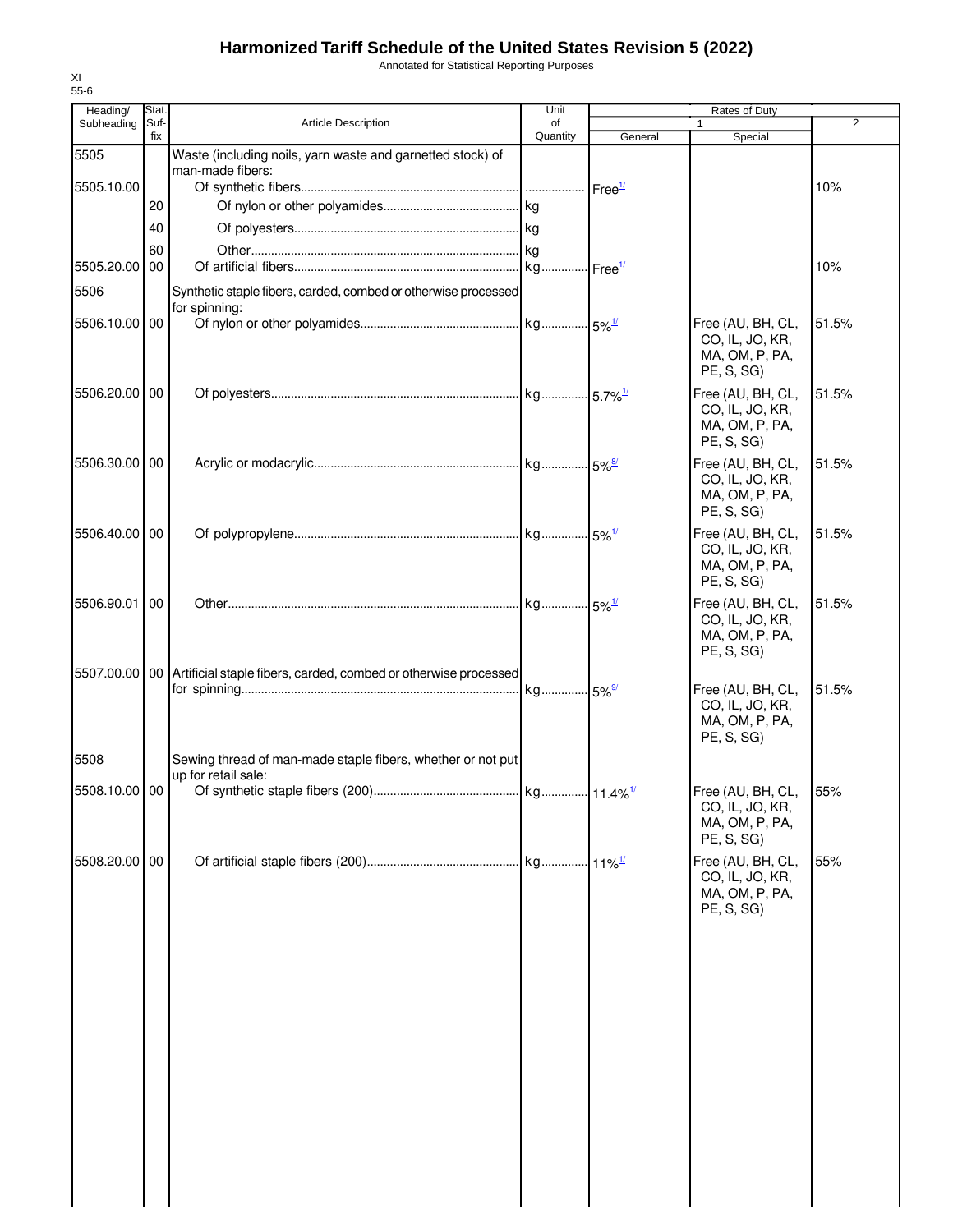Annotated for Statistical Reporting Purposes

| Heading/      | Stat.       |                                                                                     | Unit           |                      | Rates of Duty                                                        |                |
|---------------|-------------|-------------------------------------------------------------------------------------|----------------|----------------------|----------------------------------------------------------------------|----------------|
| Subheading    | Suf-<br>fix | <b>Article Description</b>                                                          | of<br>Quantity | General              | Special                                                              | $\overline{2}$ |
| 5509          |             | Yarn (other than sewing thread) of synthetic staple fibers, not                     |                |                      |                                                                      |                |
|               |             | put up for retail sale:<br>Containing 85 percent or more by weight of staple fibers |                |                      |                                                                      |                |
| 5509.11.00    | 00          | of nylon or other polyamides:                                                       |                |                      | Free (AU, BH, CL,<br>CO, IL, JO, KR,                                 | 54%            |
|               |             |                                                                                     |                |                      | MA, OM, P, PA,<br>PE, S, SG)                                         |                |
| 5509.12.00 00 |             |                                                                                     |                |                      | Free (AU, BH, CL,<br>CO, IL, JO, KR,<br>MA, OM, P, PA,<br>PE, S, SG) | 61.5%          |
|               |             | Containing 85 percent or more by weight of polyester staple<br>fibers:              |                |                      |                                                                      |                |
| 5509.21.00 00 |             |                                                                                     |                |                      | Free (AU, BH, CL,<br>CO, IL, JO, KR,<br>MA, OM, P, PA,<br>PE, S, SG) | 54%            |
| 5509.22.00    |             |                                                                                     |                |                      | Free (AU, BH, CL,<br>CO, IL, JO, KR,<br>MA, OM, P, PA,<br>PE, S, SG) | 61.5%          |
|               | 10          | Multiple (folded), with a final "Z" twist (200) kg                                  |                |                      |                                                                      |                |
|               | 90          |                                                                                     |                |                      |                                                                      |                |
|               |             | Containing 85 percent or more by weight of acrylic or<br>modacrylic staple fibers:  |                |                      |                                                                      |                |
| 5509.31.00    | 00          |                                                                                     |                |                      | Free (AU, BH, CL,                                                    | 54%            |
|               |             |                                                                                     |                |                      | CO, IL, JO, KR,<br>MA, OM, P, PA,<br>PE, S, SG)                      |                |
| 5509.32.00 00 |             |                                                                                     |                |                      | Free (AU, BH, CL,<br>CO, IL, JO, KR,<br>MA, OM, P, PA,<br>PE, S, SG) | 61.5%          |
|               |             | Other yarn, containing 85 percent or more by weight of<br>synthetic staple fibers:  |                |                      |                                                                      |                |
| 5509.41.00    |             |                                                                                     |                | $.9\%$ <sup>1/</sup> | Free (AU, BH, CL,<br>CO, IL, JO, KR,<br>MA, OM, P, PA,<br>PE, S, SG) | 54%            |
|               | 10          |                                                                                     |                |                      |                                                                      |                |
|               | 90          |                                                                                     |                |                      |                                                                      |                |
| 5509.42.00    |             |                                                                                     |                | $7\%$ <sup>1/</sup>  | Free (AU, BH, CL,<br>CO, IL, JO, KR,<br>MA, OM, P, PA,<br>PE, S, SG) | 61.5%          |
|               | 10          |                                                                                     |                |                      |                                                                      |                |
|               | 90          |                                                                                     |                |                      |                                                                      |                |
|               |             |                                                                                     |                |                      |                                                                      |                |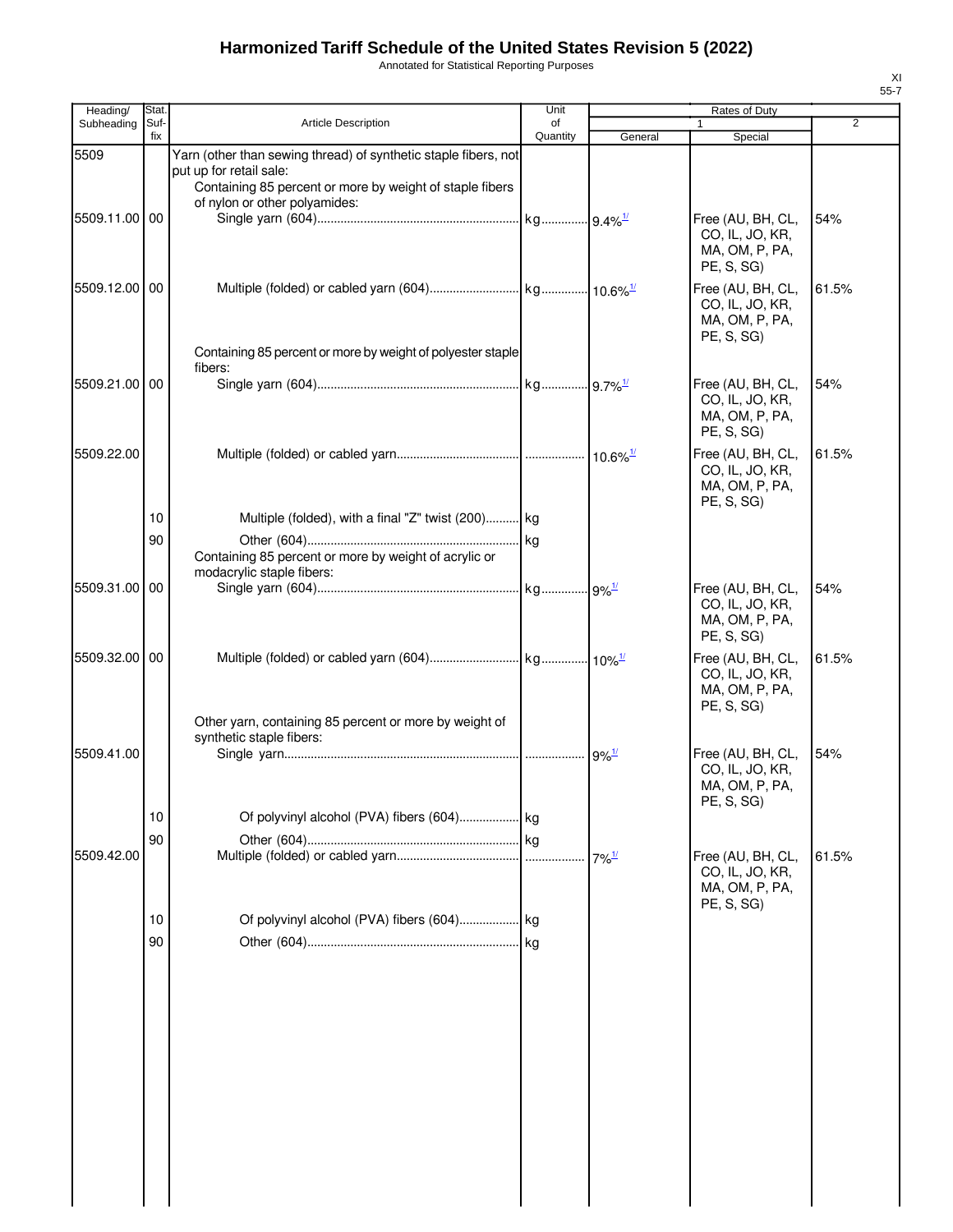Annotated for Statistical Reporting Purposes

| Heading/                                | Stat.       |                                                                                                                                                                                                       | Unit           |         | Rates of Duty                                                                      |       |
|-----------------------------------------|-------------|-------------------------------------------------------------------------------------------------------------------------------------------------------------------------------------------------------|----------------|---------|------------------------------------------------------------------------------------|-------|
| Subheading                              | Suf-<br>fix | <b>Article Description</b>                                                                                                                                                                            | of<br>Quantity | General | 1<br>Special                                                                       | 2     |
| 5509 (con.)<br>5509.51<br>5509.51.30 00 |             | Yarn (other than sewing thread) of synthetic staple fibers, not<br>put up for retail sale: (con.)<br>Other yarn, of polyester staple fibers:<br>Mixed mainly or solely with artificial staple fibers: |                |         | Free (AU, BH, CL,<br>CO, IL, JO, KR,<br>MA, OM, P, PA,                             | 54%   |
| 5509.51.60 00                           |             |                                                                                                                                                                                                       |                |         | PE, S, SG)<br>Free (AU, BH, CL,<br>CO, IL, JO, KR,<br>MA, OM, P, PA,<br>PE, S, SG) | 61.5% |
| 5509.52.00 00                           |             | Mixed mainly or solely with wool or fine animal hair                                                                                                                                                  |                |         | Free (AU, BH, CL,<br>CO, IL, JO, KR,<br>MA, OM, P, PA,<br>PE, S, SG)               | 81%   |
| 5509.53.00                              |             |                                                                                                                                                                                                       |                |         | Free (AU, BH, CL,<br>CO, IL, JO, KR,<br>MA, OM, P, PA,<br>PE, S, SG                | 81%   |
|                                         | 30          |                                                                                                                                                                                                       |                |         |                                                                                    |       |
|                                         | 60          |                                                                                                                                                                                                       |                |         |                                                                                    |       |
| 5509.59.00                              | 00          |                                                                                                                                                                                                       |                |         | Free (AU, BH, CL,<br>CO, IL, JO, KR,<br>MA, OM, P, PA,<br>PE, S, SG)               | 81%   |
| 5509.61.00 00                           |             | Other yarn, of acrylic or modacrylic staple fibers:<br>Mixed mainly or solely with wool or fine animal hair                                                                                           |                |         | Free (AU, BH, CL,<br>CO, IL, JO, KR,<br>MA, OM, P, PA,<br>PE, S, SG)               | 81%   |
| 5509.62.00 00                           |             |                                                                                                                                                                                                       |                |         | Free (AU, BH, CL,<br>CO, IL, JO, KR,<br>MA, OM, P, PA,<br>PE, S, SG)               | 81%   |
| 5509.69                                 |             | Other:                                                                                                                                                                                                |                |         |                                                                                    |       |
| 5509.69.20 00                           |             | Mixed mainly or solely with artificial staple fibers:                                                                                                                                                 |                |         | Free (AU, BH, CL,<br>CO, IL, JO, KR,<br>MA, OM, P, PA,<br>PE, S, SG)               | 54%   |
| 5509.69.40 00                           |             |                                                                                                                                                                                                       |                |         | Free (AU, BH, CL,<br>CO, IL, JO, KR,<br>MA, OM, P, PA,<br>PE, S, SG)               | 61.5% |
| 5509.69.60 00                           |             |                                                                                                                                                                                                       |                |         | Free (AU, BH, CL,<br>CO, IL, JO, KR,<br>MA, OM, P, PA,<br>PE, S, SG)               | 81%   |
|                                         |             |                                                                                                                                                                                                       |                |         |                                                                                    |       |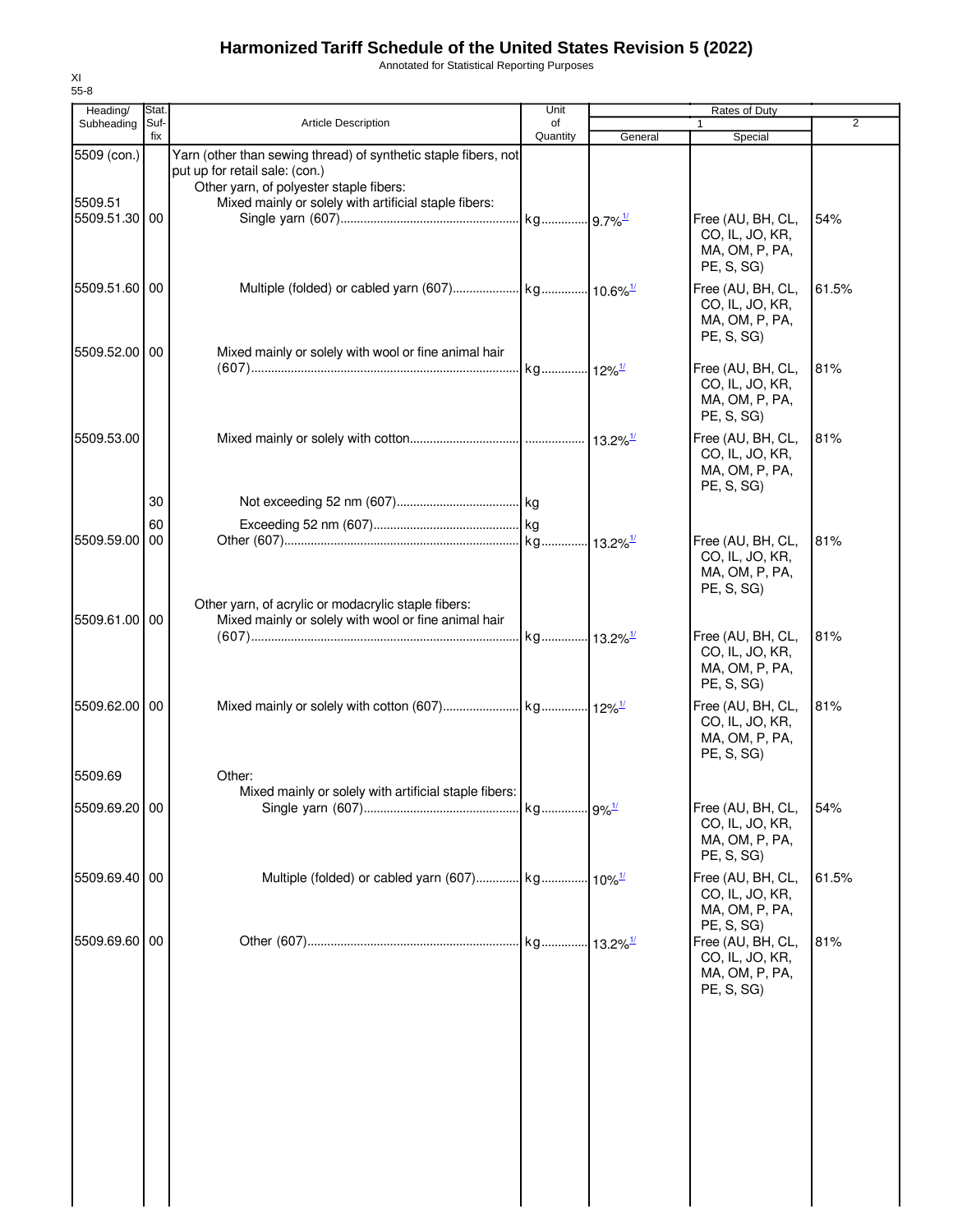Annotated for Statistical Reporting Purposes

| Heading/      | Stat.       |                                                                                                   | Unit                 |         | Rates of Duty                                                        |                |
|---------------|-------------|---------------------------------------------------------------------------------------------------|----------------------|---------|----------------------------------------------------------------------|----------------|
| Subheading    | Suf-<br>fix | Article Description                                                                               | of<br>Quantity       | General | $\mathbf{1}$<br>Special                                              | $\overline{2}$ |
| 5509 (con.)   |             | Yarn (other than sewing thread) of synthetic staple fibers, not<br>put up for retail sale: (con.) |                      |         |                                                                      |                |
| 5509.91.00 00 |             | Other yarn:<br>Mixed mainly or solely with wool or fine animal hair                               | kg 12% <sup>1/</sup> |         | Free (AU, BH, CL,<br>CO, IL, JO, KR,<br>MA, OM, P, PA,<br>PE, S, SG) | 81%            |
| 5509.92.00 00 |             |                                                                                                   |                      |         | Free (AU, BH, CL,<br>CO, IL, JO, KR,<br>MA, OM, P, PA,<br>PE, S, SG) | 81%            |
| 5509.99       |             | Other:                                                                                            |                      |         |                                                                      |                |
| 5509.99.20 00 |             | Mixed mainly or solely with artificial staple fibers:                                             |                      |         | Free (AU, BH, CL,<br>CO, IL, JO, KR,<br>MA, OM, P, PA,<br>PE, S, SG) | 54%            |
| 5509.99.40 00 |             | Multiple (folded) or cabled yarn (607) kg 10.6% <sup>1/</sup>                                     |                      |         | Free (AU, BH, CL,<br>CO, IL, JO, KR,<br>MA, OM, P, PA,<br>PE, S, SG) | 61.5%          |
| 5509.99.60 00 |             |                                                                                                   |                      |         | Free (AU, BH, CL,<br>CO, IL, JO, KR,<br>MA, OM, P, PA,<br>PE, S, SG) | 81%            |
|               |             |                                                                                                   |                      |         |                                                                      |                |
|               |             |                                                                                                   |                      |         |                                                                      |                |
|               |             |                                                                                                   |                      |         |                                                                      |                |
|               |             |                                                                                                   |                      |         |                                                                      |                |
|               |             |                                                                                                   |                      |         |                                                                      |                |
|               |             |                                                                                                   |                      |         |                                                                      |                |
|               |             |                                                                                                   |                      |         |                                                                      |                |
|               |             |                                                                                                   |                      |         |                                                                      |                |
|               |             |                                                                                                   |                      |         |                                                                      |                |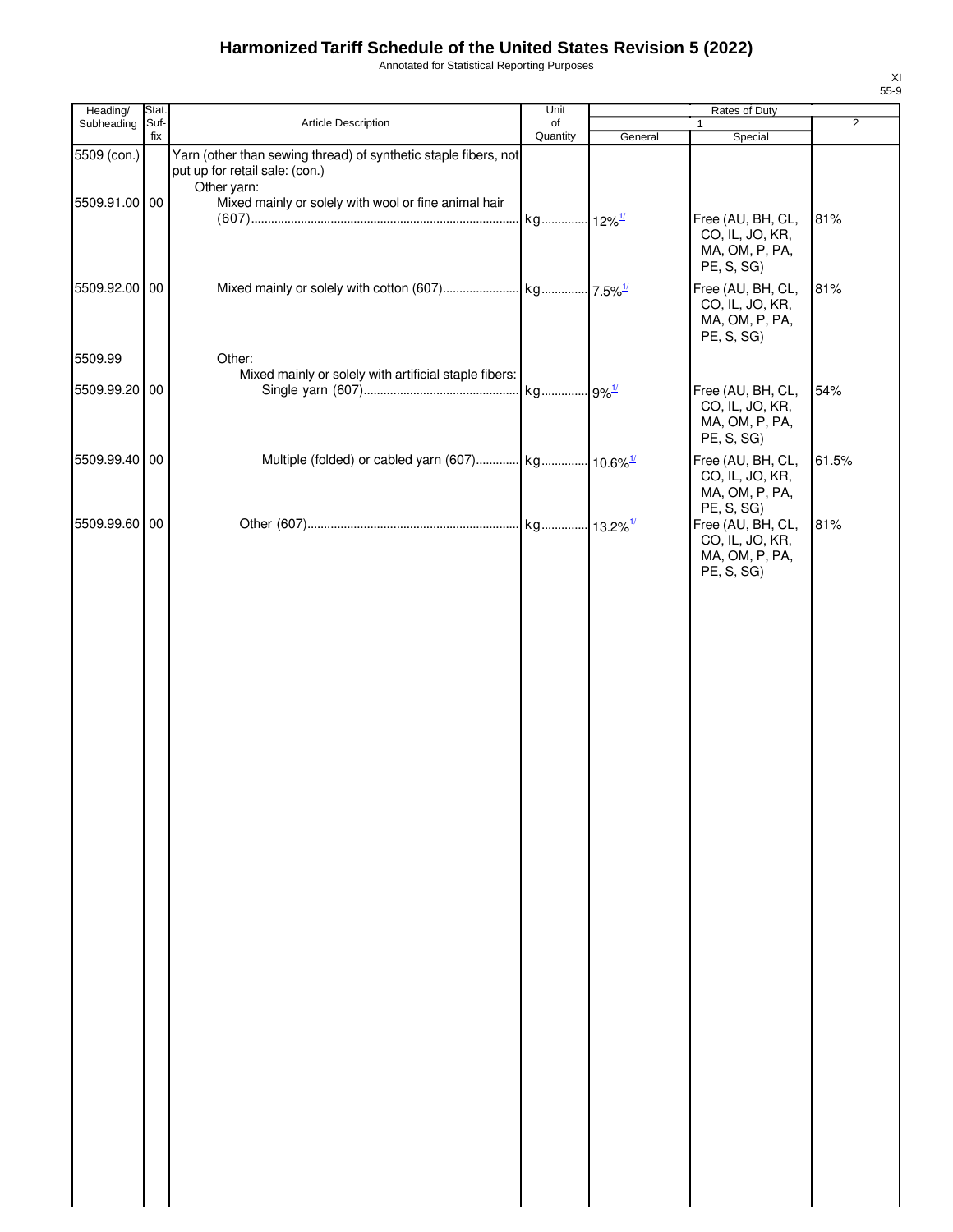Annotated for Statistical Reporting Purposes

| Heading/      | Stat.       |                                                                                                                                                             | Unit           |         | Rates of Duty                                                        |                |
|---------------|-------------|-------------------------------------------------------------------------------------------------------------------------------------------------------------|----------------|---------|----------------------------------------------------------------------|----------------|
| Subheading    | Suf-<br>fix | <b>Article Description</b>                                                                                                                                  | of<br>Quantity | General | Special                                                              | $\overline{2}$ |
| 5510          |             | Yarn (other than sewing thread) of artificial staple fibers, not<br>put up for retail sale:<br>Containing 85 percent or more by weight of artificial staple |                |         |                                                                      |                |
| 5510.11.00 00 |             | fibers:                                                                                                                                                     |                |         | Free (AU, BH, CL,<br>CO, IL, JO, KR,<br>MA, OM, P, PA,<br>PE, S, SG  | 54%            |
| 5510.12.00 00 |             |                                                                                                                                                             |                |         | Free (AU, BH, CL,<br>CO, IL, JO, KR,<br>MA, OM, P, PA,<br>PE, S, SG) | 61.5%          |
| 5510.20.00 00 |             | Other yarn, mixed mainly or solely with wool or fine animal                                                                                                 |                |         | Free (AU, BH, CL,<br>CO, IL, JO, KR,<br>MA, OM, P, PA,<br>PE, S, SG) | 81%            |
| 5510.30.00 00 |             |                                                                                                                                                             |                |         | Free (AU, BH, CL,<br>CO, IL, JO, KR,<br>MA, OM, P, PA,<br>PE, S, SG) | 81%            |
| 5510.90       |             | Other yarn:<br>Mixed mainly or solely with synthetic staple fibers:                                                                                         |                |         |                                                                      |                |
| 5510.90.20 00 |             |                                                                                                                                                             |                |         | Free (AU, BH, CL,<br>CO, IL, JO, KR,<br>MA, OM, P, PA,<br>PE, S, SG) | 54%            |
| 5510.90.40 00 |             |                                                                                                                                                             |                |         | Free (AU, BH, CL,<br>CO, IL, JO, KR,<br>MA, OM, P, PA,<br>PE, S, SG) | 61.5%          |
| 5510.90.60 00 |             |                                                                                                                                                             |                |         | Free (AU, BH, CL,<br>CO, IL, JO, KR,<br>MA, OM, P, PA,<br>PE, S, SG) | 81%            |
| 5511          |             | Yarn (other than sewing thread) of man-made staple fibers,<br>put up for retail sale:                                                                       |                |         |                                                                      |                |
| 5511.10.00    |             | Of synthetic staple fibers, containing 85 percent or more                                                                                                   |                |         | Free (AU, BH, CL, 55%<br>CO, IL, JO, KR,<br>MA, OM, P, PA,           |                |
|               |             |                                                                                                                                                             |                |         | PE, S, SG)                                                           |                |
|               | 30          |                                                                                                                                                             |                |         |                                                                      |                |
| 5511.20.00 00 | 60          | Of synthetic staple fibers, containing less than 85 percent                                                                                                 |                |         |                                                                      |                |
|               |             |                                                                                                                                                             |                |         | Free (AU, BH, CL,<br>CO, IL, JO, KR,<br>MA, OM, P, PA,<br>PE, S, SG) | 55%            |
| 5511.30.00 00 |             |                                                                                                                                                             |                |         | Free (AU, BH, CL,<br>CO, IL, JO, KR,<br>MA, OM, P, PA,<br>PE, S, SG) | 55%            |
|               |             |                                                                                                                                                             |                |         |                                                                      |                |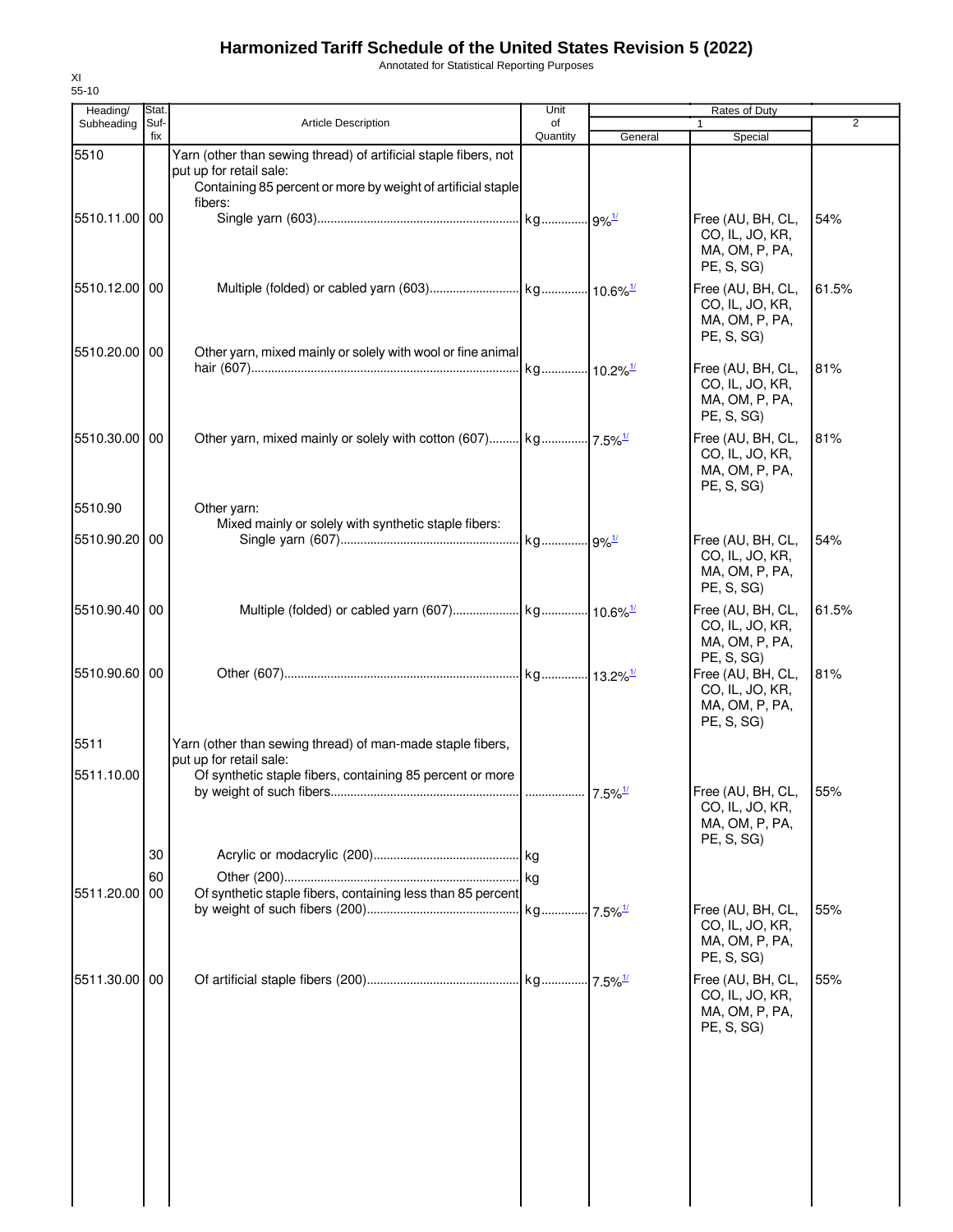Annotated for Statistical Reporting Purposes

| Heading/   | Stat.       |                                                                                                                                                                                            | Unit                 |                      | Rates of Duty                                                        |                |
|------------|-------------|--------------------------------------------------------------------------------------------------------------------------------------------------------------------------------------------|----------------------|----------------------|----------------------------------------------------------------------|----------------|
| Subheading | Suf-<br>fix | Article Description                                                                                                                                                                        | of<br>Quantity       | General              | 1<br>Special                                                         | $\overline{2}$ |
| 5512       |             | Woven fabrics of synthetic staple fibers, containing 85 percent<br>or more by weight of synthetic staple fibers:<br>Containing 85 percent or more by weight of polyester staple<br>fibers: |                      |                      |                                                                      |                |
| 5512.11.00 |             |                                                                                                                                                                                            |                      | $12\%$ <sup>1/</sup> | Free (AU, BH, CL,<br>CO, IL, JO, KR,<br>MA, OM, P, PA,<br>PE, S, SG) | 81%            |
|            | 10          |                                                                                                                                                                                            | m <sup>2</sup><br>kg |                      |                                                                      |                |
|            | 22          | Sheeting:<br>Of a width exceeding 254 cm (613) m <sup>2</sup>                                                                                                                              | kg                   |                      |                                                                      |                |
|            | 27          |                                                                                                                                                                                            | m <sup>2</sup><br>kg |                      |                                                                      |                |
|            | 30          |                                                                                                                                                                                            | kg                   |                      |                                                                      |                |
|            | 40          | Cheesecloth; lawns, voiles or batistes (226)                                                                                                                                               | m <sup>2</sup><br>kg |                      |                                                                      |                |
|            | 50          |                                                                                                                                                                                            | m <sup>2</sup><br>kg |                      |                                                                      |                |
|            | 60<br>70    |                                                                                                                                                                                            | kg                   |                      |                                                                      |                |
|            | 90          |                                                                                                                                                                                            | kg                   |                      |                                                                      |                |
|            |             |                                                                                                                                                                                            | kg                   |                      |                                                                      |                |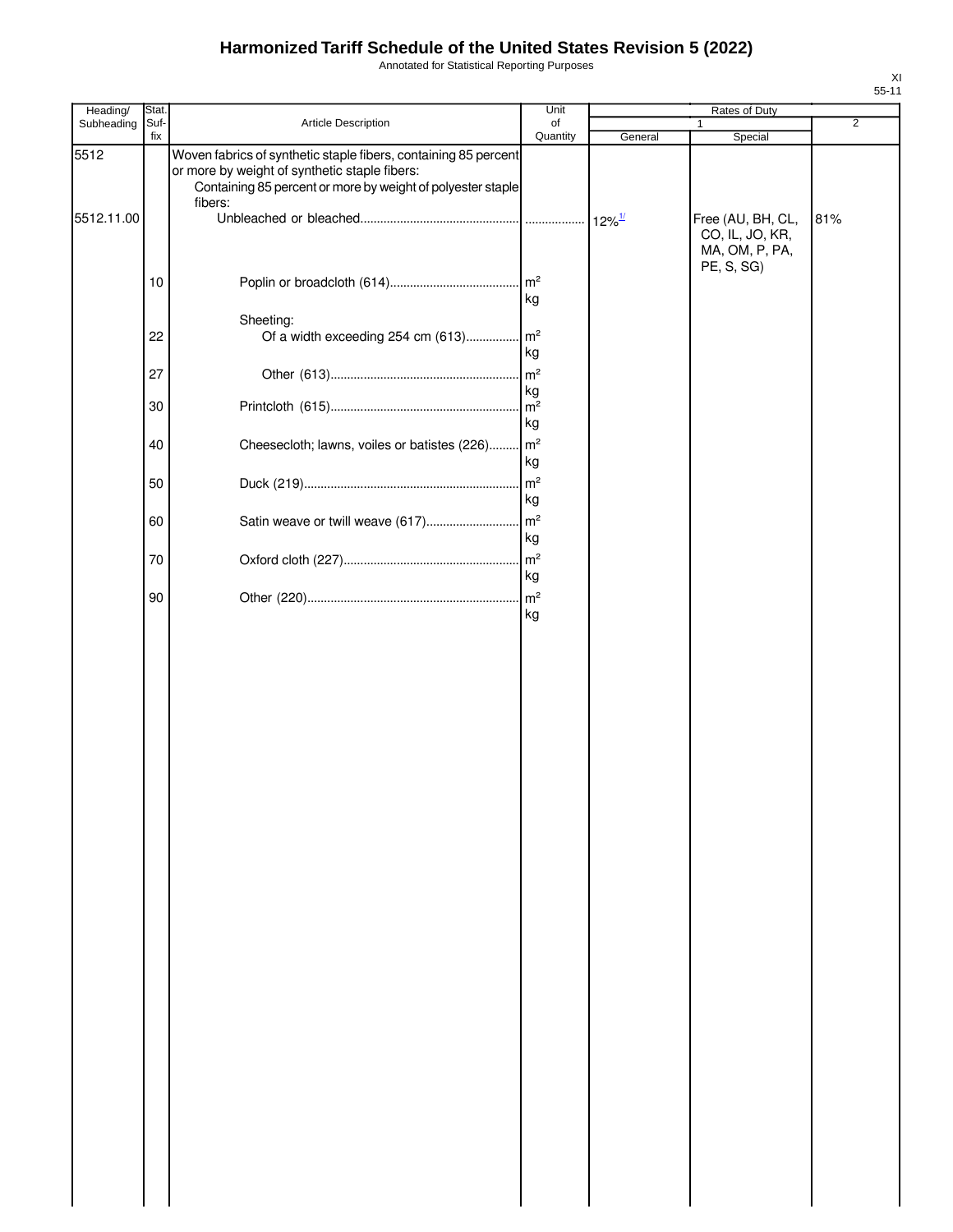Annotated for Statistical Reporting Purposes

| Heading/    | Stat.    |                                                                                                                                                                                                          | Unit     |         | Rates of Duty                                                        |                |
|-------------|----------|----------------------------------------------------------------------------------------------------------------------------------------------------------------------------------------------------------|----------|---------|----------------------------------------------------------------------|----------------|
| Subheading  | Suf-     | Article Description                                                                                                                                                                                      | of       |         |                                                                      | $\overline{2}$ |
| 5512 (con.) | fix      | Woven fabrics of synthetic staple fibers, containing 85 percent<br>or more by weight of synthetic staple fibers: (con.)<br>Containing 85 percent or more by weight of polyester staple<br>fibers: (con.) | Quantity | General | Special                                                              |                |
| 5512.19.00  |          |                                                                                                                                                                                                          |          |         | Free (AU, BH, CL,<br>CO, IL, JO, KR,<br>MA, OM, P, PA,<br>PE, S, SG) | 81%            |
|             | 05       | Of yarns of different colors, except blue denim or                                                                                                                                                       | kg       |         |                                                                      |                |
|             | 10       |                                                                                                                                                                                                          | kg       |         |                                                                      |                |
|             | 15       | Other:                                                                                                                                                                                                   | kg       |         |                                                                      |                |
|             | 22       | Sheeting:<br>Of a width exceeding 254 cm (613) m <sup>2</sup>                                                                                                                                            |          |         |                                                                      |                |
|             | 27       |                                                                                                                                                                                                          | kg<br>kg |         |                                                                      |                |
|             | 30       |                                                                                                                                                                                                          | kg       |         |                                                                      |                |
|             | 35<br>40 | Cheesecloth; lawns, voiles or batistes (226) m <sup>2</sup>                                                                                                                                              | kg       |         |                                                                      |                |
|             | 45       |                                                                                                                                                                                                          | kg       |         |                                                                      |                |
|             | 50       |                                                                                                                                                                                                          | kg       |         |                                                                      |                |
|             | 90       |                                                                                                                                                                                                          | kg<br>kg |         |                                                                      |                |
|             |          |                                                                                                                                                                                                          |          |         |                                                                      |                |
|             |          |                                                                                                                                                                                                          |          |         |                                                                      |                |
|             |          |                                                                                                                                                                                                          |          |         |                                                                      |                |
|             |          |                                                                                                                                                                                                          |          |         |                                                                      |                |
|             |          |                                                                                                                                                                                                          |          |         |                                                                      |                |
|             |          |                                                                                                                                                                                                          |          |         |                                                                      |                |
|             |          |                                                                                                                                                                                                          |          |         |                                                                      |                |
|             |          |                                                                                                                                                                                                          |          |         |                                                                      |                |
|             |          |                                                                                                                                                                                                          |          |         |                                                                      |                |
|             |          |                                                                                                                                                                                                          |          |         |                                                                      |                |
|             |          |                                                                                                                                                                                                          |          |         |                                                                      |                |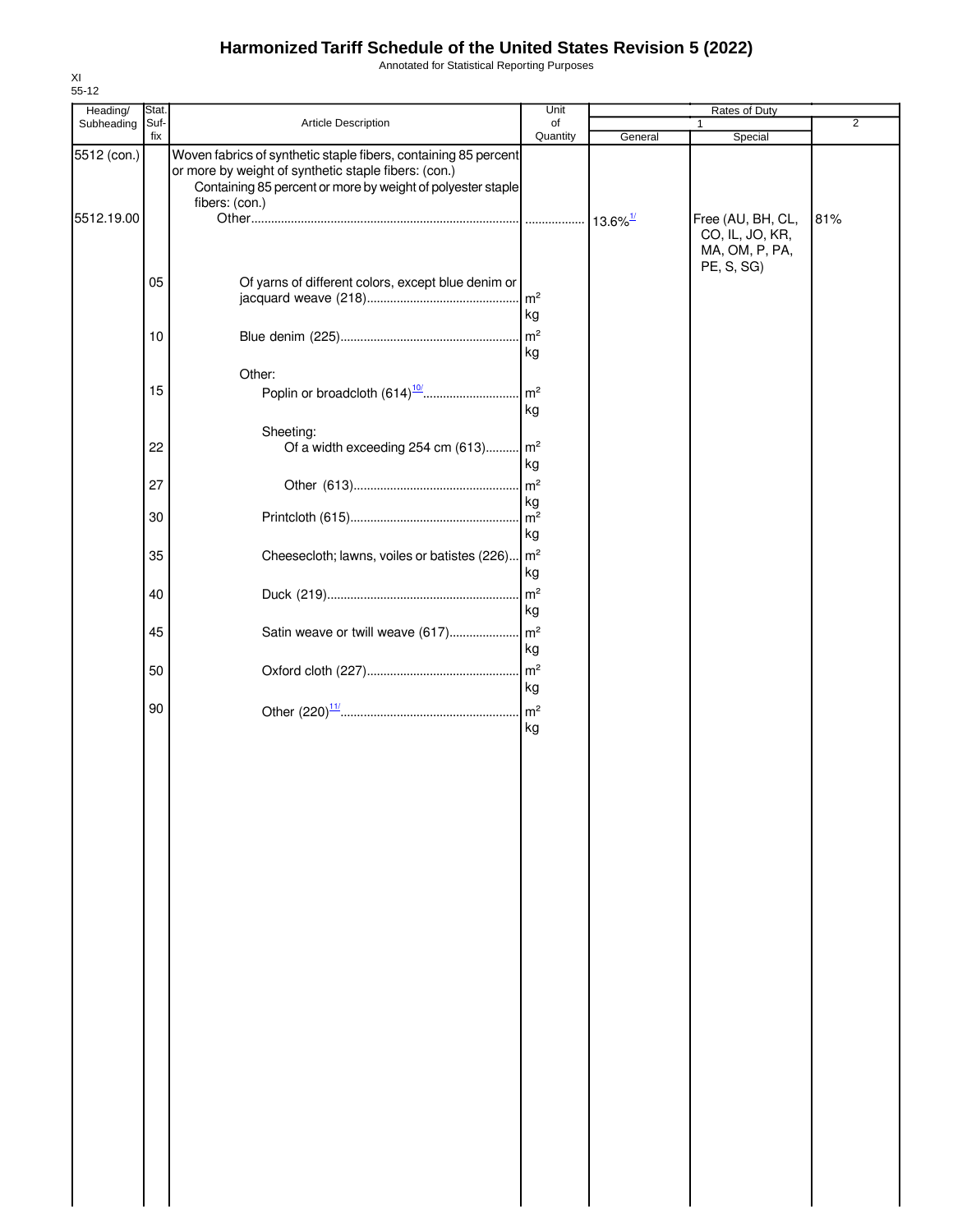Annotated for Statistical Reporting Purposes

| Heading/                  | <b>Stat</b> |                                                                                                                                                                                                               | Unit                 |                      | Rates of Duty                                                        |                |
|---------------------------|-------------|---------------------------------------------------------------------------------------------------------------------------------------------------------------------------------------------------------------|----------------------|----------------------|----------------------------------------------------------------------|----------------|
| Subheading                | Suf-<br>fix | <b>Article Description</b>                                                                                                                                                                                    | of<br>Quantity       | General              | Special                                                              | $\overline{2}$ |
| 5512 (con.)<br>5512.21.00 |             | Woven fabrics of synthetic staple fibers, containing 85 percent<br>or more by weight of synthetic staple fibers: (con.)<br>Containing 85 percent of more by weight of acrylic or<br>modacrylic staple fibers: |                      |                      | Free (AU, BH, CL,<br>CO, IL, JO, KR,<br>MA, OM, P, PA,               | 81%            |
|                           | 10          |                                                                                                                                                                                                               | kg                   |                      | PE, S, SG)                                                           |                |
|                           | 20          |                                                                                                                                                                                                               | kg                   |                      |                                                                      |                |
|                           | 30          |                                                                                                                                                                                                               | kg                   |                      |                                                                      |                |
|                           | 40          | Cheesecloth; lawns, voiles or batistes (226)                                                                                                                                                                  | $\mathsf{m}^2$<br>kg |                      |                                                                      |                |
|                           | 50          |                                                                                                                                                                                                               | m <sup>2</sup><br>kg |                      |                                                                      |                |
|                           | 60          |                                                                                                                                                                                                               | kg                   |                      |                                                                      |                |
|                           | 70          |                                                                                                                                                                                                               | kg                   |                      |                                                                      |                |
|                           | 90          |                                                                                                                                                                                                               | kg                   |                      |                                                                      |                |
| 5512.29.00                |             |                                                                                                                                                                                                               |                      | $12\%$ <sup>1/</sup> | Free (AU, BH, CL,<br>CO, IL, JO, KR,<br>MA, OM, P, PA,<br>PE, S, SG) | 81%            |
|                           | 05          | Of yarns of different colors, except blue denim or                                                                                                                                                            | kg                   |                      |                                                                      |                |
|                           | 10          |                                                                                                                                                                                                               | kg                   |                      |                                                                      |                |
|                           | 15          | Other:                                                                                                                                                                                                        | kg                   |                      |                                                                      |                |
|                           | 20          |                                                                                                                                                                                                               | kg                   |                      |                                                                      |                |
|                           | 25          |                                                                                                                                                                                                               | m <sup>2</sup><br>kg |                      |                                                                      |                |
|                           | 30          | Cheesecloth; lawns, voiles or batistes (226)                                                                                                                                                                  | m <sup>2</sup><br>kg |                      |                                                                      |                |
|                           | 35          |                                                                                                                                                                                                               | m <sup>2</sup><br>kg |                      |                                                                      |                |
|                           | 40          | Satin weave or twill weave (617)                                                                                                                                                                              | m <sup>2</sup><br>kg |                      |                                                                      |                |
|                           | 45          |                                                                                                                                                                                                               | m <sup>2</sup><br>kg |                      |                                                                      |                |
|                           | 90          |                                                                                                                                                                                                               | m <sup>2</sup><br>kg |                      |                                                                      |                |
|                           |             |                                                                                                                                                                                                               |                      |                      |                                                                      |                |
|                           |             |                                                                                                                                                                                                               |                      |                      |                                                                      |                |
|                           |             |                                                                                                                                                                                                               |                      |                      |                                                                      |                |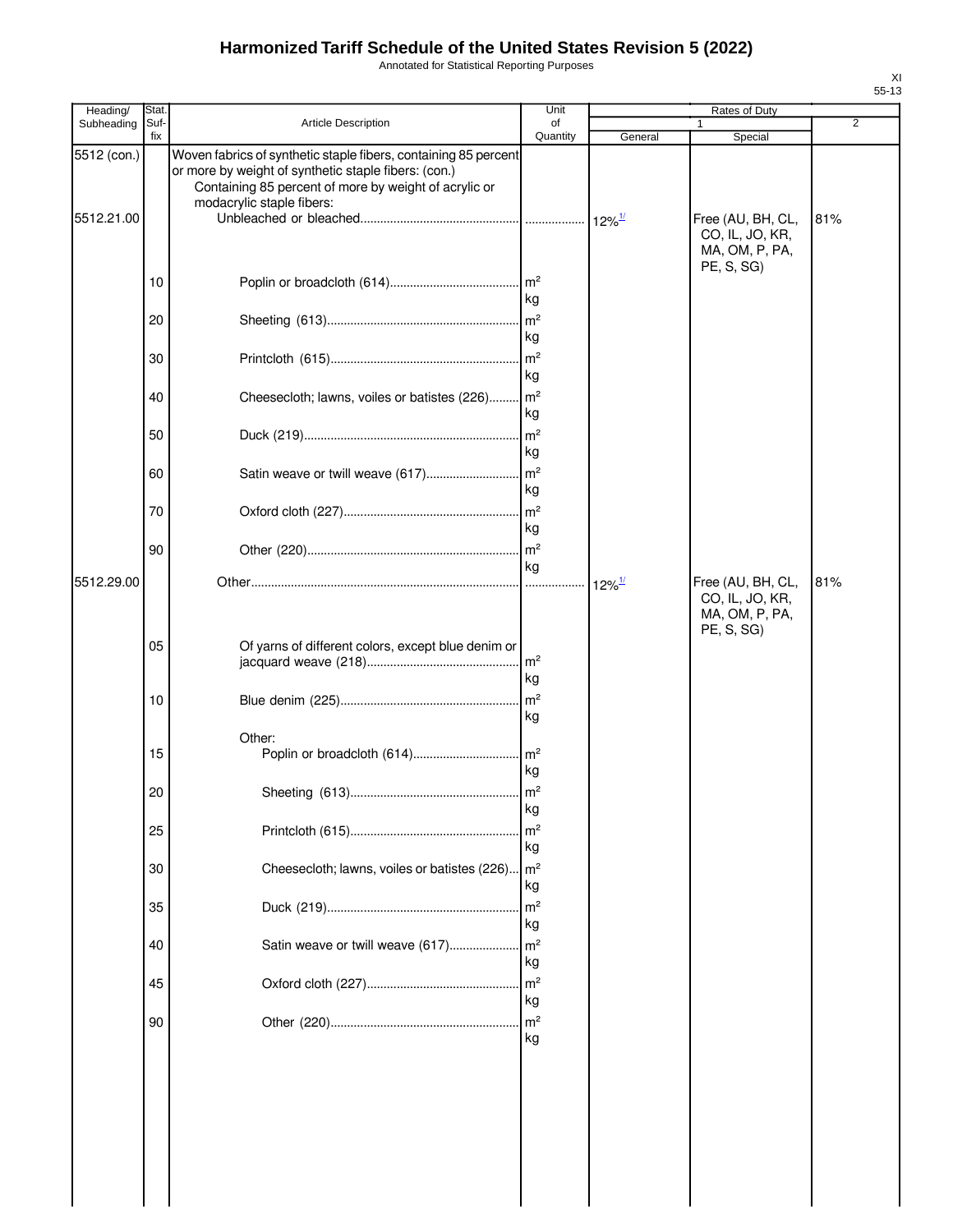Annotated for Statistical Reporting Purposes

| Heading/    | Stat.       |                                                                                                                         | Unit                       |                                | Rates of Duty                                          |     |
|-------------|-------------|-------------------------------------------------------------------------------------------------------------------------|----------------------------|--------------------------------|--------------------------------------------------------|-----|
| Subheading  | Suf-<br>fix | Article Description                                                                                                     | of<br>Quantity             | General                        | Special                                                | 2   |
| 5512 (con.) |             | Woven fabrics of synthetic staple fibers, containing 85 percent<br>or more by weight of synthetic staple fibers: (con.) |                            |                                |                                                        |     |
| 5512.91.00  |             | Other:                                                                                                                  |                            | $\cdot$ 14.9% $^{\rm 1\prime}$ | Free (AU, BH, CL,<br>CO, IL, JO, KR,<br>MA, OM, P, PA, | 81% |
|             | 10          |                                                                                                                         | kg                         |                                | PE, S, SG)                                             |     |
|             | 20          |                                                                                                                         | $\mathsf{Im}^2$<br>kg      |                                |                                                        |     |
|             | 30          |                                                                                                                         | m <sup>2</sup><br>kg       |                                |                                                        |     |
|             | 40          | Cheesecloth; lawns, voiles or batistes (226)                                                                            | $\mathsf{Im}^2$<br>kg      |                                |                                                        |     |
|             | 50          |                                                                                                                         | $\mathsf{Im}^2$<br>kg      |                                |                                                        |     |
|             | 60          | Satin weave or twill weave (617)                                                                                        | $\mathsf{Im}^2$<br>kg      |                                |                                                        |     |
|             | 70          |                                                                                                                         | $\mathsf{m}^2$<br>kg       |                                |                                                        |     |
| 5512.99.00  | 90          |                                                                                                                         | m <sup>2</sup><br>kg<br>.  |                                | Free (AU, BH, CL,                                      | 81% |
|             | 05          | Of yarns of different colors, except blue denim or                                                                      | m <sup>2</sup>             | $12\%$ <sup>12/</sup>          | CO, IL, JO, KR,<br>MA, OM, P, PA,<br>PE, S, SG)        |     |
|             | 10          |                                                                                                                         | kg<br>m <sup>2</sup><br>kg |                                |                                                        |     |
|             | 15          | Other:<br>Poplin or broadcloth (614)                                                                                    | $\mathsf{Im}^2$<br>kg      |                                |                                                        |     |
|             | 20          |                                                                                                                         | $\mathsf{m}^2$<br>kg       |                                |                                                        |     |
|             | 25          |                                                                                                                         | m <sup>2</sup><br>kg       |                                |                                                        |     |
|             | 30          | Cheesecloth; lawns, voiles or batistes (226)                                                                            | $\mathsf{Im}^2$<br>kg      |                                |                                                        |     |
|             | 35          |                                                                                                                         | m <sup>2</sup><br>kg       |                                |                                                        |     |
|             | 40          | Satin weave or twill weave (617)                                                                                        | m <sup>2</sup><br>kg       |                                |                                                        |     |
|             | 45          |                                                                                                                         | m <sup>2</sup><br>kg       |                                |                                                        |     |
|             | 90          |                                                                                                                         | m <sup>2</sup><br>kg       |                                |                                                        |     |
|             |             |                                                                                                                         |                            |                                |                                                        |     |
|             |             |                                                                                                                         |                            |                                |                                                        |     |
|             |             |                                                                                                                         |                            |                                |                                                        |     |
|             |             |                                                                                                                         |                            |                                |                                                        |     |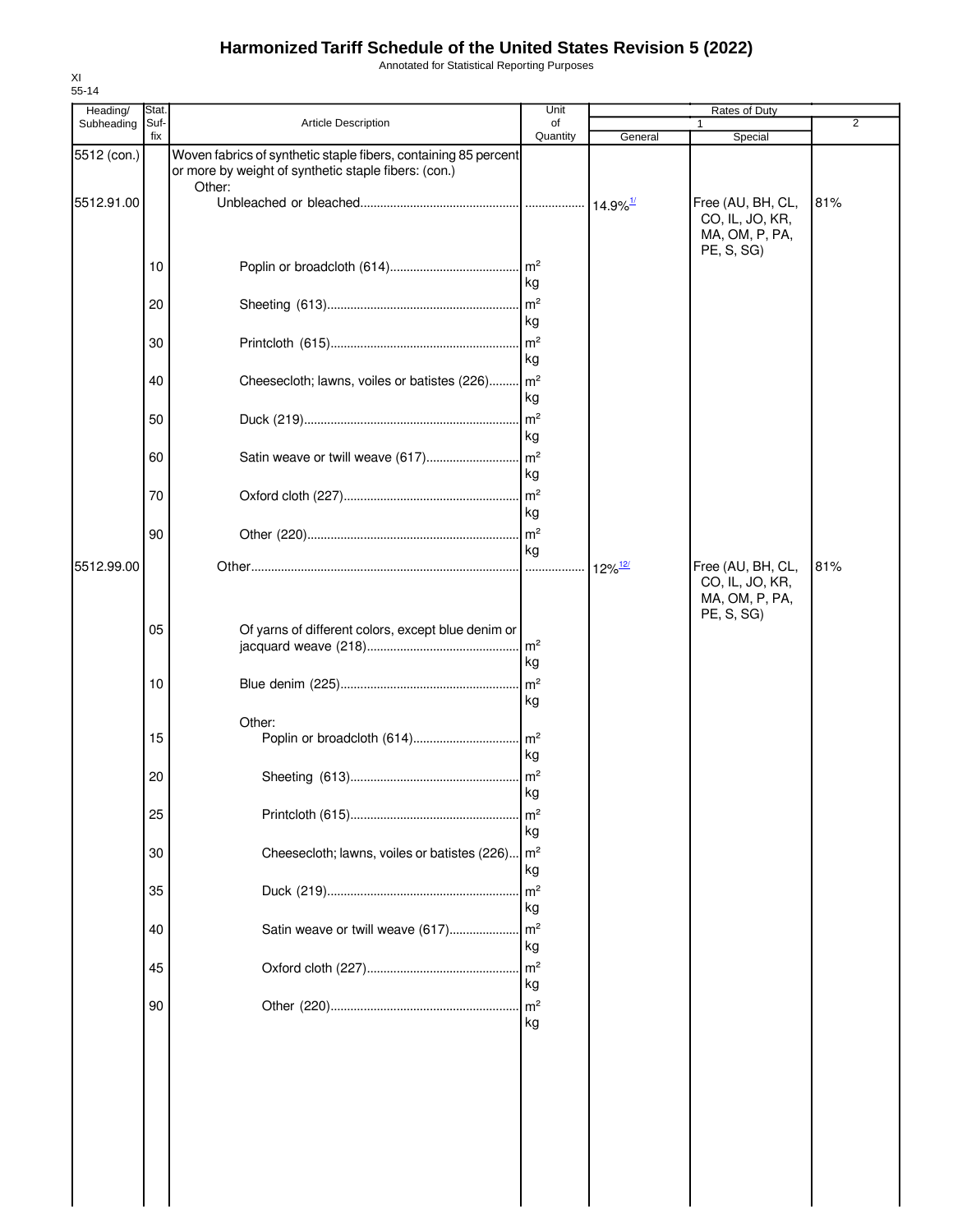Annotated for Statistical Reporting Purposes

| Heading/           | Stat.       |                                                                                                                                                                                                                           | Unit                                     |                        | Rates of Duty                                                        |     |
|--------------------|-------------|---------------------------------------------------------------------------------------------------------------------------------------------------------------------------------------------------------------------------|------------------------------------------|------------------------|----------------------------------------------------------------------|-----|
| Subheading         | Suf-<br>fix | <b>Article Description</b>                                                                                                                                                                                                | of<br>Quantity                           | General                | 1<br>Special                                                         | 2   |
| 5513<br>5513.11.00 |             | Woven fabrics of synthetic staple fibers, containing less than<br>85 percent by weight of such fibers, mixed mainly or solely<br>with cotton, of a weight not exceeding 170 g/m <sup>2</sup> :<br>Unbleached or bleached: |                                          |                        | Free (AU, BH, CL,<br>CO, IL, JO, KR,<br>MA, OM, P, PA,<br>PE, S, SG) | 81% |
|                    | 20          |                                                                                                                                                                                                                           | $\mathsf{Im}^2$<br>kg                    |                        |                                                                      |     |
|                    | 40          |                                                                                                                                                                                                                           | kg                                       |                        |                                                                      |     |
|                    | 60          |                                                                                                                                                                                                                           | m <sup>2</sup><br>kg                     |                        |                                                                      |     |
|                    | 90          | Cheesecloth; lawns, voiles or batistes (226)                                                                                                                                                                              | m <sup>2</sup><br>kg                     |                        |                                                                      |     |
| 5513.12.00 00      |             | 3-thread or 4-thread twill, including cross twill, of                                                                                                                                                                     | m <sup>2</sup> 14.9% <sup>1/</sup><br>kg |                        | Free (AU, BH, CL,<br>CO, IL, JO, KR,<br>MA, OM, P, PA,               | 81% |
| 5513.13.00         |             | Other woven fabrics of polyester staple fibers  14.9% <sup>1/</sup>                                                                                                                                                       |                                          |                        | PE, S, SG)<br>Free (AU, BH, CL,<br>CO, IL, JO, KR,<br>MA, OM, P, PA, | 81% |
|                    | 20          | Satin weave or twill weave (617)                                                                                                                                                                                          | $\mathsf{Im}^2$<br>kg                    |                        | PE, S, SG)                                                           |     |
|                    | 40          |                                                                                                                                                                                                                           | $\mathsf{Im}^2$<br>kg                    |                        |                                                                      |     |
|                    | 90          |                                                                                                                                                                                                                           | $\mathsf{Im}^2$<br>kg                    |                        |                                                                      |     |
| 5513.19.00         |             |                                                                                                                                                                                                                           |                                          | $14.9\%$ <sup>1/</sup> | Free (AU, BH, CL,<br>CO, IL, JO, KR,<br>MA, OM, P, PA,<br>PE, S, SG) | 81% |
|                    | 10          |                                                                                                                                                                                                                           | $\mathsf{Im}^2$<br>kg                    |                        |                                                                      |     |
|                    | 20          |                                                                                                                                                                                                                           | kg                                       |                        |                                                                      |     |
|                    | 30          |                                                                                                                                                                                                                           | m <sup>2</sup><br>kg                     |                        |                                                                      |     |
|                    | 40          | Cheesecloth; lawns, voiles or batistes (226)                                                                                                                                                                              | $\mathsf{Im}^2$<br>kg                    |                        |                                                                      |     |
|                    | 50          | Satin weave or twill weave (617)                                                                                                                                                                                          | m <sup>2</sup><br>kg<br>m <sup>2</sup>   |                        |                                                                      |     |
|                    | 60          |                                                                                                                                                                                                                           | kg                                       |                        |                                                                      |     |
|                    | 90          |                                                                                                                                                                                                                           | m <sup>2</sup><br>kg                     |                        |                                                                      |     |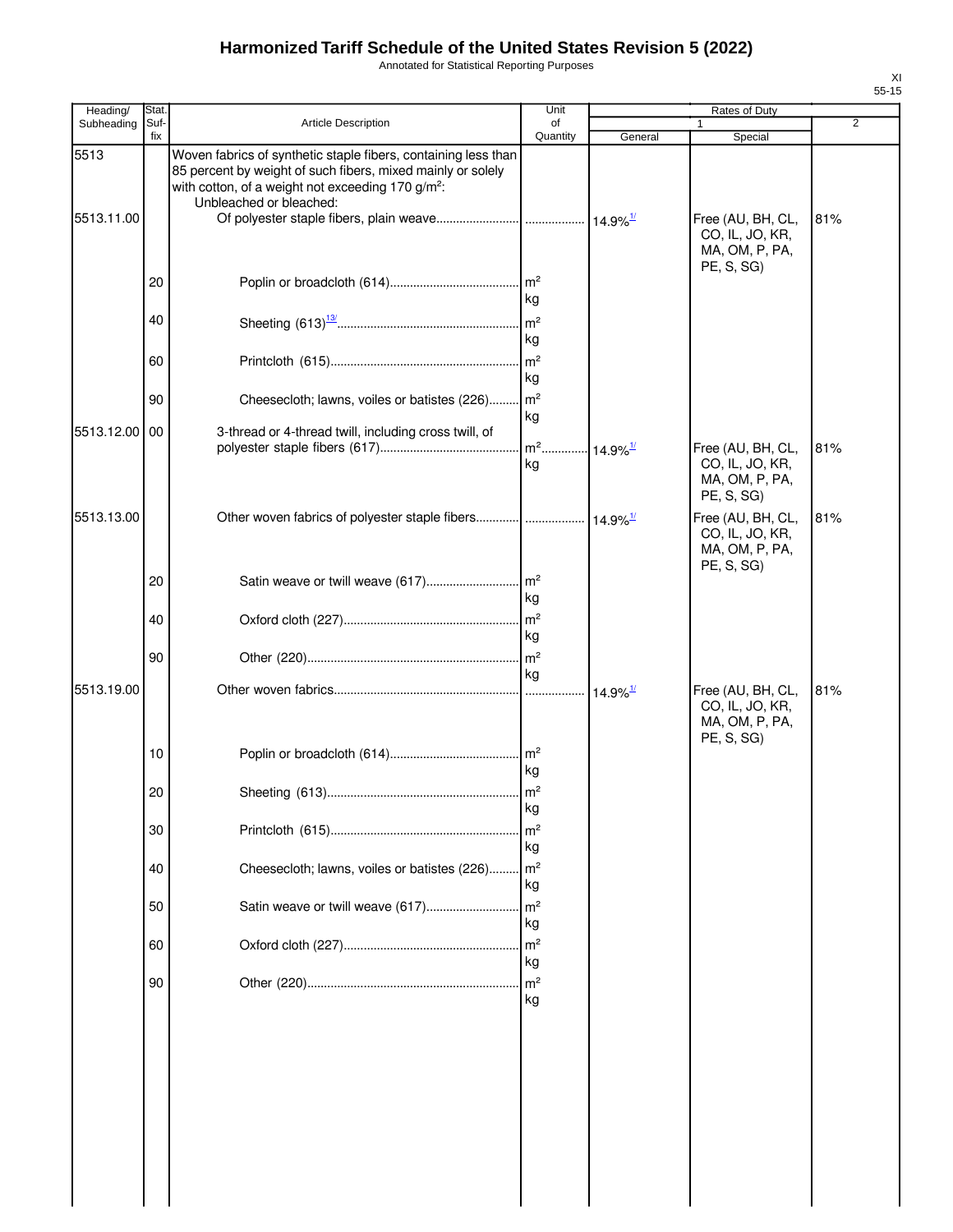Annotated for Statistical Reporting Purposes

| Heading/    | Stat.       |                                                                                                                                                                                                                | Unit                  |                        | Rates of Duty                                                        |                |
|-------------|-------------|----------------------------------------------------------------------------------------------------------------------------------------------------------------------------------------------------------------|-----------------------|------------------------|----------------------------------------------------------------------|----------------|
| Subheading  | Suf-<br>fix | Article Description                                                                                                                                                                                            | of<br>Quantity        | General                | Special                                                              | $\overline{c}$ |
| 5513 (con.) |             | Woven fabrics of synthetic staple fibers, containing less than<br>85 percent by weight of such fibers, mixed mainly or solely<br>with cotton, of a weight not exceeding 170 g/m <sup>2</sup> : (con.)<br>Dyed: |                       |                        |                                                                      |                |
| 5513.21.00  |             |                                                                                                                                                                                                                |                       |                        | Free (AU, BH, CL,<br>CO, IL, JO, KR,<br>MA, OM, P, PA,<br>PE, S, SG) | 81%            |
|             | 20          |                                                                                                                                                                                                                | $\mathsf{Im}^2$<br>kg |                        |                                                                      |                |
|             | 40          |                                                                                                                                                                                                                | kg                    |                        |                                                                      |                |
|             | 60          |                                                                                                                                                                                                                | $\mathsf{Im}^2$<br>kg |                        |                                                                      |                |
|             | 90          | Cheesecloth; lawns, voiles or batistes (226) m <sup>2</sup>                                                                                                                                                    | kg                    |                        |                                                                      |                |
| 5513.23.01  |             |                                                                                                                                                                                                                |                       | $14.9\%$ <sup>1/</sup> | Free (AU, BH, CL,<br>CO, IL, JO, KR,<br>MA, OM, P, PA,<br>PE, S, SG  | 81%            |
|             | 21          |                                                                                                                                                                                                                | kg                    |                        |                                                                      |                |
|             | 41          |                                                                                                                                                                                                                | kg                    |                        |                                                                      |                |
|             | 91          |                                                                                                                                                                                                                | $\mathsf{m}^2$<br>kg  |                        |                                                                      |                |
| 5513.29.00  |             |                                                                                                                                                                                                                |                       | $14.9\%$ <sup>1/</sup> | Free (AU, BH, CL,<br>CO, IL, JO, KR,<br>MA, OM, P, PA,<br>PE, S, SG) | 81%            |
|             | 10          |                                                                                                                                                                                                                | kg                    |                        |                                                                      |                |
|             | 20          |                                                                                                                                                                                                                | kg                    |                        |                                                                      |                |
|             | 30          |                                                                                                                                                                                                                | $\mathsf{Im}^2$<br>kg |                        |                                                                      |                |
|             | 40          | Cheesecloth; lawns, voiles or batistes (226) m <sup>2</sup>                                                                                                                                                    | kg                    |                        |                                                                      |                |
|             | 50          | Satin weave or twill weave (617)                                                                                                                                                                               | m <sup>2</sup><br>kg  |                        |                                                                      |                |
|             | 60          |                                                                                                                                                                                                                | m <sup>2</sup><br>kg  |                        |                                                                      |                |
|             | 90          |                                                                                                                                                                                                                | m <sup>2</sup><br>kg  |                        |                                                                      |                |
|             |             |                                                                                                                                                                                                                |                       |                        |                                                                      |                |
|             |             |                                                                                                                                                                                                                |                       |                        |                                                                      |                |
|             |             |                                                                                                                                                                                                                |                       |                        |                                                                      |                |
|             |             |                                                                                                                                                                                                                |                       |                        |                                                                      |                |
|             |             |                                                                                                                                                                                                                |                       |                        |                                                                      |                |
|             |             |                                                                                                                                                                                                                |                       |                        |                                                                      |                |
|             |             |                                                                                                                                                                                                                |                       |                        |                                                                      |                |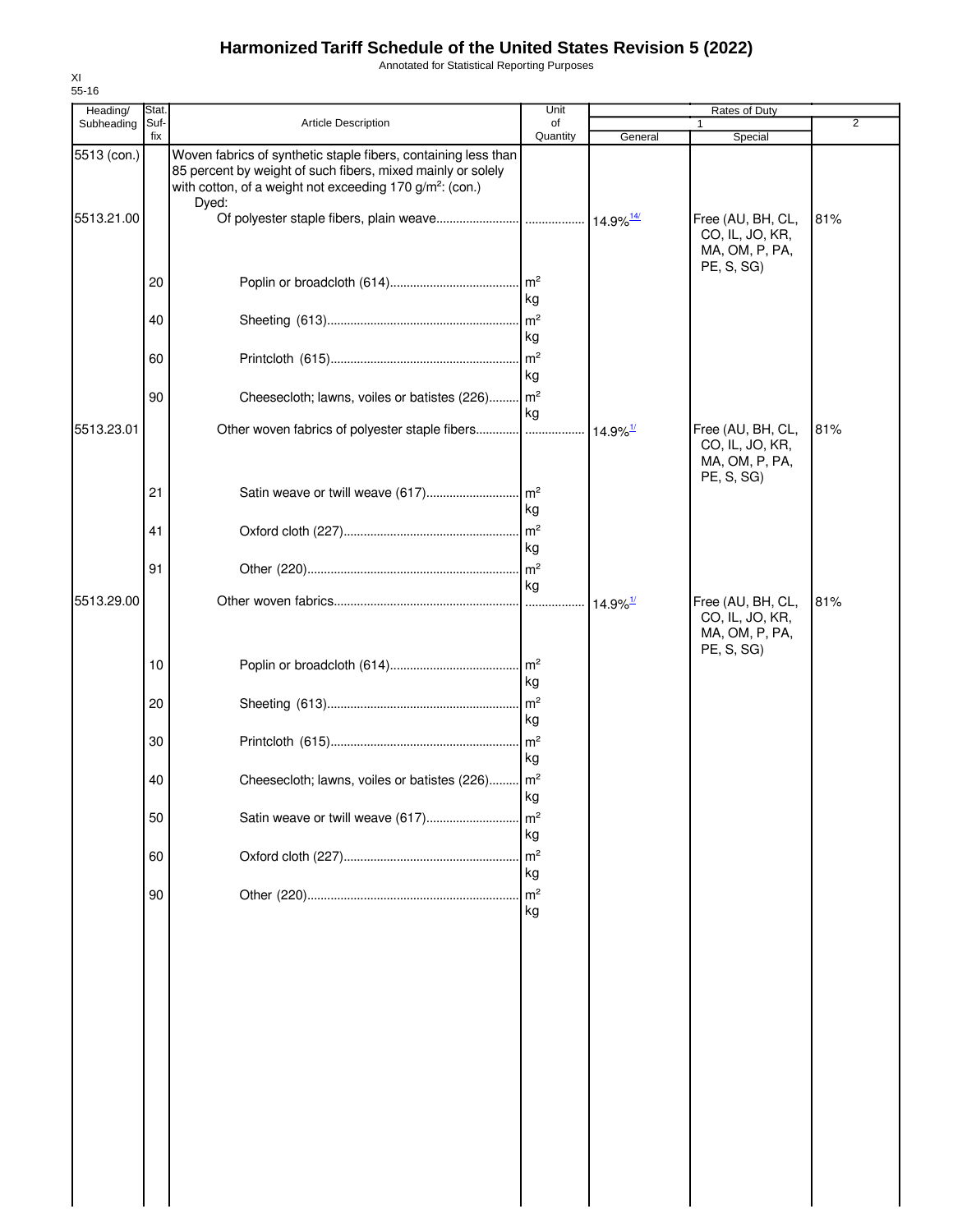Annotated for Statistical Reporting Purposes

| Heading/                     | Stat.       |                                                                                                                                                                                                                                                                                         | Unit                                     |                        | Rates of Duty                                                        |                |
|------------------------------|-------------|-----------------------------------------------------------------------------------------------------------------------------------------------------------------------------------------------------------------------------------------------------------------------------------------|------------------------------------------|------------------------|----------------------------------------------------------------------|----------------|
| Subheading                   | Suf-<br>fix | Article Description                                                                                                                                                                                                                                                                     | of<br>Quantity                           |                        | 1<br>Special                                                         | $\overline{2}$ |
| 5513 (con.)<br>5513.31.00 00 |             | Woven fabrics of synthetic staple fibers, containing less than<br>85 percent by weight of such fibers, mixed mainly or solely<br>with cotton, of a weight not exceeding 170 g/m <sup>2</sup> : (con.)<br>Of yarns of different colors:<br>Of polyester staple fibers, plain weave (218) |                                          | General                | Free (AU, BH, CL,                                                    | 81%            |
|                              |             |                                                                                                                                                                                                                                                                                         | m <sup>2</sup> 14.9% <sup>1/</sup><br>kg |                        | CO, IL, JO, KR,<br>MA, OM, P, PA,<br>PE, S, SG)                      |                |
| 5513.39.01                   |             |                                                                                                                                                                                                                                                                                         |                                          | $14.9\%$ <sup>1/</sup> | Free (AU, BH, CL,<br>CO, IL, JO, KR,<br>MA, OM, P, PA,<br>PE, S, SG) | 81%            |
|                              | 11          |                                                                                                                                                                                                                                                                                         | kg                                       |                        |                                                                      |                |
|                              | 15          |                                                                                                                                                                                                                                                                                         | $\mathsf{m}^2$<br>kg                     |                        |                                                                      |                |
|                              | 91          |                                                                                                                                                                                                                                                                                         | $\mathsf{m}^2$<br>kg                     |                        |                                                                      |                |
|                              |             |                                                                                                                                                                                                                                                                                         |                                          |                        |                                                                      |                |
|                              |             |                                                                                                                                                                                                                                                                                         |                                          |                        |                                                                      |                |
|                              |             |                                                                                                                                                                                                                                                                                         |                                          |                        |                                                                      |                |
|                              |             |                                                                                                                                                                                                                                                                                         |                                          |                        |                                                                      |                |
|                              |             |                                                                                                                                                                                                                                                                                         |                                          |                        |                                                                      |                |
|                              |             |                                                                                                                                                                                                                                                                                         |                                          |                        |                                                                      |                |
|                              |             |                                                                                                                                                                                                                                                                                         |                                          |                        |                                                                      |                |
|                              |             |                                                                                                                                                                                                                                                                                         |                                          |                        |                                                                      |                |
|                              |             |                                                                                                                                                                                                                                                                                         |                                          |                        |                                                                      |                |
|                              |             |                                                                                                                                                                                                                                                                                         |                                          |                        |                                                                      |                |
|                              |             |                                                                                                                                                                                                                                                                                         |                                          |                        |                                                                      |                |
|                              |             |                                                                                                                                                                                                                                                                                         |                                          |                        |                                                                      |                |
|                              |             |                                                                                                                                                                                                                                                                                         |                                          |                        |                                                                      |                |
|                              |             |                                                                                                                                                                                                                                                                                         |                                          |                        |                                                                      |                |
|                              |             |                                                                                                                                                                                                                                                                                         |                                          |                        |                                                                      |                |
|                              |             |                                                                                                                                                                                                                                                                                         |                                          |                        |                                                                      |                |
|                              |             |                                                                                                                                                                                                                                                                                         |                                          |                        |                                                                      |                |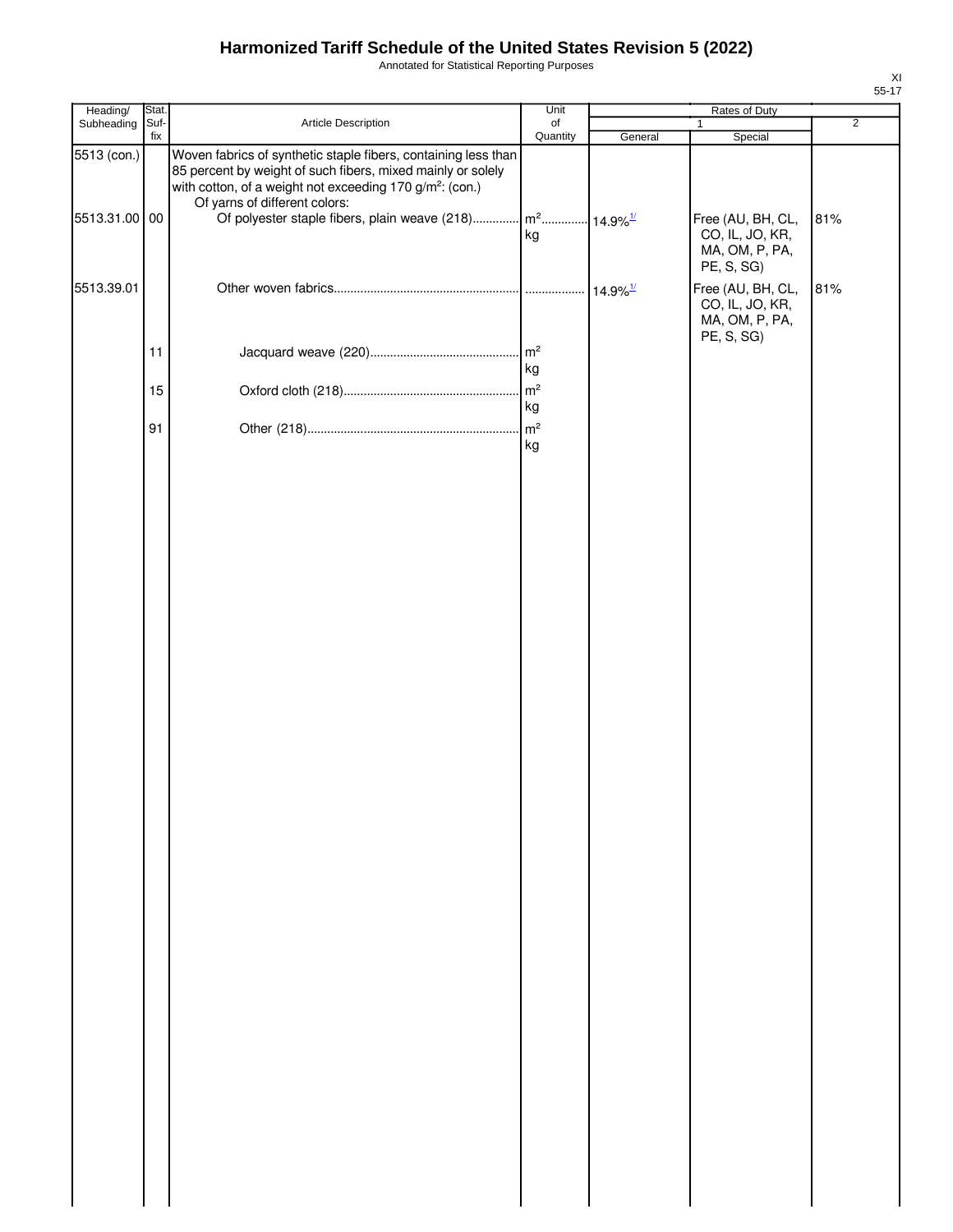Annotated for Statistical Reporting Purposes

| Heading/                 | Stat.       |                                                                                                                                                                                                                   | Unit                               |                       | Rates of Duty                                                        |                |
|--------------------------|-------------|-------------------------------------------------------------------------------------------------------------------------------------------------------------------------------------------------------------------|------------------------------------|-----------------------|----------------------------------------------------------------------|----------------|
| Subheading               | Suf-<br>fix | <b>Article Description</b>                                                                                                                                                                                        | of<br>Quantity                     | General               | Special                                                              | $\overline{2}$ |
| 5513 (con.)              |             | Woven fabrics of synthetic staple fibers, containing less than<br>85 percent by weight of such fibers, mixed mainly or solely<br>with cotton, of a weight not exceeding 170 g/m <sup>2</sup> : (con.)<br>Printed: |                                    |                       |                                                                      |                |
| 5513.41.00               |             |                                                                                                                                                                                                                   |                                    |                       | Free (AU, BH, CL,<br>CO, IL, JO, KR,<br>MA, OM, P, PA,<br>PE, S, SG) | 81%            |
|                          | 20          |                                                                                                                                                                                                                   | kg                                 |                       |                                                                      |                |
|                          | 40          |                                                                                                                                                                                                                   | kg                                 |                       |                                                                      |                |
|                          | 60          |                                                                                                                                                                                                                   | $\mathsf{Im}^2$<br>kg              |                       |                                                                      |                |
|                          | 90          | Cheesecloth; lawns, voiles or batistes (226)                                                                                                                                                                      | kg                                 |                       |                                                                      |                |
| 5513.49<br>5513.49.10 00 |             | Other woven fabrics:<br>3-thread or 4-thread twill, including cross twill, of                                                                                                                                     | m <sup>2</sup> 13.6% <sup>1/</sup> |                       |                                                                      | 81%            |
|                          |             |                                                                                                                                                                                                                   | kg                                 |                       | Free (AU, BH, CL,<br>CO, IL, JO, KR,<br>MA, OM, P, PA,<br>PE, S, SG) |                |
| 5513.49.20               |             |                                                                                                                                                                                                                   |                                    |                       | Free (AU, BH, CL,<br>CO, IL, JO, KR,<br>MA, OM, P, PA,<br>PE, S, SG) | 81%            |
|                          | 20          |                                                                                                                                                                                                                   | kg                                 |                       |                                                                      |                |
|                          | 40          |                                                                                                                                                                                                                   | $\mathsf{Im}^2$<br>kg              |                       |                                                                      |                |
|                          | 90          |                                                                                                                                                                                                                   | m <sup>2</sup><br>kg               |                       |                                                                      |                |
| 5513.49.90               |             |                                                                                                                                                                                                                   |                                    | $8.5\%$ <sup>1/</sup> | Free (AU, BH, CL,<br>CO, IL, JO, KR,<br>MA, OM, P, PA,<br>PE, S, SG) | 81%            |
|                          | 10          |                                                                                                                                                                                                                   | kg                                 |                       |                                                                      |                |
|                          | 20          |                                                                                                                                                                                                                   | $\mathsf{Im}^2$<br>kg              |                       |                                                                      |                |
|                          | 30          |                                                                                                                                                                                                                   | $\mathsf{Im}^2$<br>kg              |                       |                                                                      |                |
|                          | 40          | Cheesecloth; lawns, voiles or batistes (226) m <sup>2</sup>                                                                                                                                                       | kg                                 |                       |                                                                      |                |
|                          | 50          | Satin weave or twill weave (617)                                                                                                                                                                                  | $\mathsf{Im}^2$<br>kg              |                       |                                                                      |                |
|                          | 60          |                                                                                                                                                                                                                   | $\mathsf{m}^2$<br>kg               |                       |                                                                      |                |
|                          | 90          |                                                                                                                                                                                                                   | kg                                 |                       |                                                                      |                |
|                          |             |                                                                                                                                                                                                                   |                                    |                       |                                                                      |                |
|                          |             |                                                                                                                                                                                                                   |                                    |                       |                                                                      |                |
|                          |             |                                                                                                                                                                                                                   |                                    |                       |                                                                      |                |
|                          |             |                                                                                                                                                                                                                   |                                    |                       |                                                                      |                |
|                          |             |                                                                                                                                                                                                                   |                                    |                       |                                                                      |                |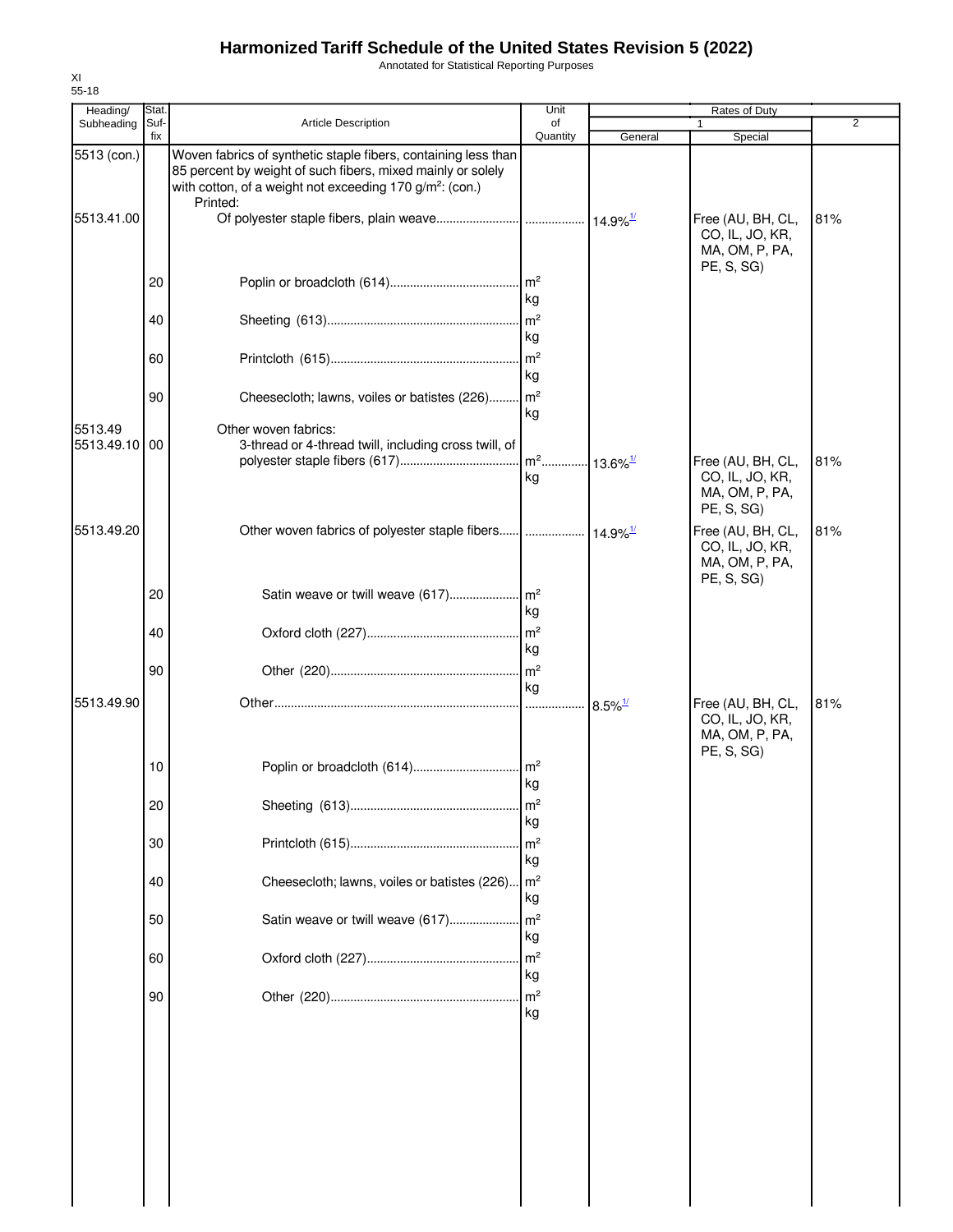Annotated for Statistical Reporting Purposes

| Heading/              | Stat.           |                                                                                                                                                                                                                       | Unit                                    |                        | Rates of Duty                                                        |     |
|-----------------------|-----------------|-----------------------------------------------------------------------------------------------------------------------------------------------------------------------------------------------------------------------|-----------------------------------------|------------------------|----------------------------------------------------------------------|-----|
| Subheading            | Suf-<br>fix     | <b>Article Description</b>                                                                                                                                                                                            | of<br>Quantity                          | General                | 1<br>Special                                                         | 2   |
| 5514<br>5514.11.00    |                 | Woven fabrics of synthetic staple fibers, containing less than<br>85 percent by weight of such fibers, mixed mainly or solely<br>with cotton, of a weight exceeding 170 g/m <sup>2</sup> :<br>Unbleached or bleached: |                                         |                        | Free (AU, BH, CL,<br>CO, IL, JO, KR,<br>MA, OM, P, PA,               | 81% |
|                       | 20              |                                                                                                                                                                                                                       | $\mathsf{Im}^2$<br>kg                   |                        | PE, S, SG)                                                           |     |
|                       |                 | Sheeting:                                                                                                                                                                                                             |                                         |                        |                                                                      |     |
|                       | 30              |                                                                                                                                                                                                                       | $\mathsf{Im}^2$<br>kg                   |                        |                                                                      |     |
|                       | 50              |                                                                                                                                                                                                                       | m <sup>2</sup><br>kg                    |                        |                                                                      |     |
|                       | 90              |                                                                                                                                                                                                                       | m <sup>2</sup><br>kg                    |                        |                                                                      |     |
| 5514.12.00            |                 | 3-thread or 4-thread twill, including cross twill, of                                                                                                                                                                 |                                         | $14.9\%$ <sup>1/</sup> | Free (AU, BH, CL,<br>CO, IL, JO, KR,<br>MA, OM, P, PA,               | 81% |
|                       | 20              |                                                                                                                                                                                                                       | . $\mathsf{Im}^2$<br>kg                 |                        | PE, S, SG)                                                           |     |
|                       | 40              |                                                                                                                                                                                                                       | m <sup>2</sup><br>kg                    |                        |                                                                      |     |
| 5514.19<br>5514.19.10 |                 | Other woven fabrics:<br>Woven fabrics of polyester staple fibers  14.9% <sup>1/</sup>                                                                                                                                 |                                         |                        | Free (AU, BH, CL,<br>CO, IL, JO, KR,                                 | 81% |
|                       | 20<br>40        | Satin weave or twill weave (617)<br>Duck, except plain weave (219)                                                                                                                                                    | $\mathsf{Im}^2$<br>kg<br>m <sup>2</sup> |                        | MA, OM, P, PA,<br>PE, S, SG)                                         |     |
|                       |                 |                                                                                                                                                                                                                       | kg                                      |                        |                                                                      |     |
|                       | 90              |                                                                                                                                                                                                                       | m <sup>2</sup><br>kg                    |                        |                                                                      |     |
| 5514.19.90            |                 |                                                                                                                                                                                                                       |                                         | $8.5\%$ <sup>1/</sup>  | Free (AU, BH, CL,<br>CO, IL, JO, KR,<br>MA, OM, P, PA,<br>PE, S, SG) | 81% |
|                       | 10 <sup>°</sup> | Poplin or broadcloth (614)                                                                                                                                                                                            | m <sup>2</sup><br>kg                    |                        |                                                                      |     |
|                       | 20              |                                                                                                                                                                                                                       | m <sup>2</sup><br>kg                    |                        |                                                                      |     |
|                       | 30              |                                                                                                                                                                                                                       | m <sup>2</sup><br>kg                    |                        |                                                                      |     |
|                       | 40              | Satin weave or twill weave (617)                                                                                                                                                                                      | m <sup>2</sup><br>kg                    |                        |                                                                      |     |
|                       | 90              |                                                                                                                                                                                                                       | m <sup>2</sup><br>kg                    |                        |                                                                      |     |
|                       |                 |                                                                                                                                                                                                                       |                                         |                        |                                                                      |     |
|                       |                 |                                                                                                                                                                                                                       |                                         |                        |                                                                      |     |
|                       |                 |                                                                                                                                                                                                                       |                                         |                        |                                                                      |     |
|                       |                 |                                                                                                                                                                                                                       |                                         |                        |                                                                      |     |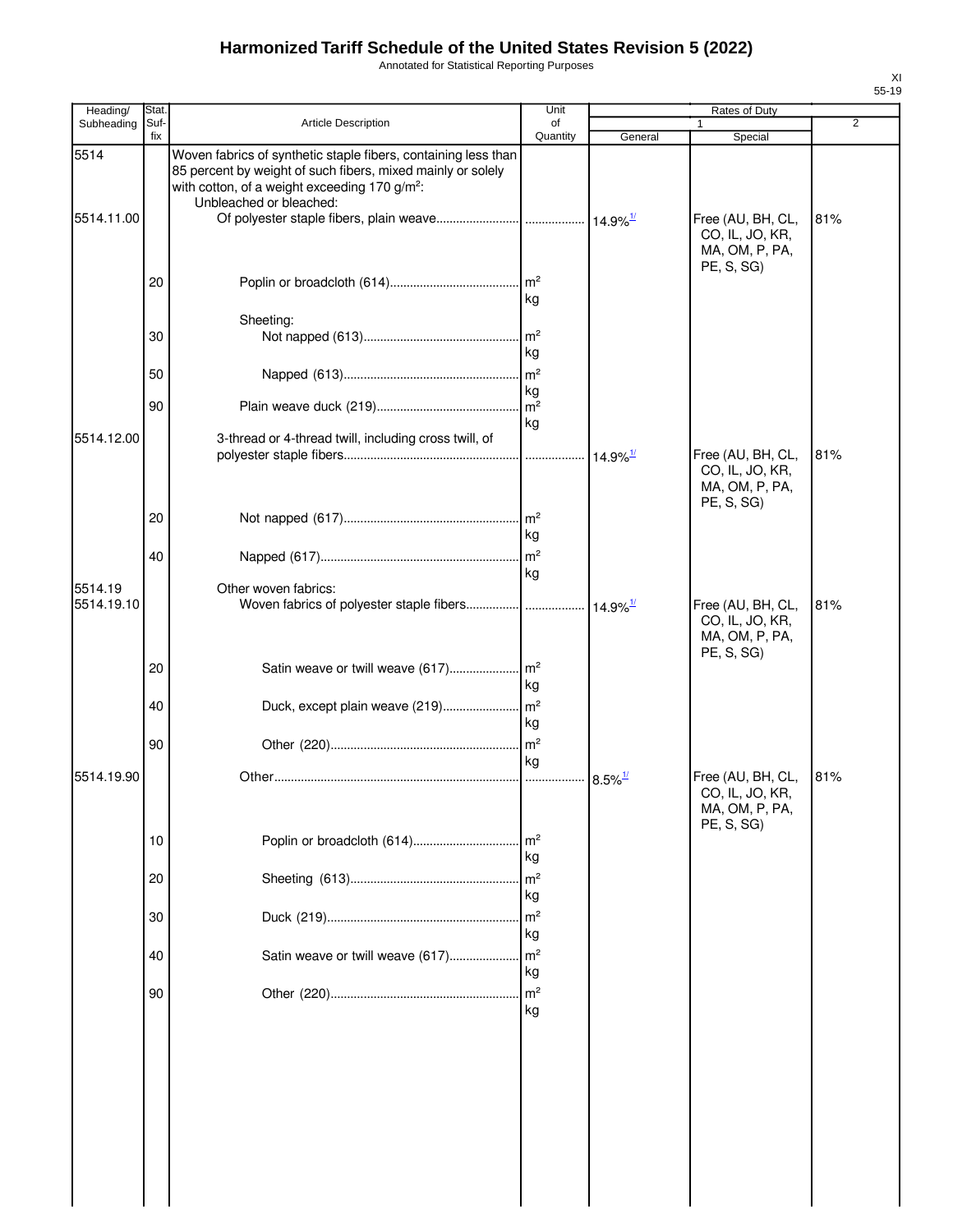Annotated for Statistical Reporting Purposes

| Heading/    | Stat        |                                                                                                                                                                                                            | Unit                        |                        | Rates of Duty                                          |                |
|-------------|-------------|------------------------------------------------------------------------------------------------------------------------------------------------------------------------------------------------------------|-----------------------------|------------------------|--------------------------------------------------------|----------------|
| Subheading  | Suf-<br>fix | Article Description                                                                                                                                                                                        | of<br>Quantity              | General                | 1<br>Special                                           | $\overline{2}$ |
| 5514 (con.) |             | Woven fabrics of synthetic staple fibers, containing less than<br>85 percent by weight of such fibers, mixed mainly or solely<br>with cotton, of a weight exceeding 170 g/m <sup>2</sup> : (con.)<br>Dyed: |                             |                        |                                                        |                |
| 5514.21.00  |             |                                                                                                                                                                                                            |                             |                        | Free (AU, BH, CL,<br>CO, IL, JO, KR,<br>MA, OM, P, PA, | 81%            |
|             | 20          |                                                                                                                                                                                                            | kg                          |                        | PE, S, SG)                                             |                |
|             |             | Sheeting:                                                                                                                                                                                                  |                             |                        |                                                        |                |
|             | 30          |                                                                                                                                                                                                            | $\mathsf{Im}^2$<br>kg       |                        |                                                        |                |
|             | 50          |                                                                                                                                                                                                            | $\mathsf{Im}^2$             |                        |                                                        |                |
|             | 90          |                                                                                                                                                                                                            | kg<br>$\mathsf{Im}^2$<br>kg |                        |                                                        |                |
| 5514.22.00  |             | 3-thread or 4-thread twill, including cross twill, of                                                                                                                                                      |                             | $14.9\%$ <sup>1/</sup> | Free (AU, BH, CL,<br>CO, IL, JO, KR,<br>MA, OM, P, PA, | 81%            |
|             | 20          |                                                                                                                                                                                                            | kg                          |                        | PE, S, SG)                                             |                |
|             | 40          |                                                                                                                                                                                                            | m <sup>2</sup>              |                        |                                                        |                |
| 5514.23.00  |             |                                                                                                                                                                                                            | kg                          | $14.9\%$ <sup>1/</sup> | Free (AU, BH, CL,<br>CO, IL, JO, KR,<br>MA, OM, P, PA, | 81%            |
|             | 20          |                                                                                                                                                                                                            | kg                          |                        | PE, S, SG)                                             |                |
|             | 40          |                                                                                                                                                                                                            | kg                          |                        |                                                        |                |
|             | 90          |                                                                                                                                                                                                            |                             |                        |                                                        |                |
| 5514.29.00  |             |                                                                                                                                                                                                            | kg<br>.                     | $12\%$ <sup>1/</sup>   | Free (AU, BH, CL,<br>CO, IL, JO, KR,<br>MA, OM, P, PA, | 81%            |
|             | 10          |                                                                                                                                                                                                            | $\mathsf{Im}^2$<br>kg       |                        | PE, S, SG)                                             |                |
|             | 20          |                                                                                                                                                                                                            | m <sup>2</sup><br>kg        |                        |                                                        |                |
|             | 30          |                                                                                                                                                                                                            | m <sup>2</sup><br>kg        |                        |                                                        |                |
|             | 40          | Satin weave or twill weave (617)                                                                                                                                                                           | m <sup>2</sup><br>kg        |                        |                                                        |                |
|             | 90          |                                                                                                                                                                                                            | m <sup>2</sup><br>kg        |                        |                                                        |                |
|             |             |                                                                                                                                                                                                            |                             |                        |                                                        |                |
|             |             |                                                                                                                                                                                                            |                             |                        |                                                        |                |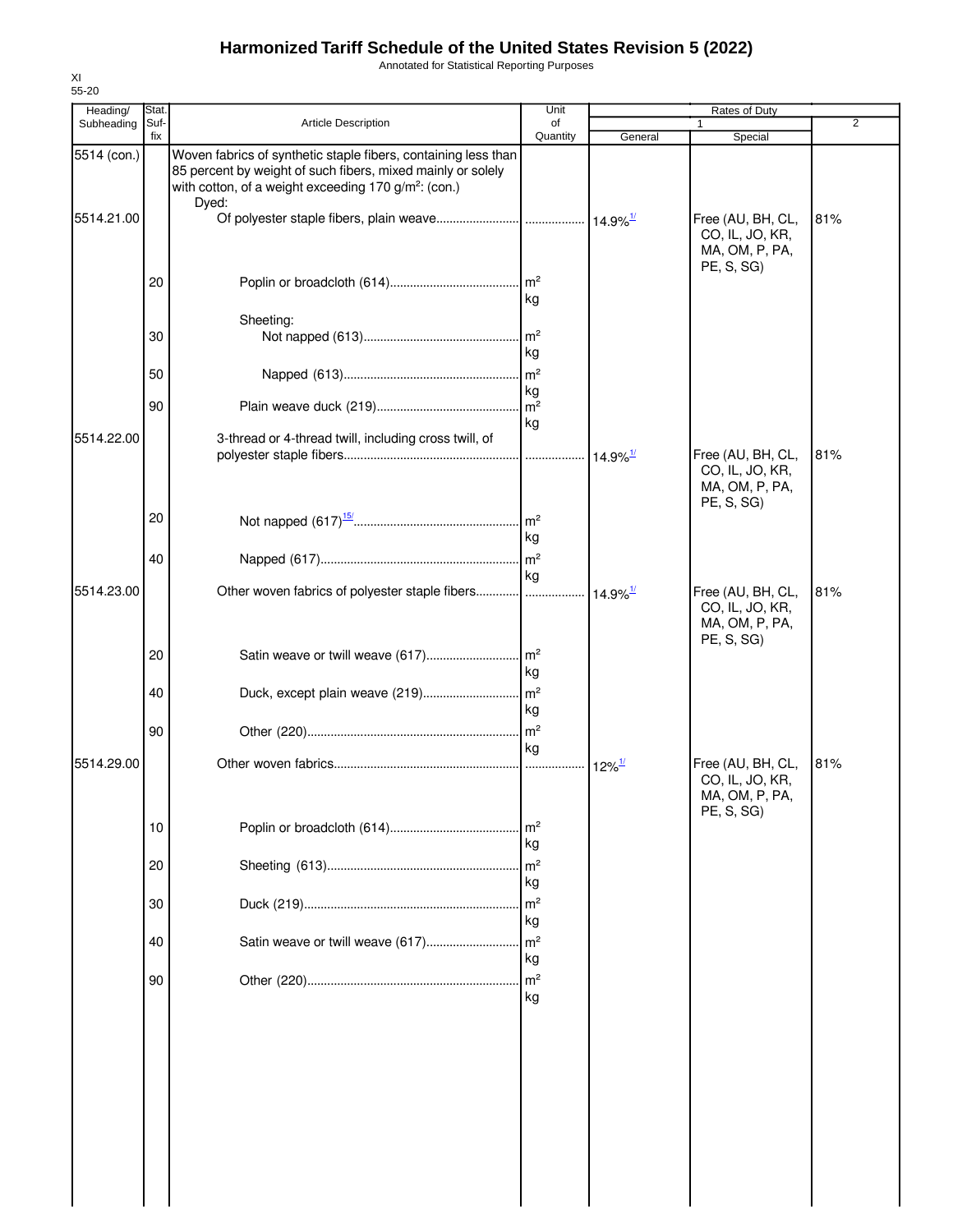Annotated for Statistical Reporting Purposes

| Heading/                             | Stat        |                                                                                                                                                                                                                                                                                                                 | Unit                  |                                            | Rates of Duty                                                        |                |
|--------------------------------------|-------------|-----------------------------------------------------------------------------------------------------------------------------------------------------------------------------------------------------------------------------------------------------------------------------------------------------------------|-----------------------|--------------------------------------------|----------------------------------------------------------------------|----------------|
| Subheading                           | Suf-<br>fix | Article Description                                                                                                                                                                                                                                                                                             | of<br>Quantity        | General                                    | Special                                                              | $\overline{2}$ |
| 5514 (con.)<br>5514.30<br>5514.30.31 | 00          | Woven fabrics of synthetic staple fibers, containing less than<br>85 percent by weight of such fibers, mixed mainly or solely<br>with cotton, of a weight exceeding 170 g/m <sup>2</sup> : (con.)<br>Of yarns of different colors:<br>Of polyester staple fibers, plain weave (218) $\left  m^2 \right  14.9\%$ | kg                    |                                            | Free (AU, BH, CL,<br>CO, IL, JO, KR,<br>MA, OM, P, PA,<br>PE, S, SG) | 81%            |
| 5514.30.32                           |             | 3-thread or 4-thread twill, including cross twill, of                                                                                                                                                                                                                                                           |                       |                                            | Free (AU, BH, CL,<br>CO, IL, JO, KR,<br>MA, OM, P, PA,<br>PE, S, SG) | 81%            |
|                                      | 10          | Denim:                                                                                                                                                                                                                                                                                                          | $\mathsf{Im}^2$<br>kg |                                            |                                                                      |                |
|                                      | 15          |                                                                                                                                                                                                                                                                                                                 | m <sup>2</sup><br>kg  |                                            |                                                                      |                |
|                                      | 80          |                                                                                                                                                                                                                                                                                                                 | m <sup>2</sup>        |                                            |                                                                      |                |
| 5514.30.33                           |             | Other woven fabrics of polyester staple fibers                                                                                                                                                                                                                                                                  | kg                    | $12\%$ <sup><math>\frac{1}{2}</math></sup> | Free (AU, BH, CL,<br>CO, IL, JO, KR,<br>MA, OM, P, PA,<br>PE, S, SG) | 81%            |
|                                      | 10          |                                                                                                                                                                                                                                                                                                                 | kg                    |                                            |                                                                      |                |
|                                      | 90          |                                                                                                                                                                                                                                                                                                                 | $\mathsf{Im}^2$<br>kg |                                            |                                                                      |                |
| 5514.30.39                           | 10          |                                                                                                                                                                                                                                                                                                                 | kg                    | Free <sup>1/</sup>                         |                                                                      | 81%            |
|                                      | 20          |                                                                                                                                                                                                                                                                                                                 | $\mathsf{m}^2$<br>kg  |                                            |                                                                      |                |
|                                      | 90          |                                                                                                                                                                                                                                                                                                                 | $\mathsf{Im}^2$<br>kg |                                            |                                                                      |                |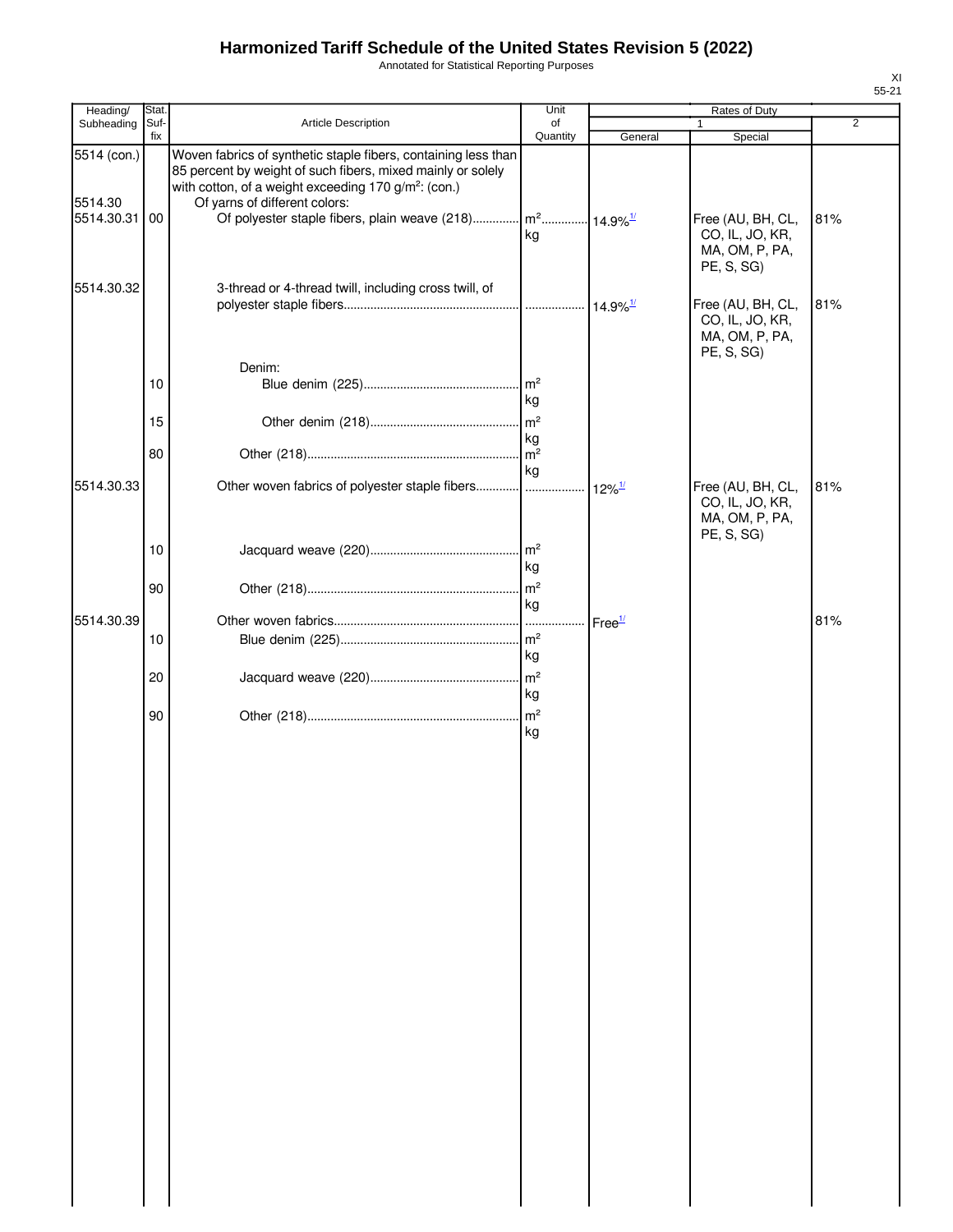Annotated for Statistical Reporting Purposes

| Heading/    | Stat.       |                                                                                                                                                                                                               | Unit                       |                        | <b>Rates of Duty</b>                                                 |                |
|-------------|-------------|---------------------------------------------------------------------------------------------------------------------------------------------------------------------------------------------------------------|----------------------------|------------------------|----------------------------------------------------------------------|----------------|
| Subheading  | Suf-<br>fix | Article Description                                                                                                                                                                                           | of<br>Quantity             | General                | 1<br>Special                                                         | $\overline{2}$ |
| 5514 (con.) |             | Woven fabrics of synthetic staple fibers, containing less than<br>85 percent by weight of such fibers, mixed mainly or solely<br>with cotton, of a weight exceeding 170 g/m <sup>2</sup> : (con.)<br>Printed: |                            |                        |                                                                      |                |
| 5514.41.00  |             |                                                                                                                                                                                                               |                            |                        | Free (AU, BH, CL,<br>CO, IL, JO, KR,<br>MA, OM, P, PA,<br>PE, S, SG) | 81%            |
|             | 20          |                                                                                                                                                                                                               | kg                         |                        |                                                                      |                |
|             |             | Sheeting:                                                                                                                                                                                                     |                            |                        |                                                                      |                |
|             | 30          |                                                                                                                                                                                                               | $\mathsf{Im}^2$<br>kg      |                        |                                                                      |                |
|             | 50          |                                                                                                                                                                                                               | $\mathsf{m}^2$             |                        |                                                                      |                |
|             | 90          |                                                                                                                                                                                                               | kg<br>$\mathsf{m}^2$<br>kg |                        |                                                                      |                |
| 5514.42.00  |             | 3-thread or 4-thread twill, including cross twill, of                                                                                                                                                         |                            | $14.9\%$ <sup>1/</sup> | Free (AU, BH, CL,                                                    | 81%            |
|             |             |                                                                                                                                                                                                               |                            |                        | CO, IL, JO, KR,<br>MA, OM, P, PA,<br>PE, S, SG)                      |                |
|             | 20          |                                                                                                                                                                                                               | $\mathsf{Im}^2$<br>kg      |                        |                                                                      |                |
| 5514.43.00  | 40          | Other woven fabrics of polyester staple fibers                                                                                                                                                                | $\mathsf{Im}^2$<br>kg      |                        |                                                                      | 81%            |
|             | 20          | Satin weave or twill weave (617)                                                                                                                                                                              | $\mathsf{Im}^2$<br>kg      | Free <sup>1/</sup>     |                                                                      |                |
|             | 40          |                                                                                                                                                                                                               | kg                         |                        |                                                                      |                |
|             | 90          |                                                                                                                                                                                                               | kg                         |                        |                                                                      |                |
| 5514.49.00  |             |                                                                                                                                                                                                               |                            | $8.5\%$ <sup>1/</sup>  | Free (AU, BH, CL,<br>CO, IL, JO, KR,<br>MA, OM, P, PA,<br>PE, S, SG) | 81%            |
|             | 10          |                                                                                                                                                                                                               | kg                         |                        |                                                                      |                |
|             | 20          |                                                                                                                                                                                                               | m <sup>2</sup><br>kg       |                        |                                                                      |                |
|             | 30          |                                                                                                                                                                                                               | m <sup>2</sup><br>kg       |                        |                                                                      |                |
|             | 40          | Satin weave or twill weave (617)                                                                                                                                                                              | m <sup>2</sup><br>kg       |                        |                                                                      |                |
|             | 90          |                                                                                                                                                                                                               | m <sup>2</sup><br>kg       |                        |                                                                      |                |
|             |             |                                                                                                                                                                                                               |                            |                        |                                                                      |                |
|             |             |                                                                                                                                                                                                               |                            |                        |                                                                      |                |
|             |             |                                                                                                                                                                                                               |                            |                        |                                                                      |                |
|             |             |                                                                                                                                                                                                               |                            |                        |                                                                      |                |
|             |             |                                                                                                                                                                                                               |                            |                        |                                                                      |                |
|             |             |                                                                                                                                                                                                               |                            |                        |                                                                      |                |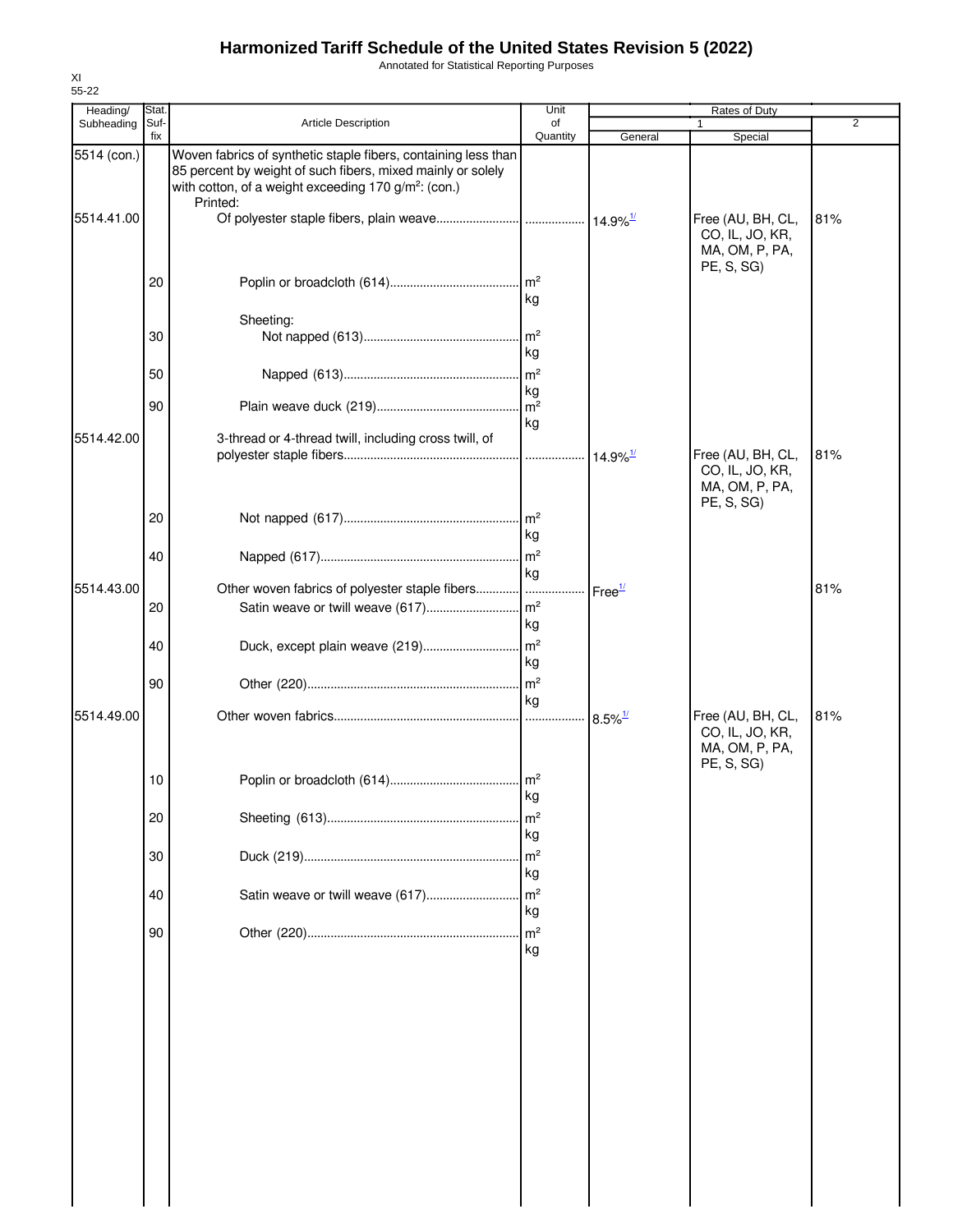Annotated for Statistical Reporting Purposes

| Heading/           | Stat.       |                                                                                                                                    | Unit                                   |                        | Rates of Duty                                                     |                |
|--------------------|-------------|------------------------------------------------------------------------------------------------------------------------------------|----------------------------------------|------------------------|-------------------------------------------------------------------|----------------|
| Subheading         | Suf-<br>fix | Article Description                                                                                                                | οf<br>Quantity                         | General                | 1                                                                 | $\overline{2}$ |
| 5515<br>5515.11.00 |             | Other woven fabrics of synthetic staple fibers:<br>Of polyester staple fibers:<br>Mixed mainly or solely with viscose rayon staple |                                        | $14.9\%$ <sup>1/</sup> | Special<br>Free (AU, BH, CL,<br>CO, IL, JO, KR,<br>MA, OM, P, PA, | 81%            |
|                    | 05          | Of yarns of different colors, except blue denim or                                                                                 | m <sup>2</sup><br>kg                   |                        | PE, S, SG)                                                        |                |
|                    | 10          |                                                                                                                                    | m <sup>2</sup><br>kg                   |                        |                                                                   |                |
|                    | 15          | Other:                                                                                                                             | $\mathsf{Im}^2$<br>kg                  |                        |                                                                   |                |
|                    | 20          |                                                                                                                                    | m <sup>2</sup><br>kg                   |                        |                                                                   |                |
|                    | 25          |                                                                                                                                    | m <sup>2</sup><br>kg                   |                        |                                                                   |                |
|                    | 30          | Cheesecloth; lawns, voiles or batistes (226)                                                                                       | $\mathsf{Im}^2$<br>kg                  |                        |                                                                   |                |
|                    | 35          |                                                                                                                                    | m <sup>2</sup><br>kg                   |                        |                                                                   |                |
|                    | 40          |                                                                                                                                    | kg                                     |                        |                                                                   |                |
|                    | 45          |                                                                                                                                    | m <sup>2</sup><br>kg                   |                        |                                                                   |                |
| 5515.12.00         | 90          | Mixed mainly or solely with man-made filaments                                                                                     | m <sup>2</sup><br>kg                   | $12\%$ <sup>1/</sup>   | Free (AU, BH, CL,                                                 | 81%            |
|                    | 10          |                                                                                                                                    | kg                                     |                        | CO, IL, JO, KR,<br>MA, OM, P, PA,<br>PE, S, SG)                   |                |
|                    | 22          | Sheeting:                                                                                                                          | kg                                     |                        |                                                                   |                |
|                    | 27<br>30    |                                                                                                                                    | m <sup>2</sup><br>kg<br>m <sup>2</sup> |                        |                                                                   |                |
|                    | 40          | Satin weave or twill weave (628)                                                                                                   | kg<br>m <sup>2</sup><br>kg             |                        |                                                                   |                |
|                    | 90          |                                                                                                                                    | m <sup>2</sup><br>kg                   |                        |                                                                   |                |
|                    |             |                                                                                                                                    |                                        |                        |                                                                   |                |
|                    |             |                                                                                                                                    |                                        |                        |                                                                   |                |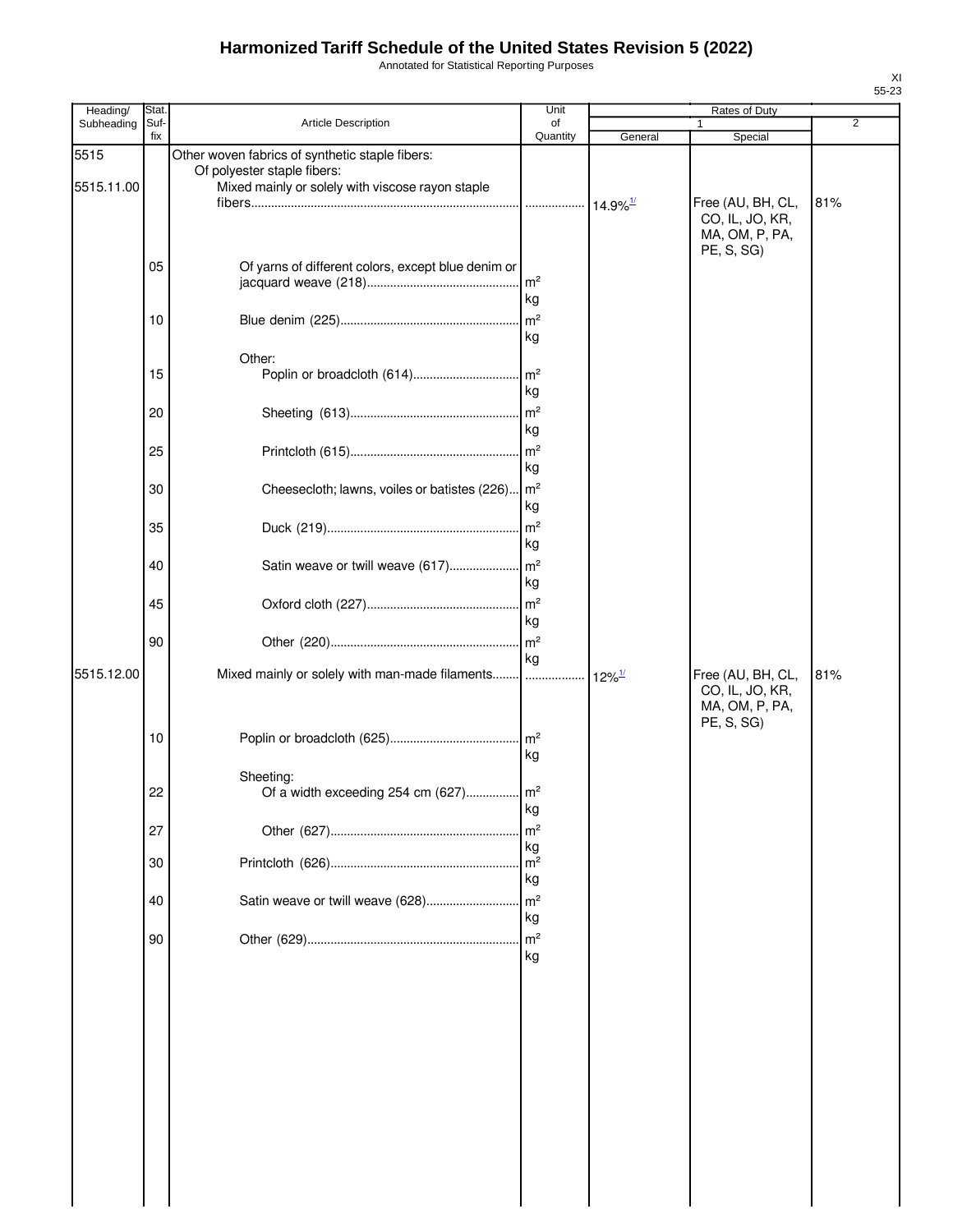Annotated for Statistical Reporting Purposes

| Heading/               | Stat.       |                                                                                                                                                       | Unit                                   |                      | Rates of Duty                                          |                     |
|------------------------|-------------|-------------------------------------------------------------------------------------------------------------------------------------------------------|----------------------------------------|----------------------|--------------------------------------------------------|---------------------|
| Subheading             | Suf-<br>fix | <b>Article Description</b>                                                                                                                            | of<br>Quantity                         | General              | 1<br>Special                                           | 2                   |
| 5515 (con.)<br>5515.13 |             | Other woven fabrics of synthetic staple fibers: (con.)<br>Of polyester staple fibers: (con.)<br>Mixed mainly or solely with wool or fine animal hair: |                                        |                      |                                                        |                     |
| 5515.13.05             |             | Containing 36 percent or more by weight of wool                                                                                                       |                                        | $25\%$ <sup>1/</sup> | Free (AU, BH, CL,<br>CO, IL, JO, KR,<br>MA, OM, P, PA, | 48.5¢/kg +<br>68.5% |
|                        | 10          |                                                                                                                                                       | $\mathsf{Im}^2$<br>kg                  |                      | PE, S, SG)                                             |                     |
| 5515.13.10             | 20          |                                                                                                                                                       | kg                                     |                      | Free (AU, BH, CL,                                      | 80.5%               |
|                        |             |                                                                                                                                                       | 1.1.1.1                                | $12\%$ <sup>1/</sup> | CO, IL, JO, KR,<br>MA, OM, P, PA,<br>PE, S, SG)        |                     |
|                        | 10          |                                                                                                                                                       | m <sup>2</sup><br>kg                   |                      |                                                        |                     |
| 5515.19.00             | 20          |                                                                                                                                                       | m <sup>2</sup><br>kg<br>.              | $12\%$ <sup>1/</sup> | Free (AU, BH, CL,                                      | 81%                 |
|                        |             |                                                                                                                                                       |                                        |                      | CO, IL, JO, KR,<br>MA, OM, P, PA,<br>PE, S, SG)        |                     |
|                        | 05          | Of yarns of different colors, except blue denim or                                                                                                    | m <sup>2</sup><br>kg                   |                      |                                                        |                     |
|                        | 10          |                                                                                                                                                       | m <sup>2</sup><br>kg                   |                      |                                                        |                     |
|                        | 15          | Other:                                                                                                                                                | kg                                     |                      |                                                        |                     |
|                        | 20          |                                                                                                                                                       | m <sup>2</sup><br>kg                   |                      |                                                        |                     |
|                        | 25          |                                                                                                                                                       | m <sup>2</sup><br>kg                   |                      |                                                        |                     |
|                        | 30          | Cheesecloth; lawns, voiles or batistes (226)   m <sup>2</sup>                                                                                         | kg                                     |                      |                                                        |                     |
|                        | 35<br>40    | Satin weave or twill weave (617)                                                                                                                      | m <sup>2</sup><br>kg<br>m <sup>2</sup> |                      |                                                        |                     |
|                        | 45          |                                                                                                                                                       | kg<br>m <sup>2</sup>                   |                      |                                                        |                     |
|                        | 90          |                                                                                                                                                       | kg<br>m <sup>2</sup>                   |                      |                                                        |                     |
|                        |             |                                                                                                                                                       | kg                                     |                      |                                                        |                     |
|                        |             |                                                                                                                                                       |                                        |                      |                                                        |                     |
|                        |             |                                                                                                                                                       |                                        |                      |                                                        |                     |
|                        |             |                                                                                                                                                       |                                        |                      |                                                        |                     |
|                        |             |                                                                                                                                                       |                                        |                      |                                                        |                     |
|                        |             |                                                                                                                                                       |                                        |                      |                                                        |                     |
|                        |             |                                                                                                                                                       |                                        |                      |                                                        |                     |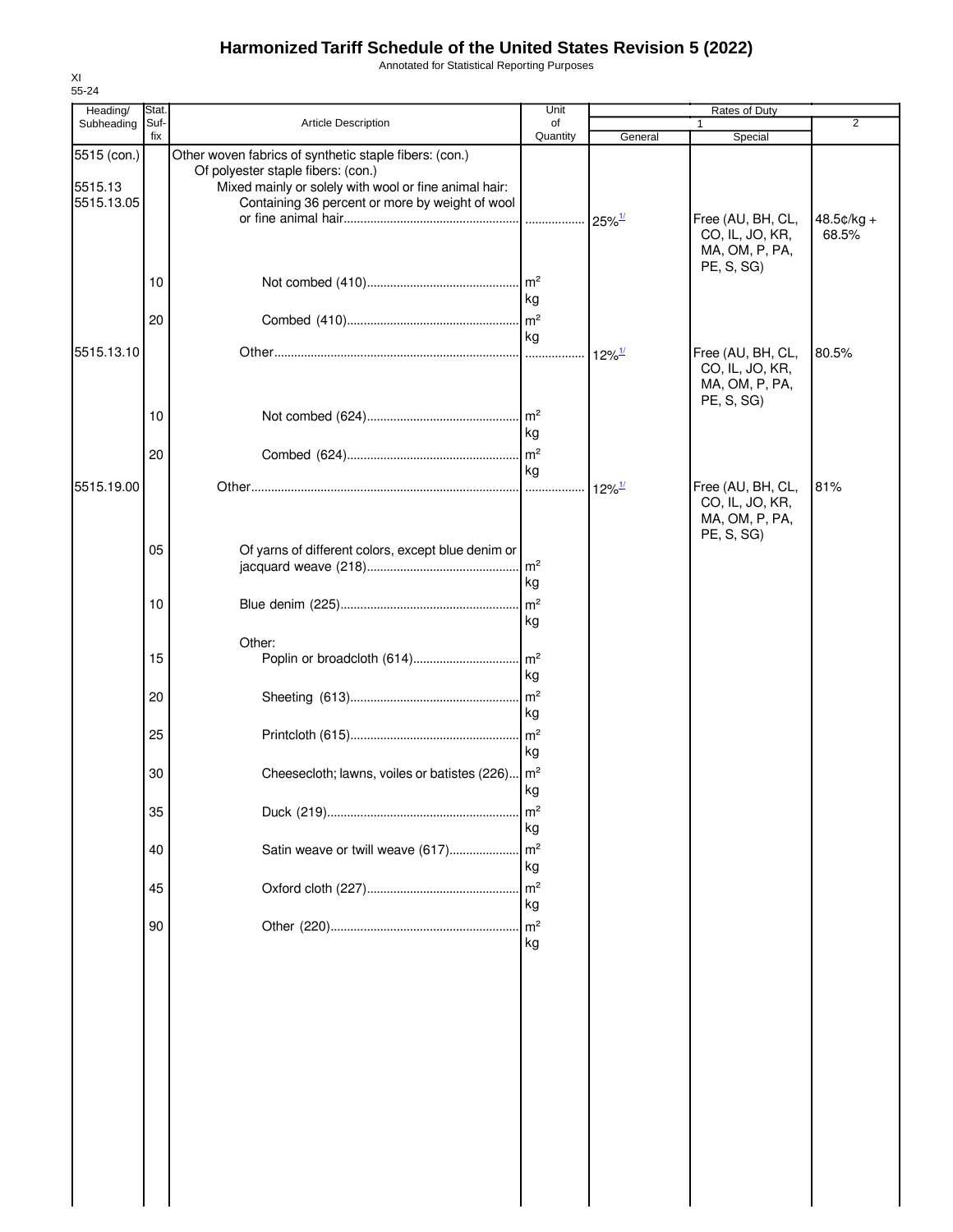Annotated for Statistical Reporting Purposes

| Heading/                  | Stat.       |                                                                                                                                                                           | Unit                  |                        | Rates of Duty                                                        |                |
|---------------------------|-------------|---------------------------------------------------------------------------------------------------------------------------------------------------------------------------|-----------------------|------------------------|----------------------------------------------------------------------|----------------|
| Subheading                | Suf-<br>fix | Article Description                                                                                                                                                       | of<br>Quantity        | General                | 1<br>Special                                                         | $\overline{2}$ |
| 5515 (con.)<br>5515.21.00 |             | Other woven fabrics of synthetic staple fibers: (con.)<br>Of acrylic or modacrylic staple fibers:<br>Mixed mainly or solely with man-made filaments    Free <sup>1/</sup> |                       |                        |                                                                      | 81%            |
|                           | 10          |                                                                                                                                                                           | kg                    |                        |                                                                      |                |
|                           | 20          |                                                                                                                                                                           | $\mathsf{Im}^2$<br>kg |                        |                                                                      |                |
|                           | 30          |                                                                                                                                                                           | m <sup>2</sup><br>kg  |                        |                                                                      |                |
|                           | 40          | Satin weave or twill weave (628)                                                                                                                                          | $\mathsf{m}^2$<br>kg  |                        |                                                                      |                |
|                           | 90          |                                                                                                                                                                           | $\mathsf{m}^2$<br>kg  |                        |                                                                      |                |
| 5515.22<br>5515.22.05     |             | Mixed mainly or solely with wool or fine animal hair:<br>Containing 36 percent or more by weight of wool                                                                  |                       | $20.1\%$ <sup>1/</sup> | Free (AU, BH, CL,                                                    | 48.5¢/kg +     |
|                           |             |                                                                                                                                                                           |                       |                        | CO, IL, JO, KR,<br>MA, OM, P, PA,<br>PE, S, SG)                      | 68.5%          |
|                           | 10          |                                                                                                                                                                           | $\mathsf{Im}^2$<br>kg |                        |                                                                      |                |
|                           | 20          |                                                                                                                                                                           | $\mathsf{m}^2$<br>kg  |                        |                                                                      |                |
| 5515.22.10 00             |             |                                                                                                                                                                           | $\sqrt{m^2}$ .<br>kg  | $12\%$ <sup>1/</sup>   | Free (AU, BH, CL,<br>CO, IL, JO, KR,<br>MA, OM, P, PA,<br>PE, S, SG) | 80.5%          |
| 5515.29.00                |             |                                                                                                                                                                           |                       | Free <sup>1/</sup>     |                                                                      | 81%            |
|                           | 05          | Of yarns of different colors, except blue denim or                                                                                                                        | kg                    |                        |                                                                      |                |
|                           | 10          |                                                                                                                                                                           | $\mathsf{Im}^2$<br>kg |                        |                                                                      |                |
|                           | 15          | Other:                                                                                                                                                                    | kg                    |                        |                                                                      |                |
|                           | 20          |                                                                                                                                                                           | kg                    |                        |                                                                      |                |
|                           | 25          |                                                                                                                                                                           | m <sup>2</sup><br>kg  |                        |                                                                      |                |
|                           | 30          | Cheesecloth; lawns, voiles or batistes (226)                                                                                                                              | $\mathsf{Im}^2$<br>kg |                        |                                                                      |                |
|                           | 35          |                                                                                                                                                                           | m <sup>2</sup><br>kg  |                        |                                                                      |                |
|                           | 40          | Satin weave or twill weave (617)                                                                                                                                          | m <sup>2</sup><br>kg  |                        |                                                                      |                |
|                           | 45          |                                                                                                                                                                           | m <sup>2</sup><br>kg  |                        |                                                                      |                |
|                           | 90          |                                                                                                                                                                           | m <sup>2</sup><br>kg  |                        |                                                                      |                |
|                           |             |                                                                                                                                                                           |                       |                        |                                                                      |                |
|                           |             |                                                                                                                                                                           |                       |                        |                                                                      |                |
|                           |             |                                                                                                                                                                           |                       |                        |                                                                      |                |
|                           |             |                                                                                                                                                                           |                       |                        |                                                                      |                |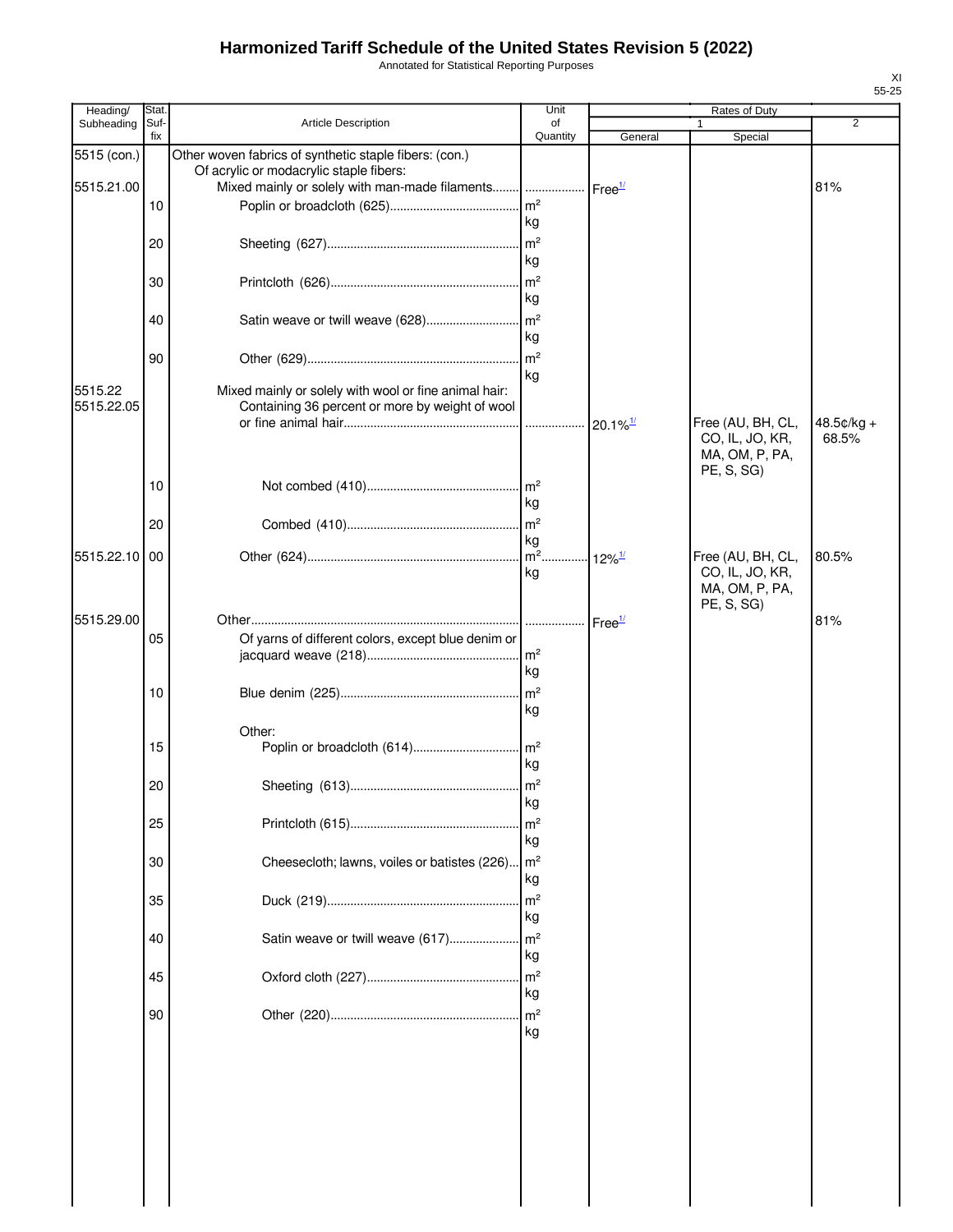Annotated for Statistical Reporting Purposes

| Heading/    | Stat.       |                                                        | Unit     |         | Rates of Duty     |                |
|-------------|-------------|--------------------------------------------------------|----------|---------|-------------------|----------------|
| Subheading  | Suf-<br>fix | Article Description                                    | of       |         | $\mathbf{1}$      | $\overline{2}$ |
| 5515 (con.) |             | Other woven fabrics of synthetic staple fibers: (con.) | Quantity | General | Special           |                |
|             |             | Other woven fabrics:                                   |          |         |                   |                |
| 5515.91.00  |             |                                                        |          |         | Free (AU, BH, CL, | 81%            |
|             |             |                                                        |          |         | CO, IL, JO, KR,   |                |
|             |             |                                                        |          |         | MA, OM, P, PA,    |                |
|             |             |                                                        |          |         | PE, S, SG)        |                |
|             | $10$        |                                                        |          |         |                   |                |
|             |             |                                                        | kg       |         |                   |                |
|             | 20          |                                                        |          |         |                   |                |
|             |             |                                                        | kg       |         |                   |                |
|             | 30          |                                                        |          |         |                   |                |
|             |             |                                                        | kg       |         |                   |                |
|             |             |                                                        |          |         |                   |                |
|             | 40          |                                                        |          |         |                   |                |
|             |             |                                                        | kg       |         |                   |                |
|             | 90          |                                                        |          |         |                   |                |
|             |             |                                                        | kg       |         |                   |                |
|             |             |                                                        |          |         |                   |                |
|             |             |                                                        |          |         |                   |                |
|             |             |                                                        |          |         |                   |                |
|             |             |                                                        |          |         |                   |                |
|             |             |                                                        |          |         |                   |                |
|             |             |                                                        |          |         |                   |                |
|             |             |                                                        |          |         |                   |                |
|             |             |                                                        |          |         |                   |                |
|             |             |                                                        |          |         |                   |                |
|             |             |                                                        |          |         |                   |                |
|             |             |                                                        |          |         |                   |                |
|             |             |                                                        |          |         |                   |                |
|             |             |                                                        |          |         |                   |                |
|             |             |                                                        |          |         |                   |                |
|             |             |                                                        |          |         |                   |                |
|             |             |                                                        |          |         |                   |                |
|             |             |                                                        |          |         |                   |                |
|             |             |                                                        |          |         |                   |                |
|             |             |                                                        |          |         |                   |                |
|             |             |                                                        |          |         |                   |                |
|             |             |                                                        |          |         |                   |                |
|             |             |                                                        |          |         |                   |                |
|             |             |                                                        |          |         |                   |                |
|             |             |                                                        |          |         |                   |                |
|             |             |                                                        |          |         |                   |                |
|             |             |                                                        |          |         |                   |                |
|             |             |                                                        |          |         |                   |                |
|             |             |                                                        |          |         |                   |                |
|             |             |                                                        |          |         |                   |                |
|             |             |                                                        |          |         |                   |                |
|             |             |                                                        |          |         |                   |                |
|             |             |                                                        |          |         |                   |                |
|             |             |                                                        |          |         |                   |                |
|             |             |                                                        |          |         |                   |                |
|             |             |                                                        |          |         |                   |                |
|             |             |                                                        |          |         |                   |                |
|             |             |                                                        |          |         |                   |                |
|             |             |                                                        |          |         |                   |                |
|             |             |                                                        |          |         |                   |                |
|             |             |                                                        |          |         |                   |                |
|             |             |                                                        |          |         |                   |                |
|             |             |                                                        |          |         |                   |                |
|             |             |                                                        |          |         |                   |                |
|             |             |                                                        |          |         |                   |                |
|             |             |                                                        |          |         |                   |                |
|             |             |                                                        |          |         |                   |                |
|             |             |                                                        |          |         |                   |                |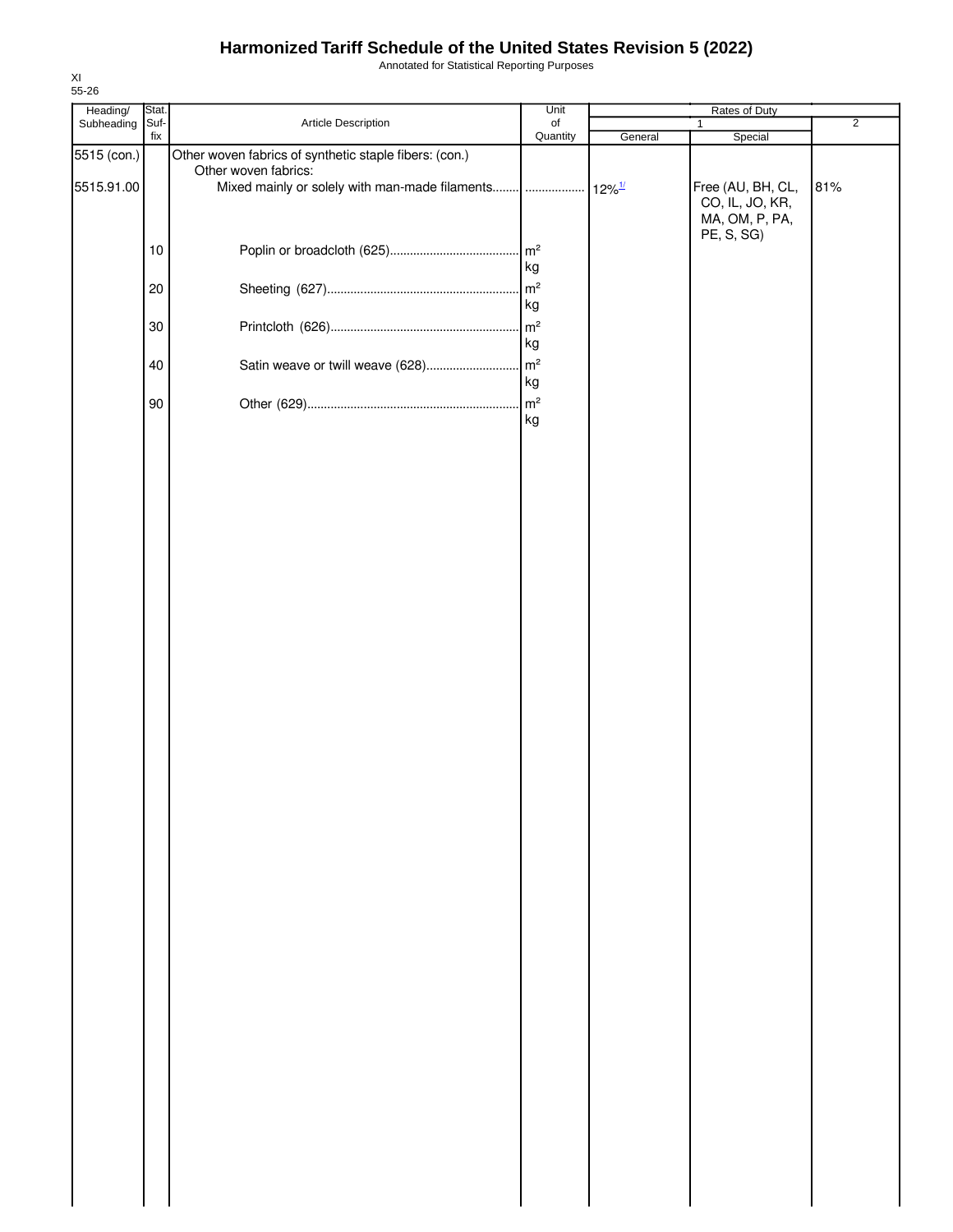Annotated for Statistical Reporting Purposes

| Heading/    | Stat.       |                                                                                                     | Unit                 |                       | Rates of Duty                                                        |                     |
|-------------|-------------|-----------------------------------------------------------------------------------------------------|----------------------|-----------------------|----------------------------------------------------------------------|---------------------|
| Subheading  | Suf-<br>fix | Article Description                                                                                 | of<br>Quantity       | General               | Special                                                              | $\overline{2}$      |
| 5515 (con.) |             | Other woven fabrics of synthetic staple fibers: (con.)<br>Other woven fabrics: (con.)               |                      |                       |                                                                      |                     |
| 5515.99     |             | Other:                                                                                              |                      |                       |                                                                      |                     |
| 5515.99.05  |             | Mixed mainly or solely with wool or fine animal hair:<br>Containing 36 percent or more by weight of |                      | $25\%$ <sup>1/</sup>  | Free (AU, BH, CL,<br>CO, IL, JO, KR,                                 | 48.5¢/kg +<br>68.5% |
|             |             |                                                                                                     |                      |                       | MA, OM, P, PA,<br>PE, S, SG)                                         |                     |
|             | 10          |                                                                                                     | kg                   |                       |                                                                      |                     |
|             | 20          |                                                                                                     | m <sup>2</sup>       |                       |                                                                      |                     |
|             |             |                                                                                                     | kg                   |                       |                                                                      |                     |
| 5515.99.10  |             |                                                                                                     |                      | $12\%$ <sup>1/</sup>  | Free (AU, BH, CL,<br>CO, IL, JO, KR,<br>MA, OM, P, PA,<br>PE, S, SG) | 80.5%               |
|             | 10          |                                                                                                     |                      |                       |                                                                      |                     |
|             |             |                                                                                                     | kg                   |                       |                                                                      |                     |
|             | 20          |                                                                                                     | kg                   |                       |                                                                      |                     |
| 5515.99.90  |             |                                                                                                     |                      | $8.5\%$ <sup>1/</sup> | Free (AU, BH, CL,<br>CO, IL, JO, KR,<br>MA, OM, P, PA,<br>PE, S, SG) | 81%                 |
|             | 05          | Of yarns of different colors, except blue denim                                                     | kg                   |                       |                                                                      |                     |
|             | 10          |                                                                                                     | kg                   |                       |                                                                      |                     |
|             |             | Other:                                                                                              |                      |                       |                                                                      |                     |
|             | 15          |                                                                                                     | kg                   |                       |                                                                      |                     |
|             | 20          |                                                                                                     | kg                   |                       |                                                                      |                     |
|             | 25          |                                                                                                     | m <sup>2</sup><br>kg |                       |                                                                      |                     |
|             | 30          | Cheesecloth; lawns, voiles or batistes                                                              | m <sup>2</sup><br>kg |                       |                                                                      |                     |
|             | 35          |                                                                                                     | m <sup>2</sup><br>kg |                       |                                                                      |                     |
|             | 40          | Satin weave or twill weave (617)                                                                    | m <sup>2</sup><br>kg |                       |                                                                      |                     |
|             | 45          |                                                                                                     | m <sup>2</sup><br>kg |                       |                                                                      |                     |
|             | 90          |                                                                                                     | m <sup>2</sup><br>kg |                       |                                                                      |                     |
|             |             |                                                                                                     |                      |                       |                                                                      |                     |
|             |             |                                                                                                     |                      |                       |                                                                      |                     |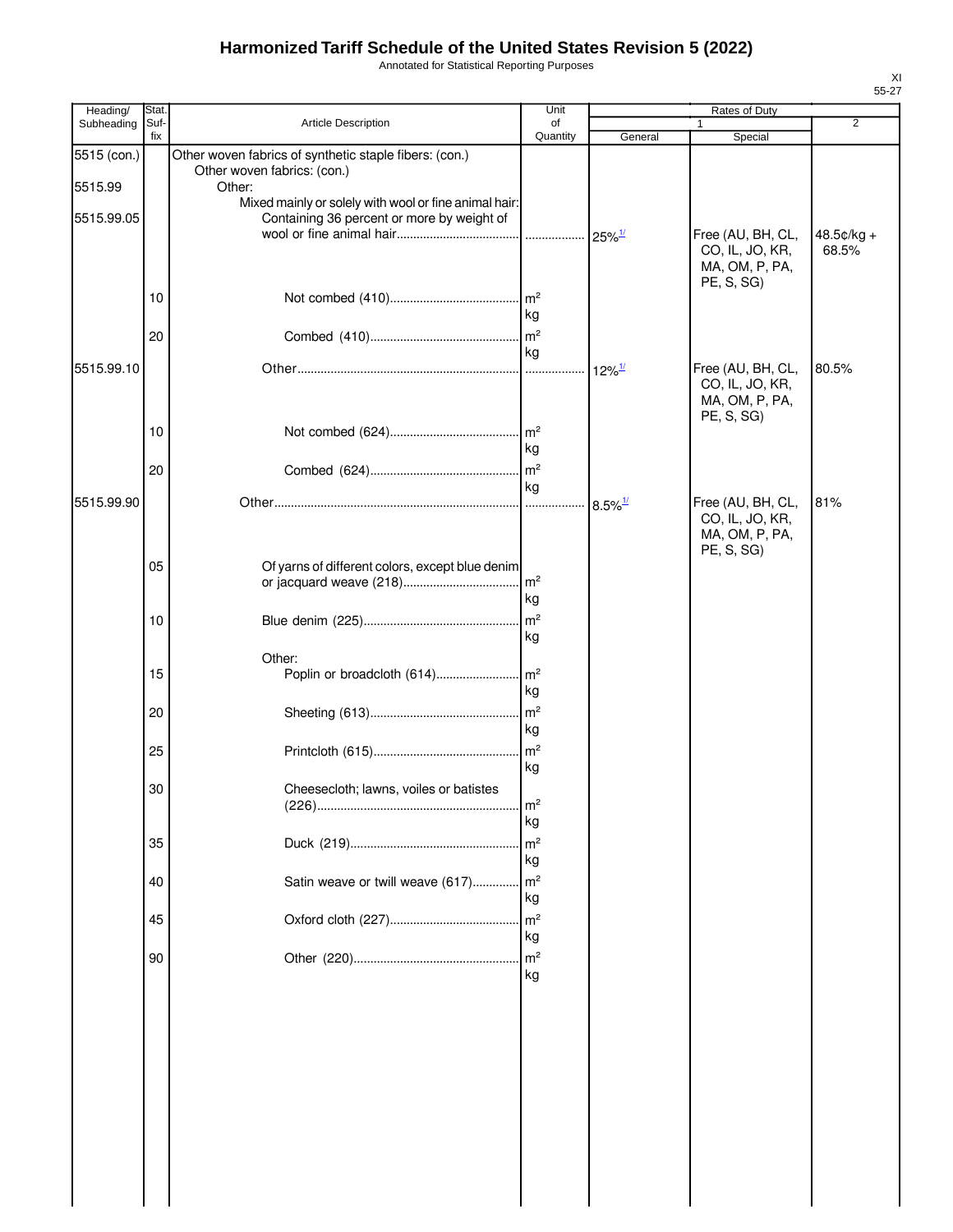Annotated for Statistical Reporting Purposes

| Heading/   | Stat.       |                                                                                                                       | Unit                       | Rates of Duty          |                                                                      |                |
|------------|-------------|-----------------------------------------------------------------------------------------------------------------------|----------------------------|------------------------|----------------------------------------------------------------------|----------------|
| Subheading | Suf-<br>fix | <b>Article Description</b>                                                                                            | of<br>Quantity             | General                | 1<br>Special                                                         | $\overline{2}$ |
| 5516       |             | Woven fabrics of artificial staple fibers:<br>Containing 85 percent or more by weight of artificial staple<br>fibers: |                            |                        |                                                                      |                |
| 5516.11.00 |             |                                                                                                                       |                            | $14.9\%$ <sup>1/</sup> | Free (AU, BH, CL,<br>CO, IL, JO, KR,<br>MA, OM, P, PA,<br>PE, S, SG) | 81%            |
|            | 10          |                                                                                                                       | kg                         |                        |                                                                      |                |
|            | 20          |                                                                                                                       | kg                         |                        |                                                                      |                |
|            | 90          |                                                                                                                       | kg                         |                        |                                                                      |                |
| 5516.12.00 |             |                                                                                                                       |                            |                        | Free (AU, BH, CL,<br>CO, IL, JO, KR,<br>MA, OM, P, PA,<br>PE, S, SG) | 81%            |
|            | 10          |                                                                                                                       | kg                         |                        |                                                                      |                |
|            | 20          |                                                                                                                       | kg                         |                        |                                                                      |                |
|            | 90          |                                                                                                                       | kg                         |                        |                                                                      |                |
| 5516.13.00 | 00          |                                                                                                                       | kg                         | $14.9\%$ <sup>1/</sup> | Free (AU, BH, CL,<br>CO, IL, JO, KR,<br>MA, OM, P, PA,<br>PE, S, SG) | 81%            |
| 5516.14.00 |             |                                                                                                                       |                            | $10\%$ <sup>1/</sup>   | Free (AU, BH, CL,<br>CO, IL, JO, KR,<br>MA, OM, P, PA,<br>PE, S, SG) | 81%            |
|            | 05          | Plain weave:                                                                                                          | kg                         |                        |                                                                      |                |
|            | 15          |                                                                                                                       | kg                         |                        |                                                                      |                |
|            | 25          | Satin weave or twill weave:                                                                                           |                            |                        |                                                                      |                |
|            | 30          |                                                                                                                       | ĸg<br>m <sup>2</sup><br>kg |                        |                                                                      |                |
|            | 85          | Other:                                                                                                                | m <sup>2</sup>             |                        |                                                                      |                |
|            | 95          |                                                                                                                       | kg<br>m <sup>2</sup><br>kg |                        |                                                                      |                |
|            |             |                                                                                                                       |                            |                        |                                                                      |                |
|            |             |                                                                                                                       |                            |                        |                                                                      |                |
|            |             |                                                                                                                       |                            |                        |                                                                      |                |
|            |             |                                                                                                                       |                            |                        |                                                                      |                |
|            |             |                                                                                                                       |                            |                        |                                                                      |                |
|            |             |                                                                                                                       |                            |                        |                                                                      |                |
|            |             |                                                                                                                       |                            |                        |                                                                      |                |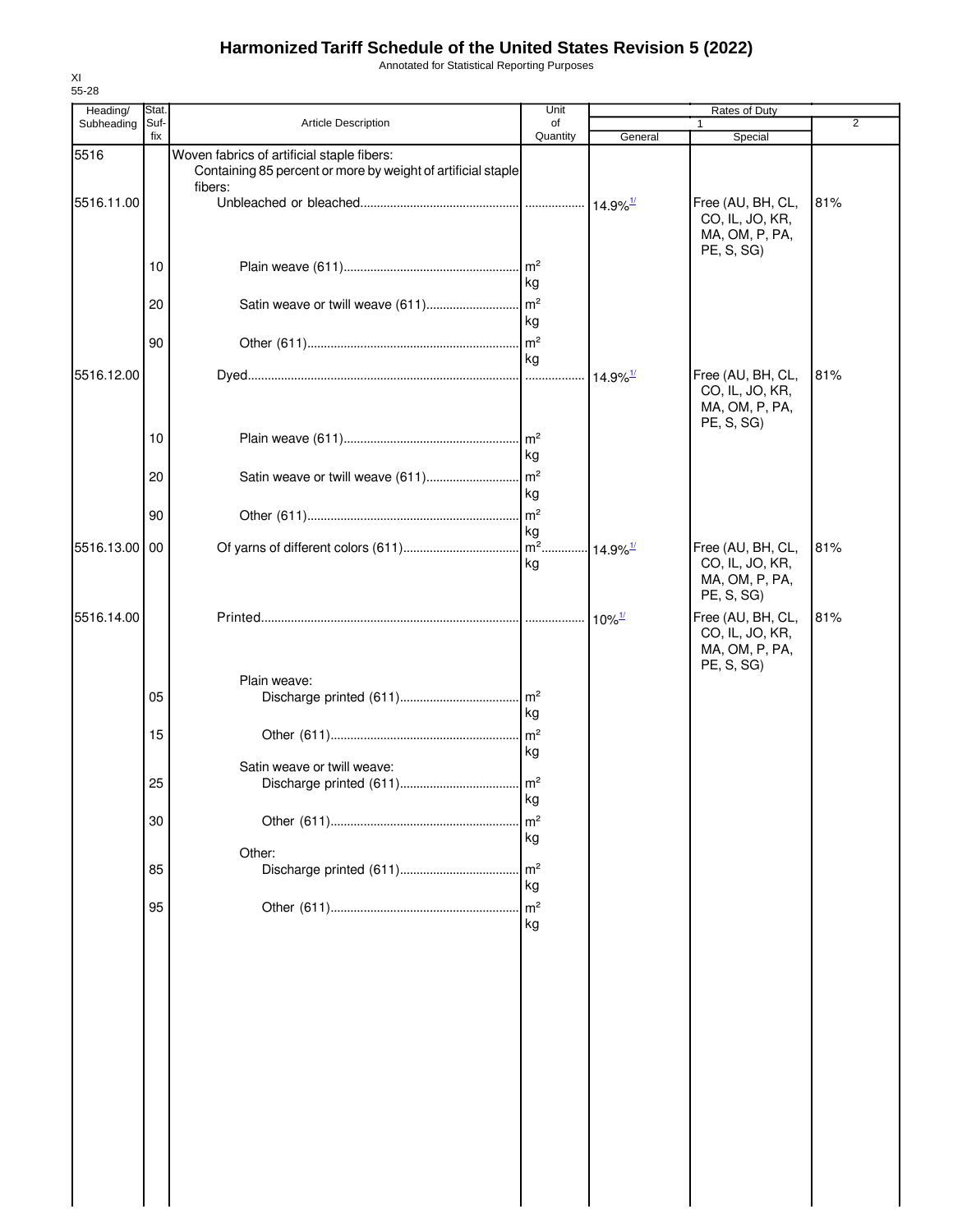Annotated for Statistical Reporting Purposes

| Heading/                  | Stat.       |                                                                                                                                                                                | Unit                  |                        | Rates of Duty                                                        |                |
|---------------------------|-------------|--------------------------------------------------------------------------------------------------------------------------------------------------------------------------------|-----------------------|------------------------|----------------------------------------------------------------------|----------------|
| Subheading                | Suf-<br>fix | Article Description                                                                                                                                                            | of<br>Quantity        | General                | Special                                                              | $\overline{2}$ |
| 5516 (con.)<br>5516.21.00 |             | Woven fabrics of artificial staple fibers: (con.)<br>Containing less than 85 percent by weight of artificial staple<br>fibers, mixed mainly or solely with man-made filaments: | .                     | $14.9\%$ <sup>1/</sup> | Free (AU, BH, CL,<br>CO, IL, JO, KR,                                 | 81%            |
|                           | 10          |                                                                                                                                                                                | kg                    |                        | MA, OM, P, PA,<br>PE, S, SG)                                         |                |
|                           | 20          |                                                                                                                                                                                | m <sup>2</sup><br>kg  |                        |                                                                      |                |
|                           | 30          |                                                                                                                                                                                | m <sup>2</sup><br>kg  |                        |                                                                      |                |
|                           | 40          |                                                                                                                                                                                | kg                    |                        |                                                                      |                |
|                           | 90          |                                                                                                                                                                                | kg                    |                        |                                                                      |                |
| 5516.22.00                |             |                                                                                                                                                                                |                       | $14.9\%$ <sup>1/</sup> | Free (AU, BH, CL,<br>CO, IL, JO, KR,<br>MA, OM, P, PA,<br>PE, S, SG) | 81%            |
|                           | 10          |                                                                                                                                                                                | m <sup>2</sup><br>kg  |                        |                                                                      |                |
|                           | 20          |                                                                                                                                                                                | kg<br>m <sup>2</sup>  |                        |                                                                      |                |
|                           | 30<br>40    |                                                                                                                                                                                | kg                    |                        |                                                                      |                |
|                           | 90          |                                                                                                                                                                                | kg<br>m <sup>2</sup>  |                        |                                                                      |                |
| 5516.23.00                |             |                                                                                                                                                                                | kg                    | $8.5\%$ <sup>1/</sup>  | Free (AU, BH, CL,<br>CO, IL, JO, KR,<br>MA, OM, P, PA,               | 81%            |
|                           | 10          |                                                                                                                                                                                | $\mathsf{Im}^2$<br>kg |                        | PE, S, SG)                                                           |                |
|                           | 20          |                                                                                                                                                                                | $\mathsf{Im}^2$<br>kg |                        |                                                                      |                |
|                           | 30          |                                                                                                                                                                                | m <sup>2</sup><br>kg  |                        |                                                                      |                |
|                           | 40          | Satin weave or twill weave (628)                                                                                                                                               | m <sup>2</sup><br>kg  |                        |                                                                      |                |
|                           | 90          |                                                                                                                                                                                | m <sup>2</sup><br>kg  |                        |                                                                      |                |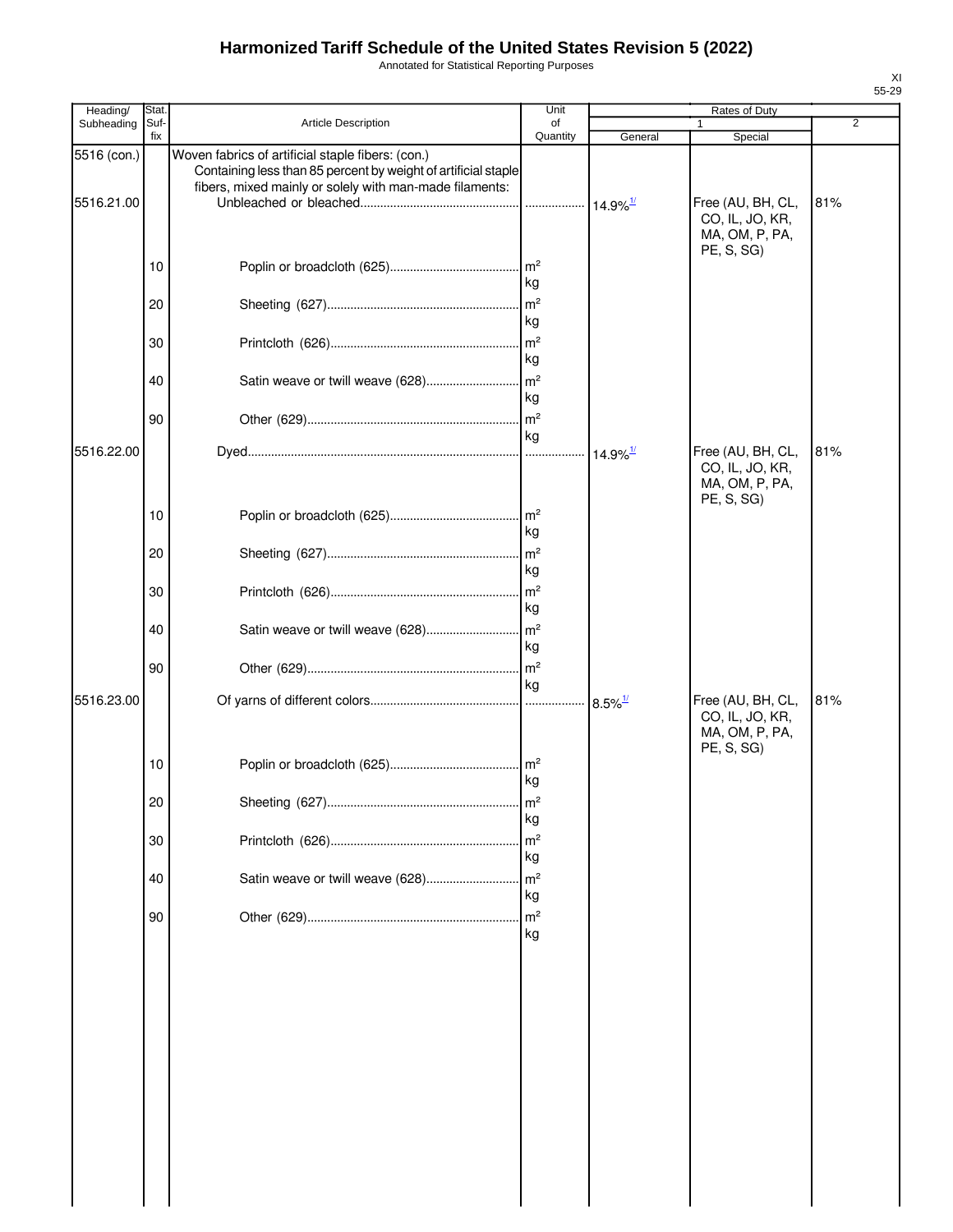Annotated for Statistical Reporting Purposes

| 55-30                  |              |                                                                                                                                                                                          |                                         |                        |                                                                      |                       |
|------------------------|--------------|------------------------------------------------------------------------------------------------------------------------------------------------------------------------------------------|-----------------------------------------|------------------------|----------------------------------------------------------------------|-----------------------|
| Heading/<br>Subheading | Stat<br>Suf- | <b>Article Description</b>                                                                                                                                                               | Unit<br>of                              |                        | Rates of Duty                                                        | $\overline{2}$        |
|                        | fix          |                                                                                                                                                                                          | Quantity                                | General                | Special                                                              |                       |
| 5516 (con.)            |              | Woven fabrics of artificial staple fibers: (con.)<br>Containing less than 85 percent by weight of artificial staple<br>fibers, mixed mainly or solely with man-made filaments:<br>(con.) |                                         |                        |                                                                      |                       |
| 5516.24.00             |              |                                                                                                                                                                                          |                                         | $14.9\%$ <sup>1/</sup> | Free (AU, BH, CL,<br>CO, IL, JO, KR,<br>MA, OM, P, PA,<br>PE, S, SG) | 81%                   |
|                        | 10           |                                                                                                                                                                                          | kg                                      |                        |                                                                      |                       |
|                        | 20           |                                                                                                                                                                                          | kg                                      |                        |                                                                      |                       |
|                        | 30           |                                                                                                                                                                                          | kg                                      |                        |                                                                      |                       |
|                        | 40           | Satin weave or twill weave (628)                                                                                                                                                         | m <sup>2</sup><br>kg                    |                        |                                                                      |                       |
|                        | 85           | Other:                                                                                                                                                                                   | $\mathsf{Im}^2$                         |                        |                                                                      |                       |
|                        | 95           |                                                                                                                                                                                          | kg<br>kg                                |                        |                                                                      |                       |
| 5516.31                |              | Containing less than 85 percent by weight of artificial staple<br>fibers, mixed mainly or solely with wool or fine animal hair:<br>Unbleached or bleached:                               |                                         |                        |                                                                      |                       |
| 5516.31.05             |              | Containing 36 percent or more by weight of wool                                                                                                                                          |                                         | $19.8\%$ <sup>1/</sup> | Free (AU, BH, CL,<br>CO, IL, JO, KR,<br>MA, OM, P, PA,<br>PE, S, SG) | $48.5¢/kg +$<br>68.5% |
|                        | 10           |                                                                                                                                                                                          | kg                                      |                        |                                                                      |                       |
| 5516.31.10             | 20<br>00     |                                                                                                                                                                                          | m <sup>2</sup><br>kg<br>$\mathsf{Im}^2$ | $12\%$ <sup>1/</sup>   | Free (AU, BH, CL,                                                    | 80.5%                 |
|                        |              |                                                                                                                                                                                          | kg                                      |                        | CO, IL, JO, KR,<br>MA, OM, P, PA,<br>PE, S, SG)                      |                       |
| 5516.32<br>5516.32.05  |              | Dved:<br>Containing 36 percent or more by weight of wool                                                                                                                                 | .                                       | $25\%$ <sup>1/</sup>   | Free (AU, BH, CL,<br>CO, IL, JO, KR,<br>MA, OM, P, PA,               | 48.5¢/kg +<br>68.5%   |
|                        | 10           |                                                                                                                                                                                          | m <sup>2</sup><br>kg                    |                        | PE, S, SG                                                            |                       |
|                        | 20           |                                                                                                                                                                                          | m <sup>2</sup><br>kg                    |                        |                                                                      |                       |
| 5516.32.10             | 00           |                                                                                                                                                                                          | $m2$ .<br>kg                            | $12\%$ <sup>1/</sup>   | Free (AU, BH, CL,<br>CO, IL, JO, KR,<br>MA, OM, P, PA,<br>PE, S, SG) | 80.5%                 |
|                        |              |                                                                                                                                                                                          |                                         |                        |                                                                      |                       |
|                        |              |                                                                                                                                                                                          |                                         |                        |                                                                      |                       |
|                        |              |                                                                                                                                                                                          |                                         |                        |                                                                      |                       |
|                        |              |                                                                                                                                                                                          |                                         |                        |                                                                      |                       |

XI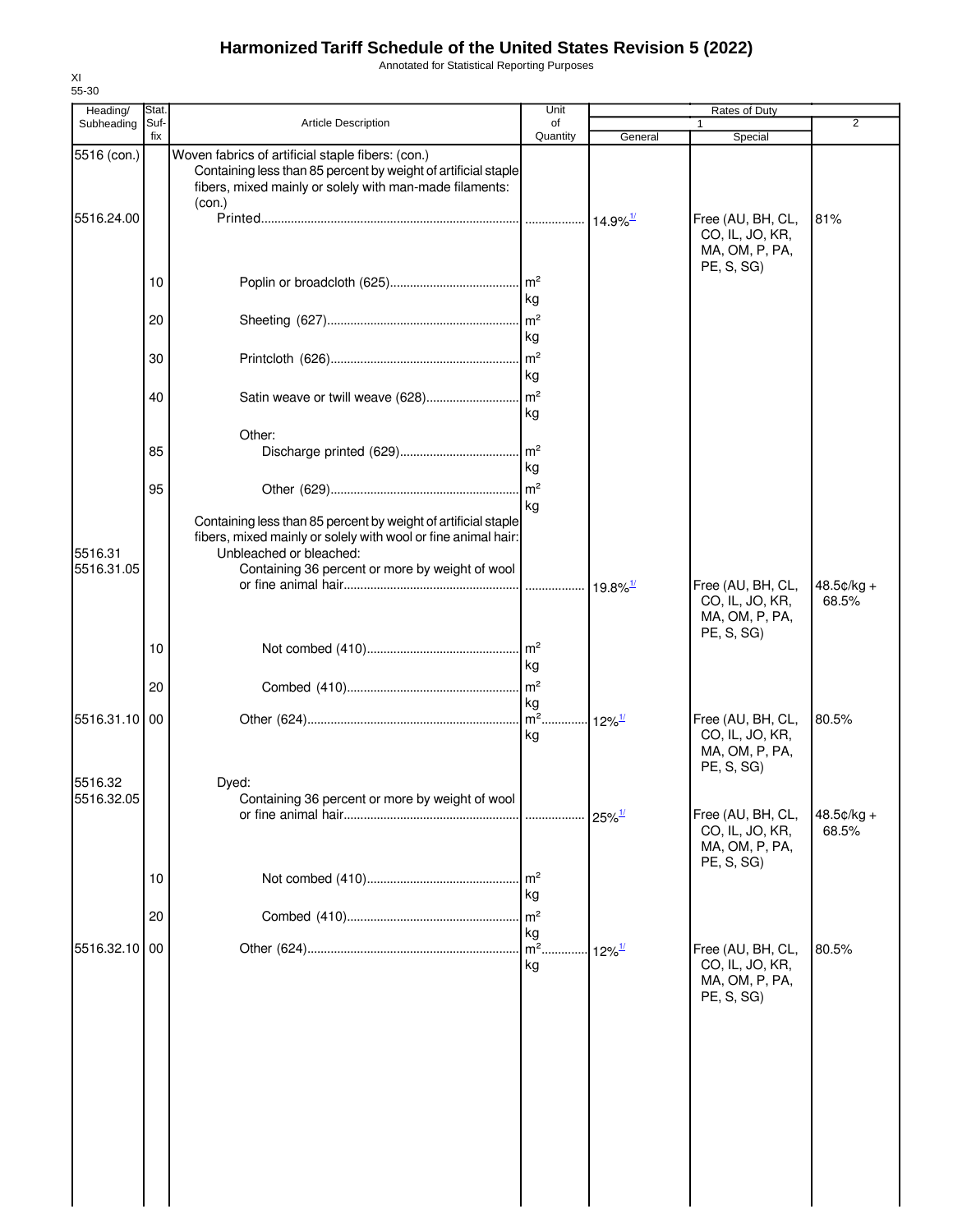Annotated for Statistical Reporting Purposes

| Heading/               | Stat.       |                                                                                                                                                                                                                                 | Unit                                         | Rates of Duty        |                                                                      |                       |
|------------------------|-------------|---------------------------------------------------------------------------------------------------------------------------------------------------------------------------------------------------------------------------------|----------------------------------------------|----------------------|----------------------------------------------------------------------|-----------------------|
| Subheading             | Suf-<br>fix | Article Description                                                                                                                                                                                                             | of<br>Quantity                               | General              | $\mathbf{1}$<br>Special                                              | 2                     |
| 5516 (con.)<br>5516.33 |             | Woven fabrics of artificial staple fibers: (con.)<br>Containing less than 85 percent by weight of artificial staple<br>fibers, mixed mainly or solely with wool or fine animal hair:<br>(con.)<br>Of yarns of different colors: |                                              |                      |                                                                      |                       |
| 5516.33.05             |             | Containing 36 percent or more by weight of wool                                                                                                                                                                                 |                                              | $25\%$ <sup>1/</sup> | Free (AU, BH, CL,<br>CO, IL, JO, KR,<br>MA, OM, P, PA,<br>PE, S, SG) | $48.5¢/kg +$<br>68.5% |
|                        | 10          |                                                                                                                                                                                                                                 | kg                                           |                      |                                                                      |                       |
|                        | 20          |                                                                                                                                                                                                                                 | kg                                           |                      |                                                                      |                       |
| 5516.33.10 00          |             |                                                                                                                                                                                                                                 | kg                                           | $12\%$ <sup>1/</sup> | Free (AU, BH, CL,<br>CO, IL, JO, KR,<br>MA, OM, P, PA,<br>PE, S, SG) | 80.5%                 |
| 5516.34<br>5516.34.05  |             | Printed:<br>Containing 36 percent or more by weight of wool                                                                                                                                                                     |                                              |                      |                                                                      |                       |
|                        |             |                                                                                                                                                                                                                                 |                                              |                      | Free (AU, BH, CL,<br>CO, IL, JO, KR,<br>MA, OM, P, PA,<br>PE, S, SG) | 48.5¢/kg +<br>68.5%   |
|                        | 10          |                                                                                                                                                                                                                                 | m <sup>2</sup><br>kg                         |                      |                                                                      |                       |
|                        | 20          |                                                                                                                                                                                                                                 |                                              |                      |                                                                      |                       |
| 5516.34.10 00          |             |                                                                                                                                                                                                                                 | kg<br>m <sup>2</sup> 12% <sup>1/</sup><br>kg |                      | Free (AU, BH, CL,<br>CO, IL, JO, KR,<br>MA, OM, P, PA,<br>PE, S, SG) | 80.5%                 |
|                        |             |                                                                                                                                                                                                                                 |                                              |                      |                                                                      |                       |
|                        |             |                                                                                                                                                                                                                                 |                                              |                      |                                                                      |                       |
|                        |             |                                                                                                                                                                                                                                 |                                              |                      |                                                                      |                       |
|                        |             |                                                                                                                                                                                                                                 |                                              |                      |                                                                      |                       |
|                        |             |                                                                                                                                                                                                                                 |                                              |                      |                                                                      |                       |
|                        |             |                                                                                                                                                                                                                                 |                                              |                      |                                                                      |                       |
|                        |             |                                                                                                                                                                                                                                 |                                              |                      |                                                                      |                       |
|                        |             |                                                                                                                                                                                                                                 |                                              |                      |                                                                      |                       |
|                        |             |                                                                                                                                                                                                                                 |                                              |                      |                                                                      |                       |
|                        |             |                                                                                                                                                                                                                                 |                                              |                      |                                                                      |                       |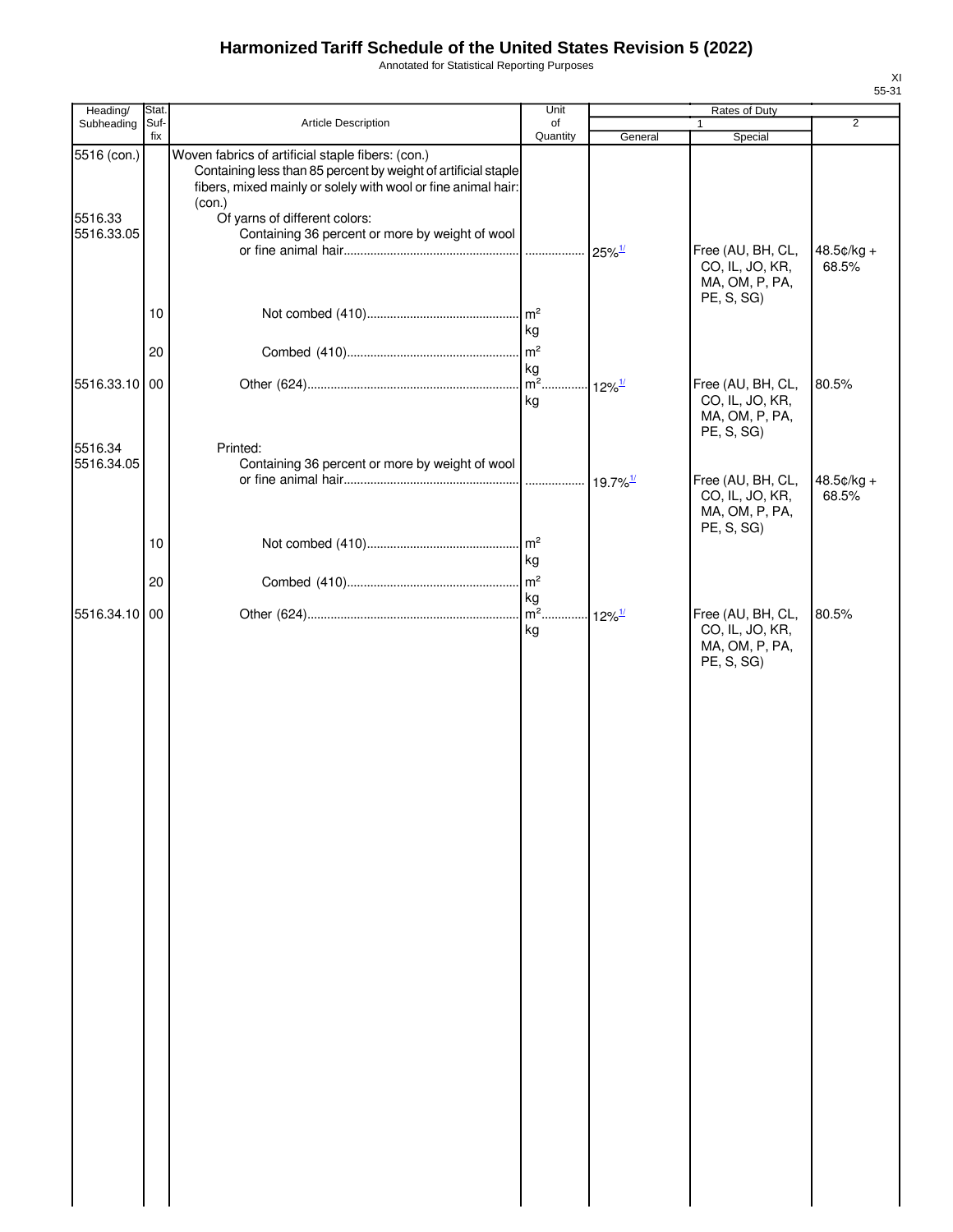Annotated for Statistical Reporting Purposes

| Heading/    | Stat. |                                                                                                                     | Unit                  |                       | Rates of Duty                                          |     |
|-------------|-------|---------------------------------------------------------------------------------------------------------------------|-----------------------|-----------------------|--------------------------------------------------------|-----|
| Subheading  | Suf-  | <b>Article Description</b>                                                                                          | of                    |                       |                                                        | 2   |
| 5516 (con.) | fix   | Woven fabrics of artificial staple fibers: (con.)<br>Containing less than 85 percent by weight of artificial staple | Quantity              | General               | Special                                                |     |
| 5516.41.00  |       | fibers, mixed mainly or solely with cotton:                                                                         |                       |                       | Free (AU, BH, CL,<br>CO, IL, JO, KR,                   | 81% |
|             | 10    |                                                                                                                     | kg                    |                       | MA, OM, P, PA,<br>PE, S, SG)                           |     |
|             | 22    | Sheeting:<br>Of a width exceeding 127 cm (613) m <sup>2</sup>                                                       | kg                    |                       |                                                        |     |
|             | 27    |                                                                                                                     | kg                    |                       |                                                        |     |
|             | 30    |                                                                                                                     | $\mathsf{Im}^2$<br>kg |                       |                                                        |     |
|             | 40    | Cheesecloth; lawns, voiles or batistes (226) m <sup>2</sup>                                                         | kg                    |                       |                                                        |     |
|             | 50    |                                                                                                                     | kg                    |                       |                                                        |     |
|             | 60    | Satin weave or twill weave (617)                                                                                    | $\mathsf{Im}^2$<br>kg |                       |                                                        |     |
|             | 70    |                                                                                                                     | kg                    |                       |                                                        |     |
|             | 90    |                                                                                                                     | kg                    |                       |                                                        |     |
| 5516.42.00  |       |                                                                                                                     |                       | $12\%$ <sup>16/</sup> | Free (AU, BH, CL,<br>CO, IL, JO, KR,<br>MA, OM, P, PA, | 81% |
|             | 10    |                                                                                                                     | kg                    |                       | PE, S, SG)                                             |     |
|             | 22    | Sheeting:<br>Of a width exceeding 127 cm $(613)$ m <sup>2</sup>                                                     | kg                    |                       |                                                        |     |
|             | 27    |                                                                                                                     | $\mathsf{m}^2$<br>kg  |                       |                                                        |     |
|             | 30    |                                                                                                                     | $\mathsf{Im}^2$<br>kg |                       |                                                        |     |
|             | 40    | Cheesecloth; lawns, voiles or batistes (226)                                                                        | $\mathsf{Im}^2$<br>kg |                       |                                                        |     |
|             | 50    |                                                                                                                     | m <sup>2</sup><br>kg  |                       |                                                        |     |
|             | 60    | Satin weave or twill weave (617)                                                                                    | $\mathsf{Im}^2$<br>kg |                       |                                                        |     |
|             | 70    |                                                                                                                     | m <sup>2</sup><br>kg  |                       |                                                        |     |
|             | 90    |                                                                                                                     | kg                    |                       |                                                        |     |
|             |       |                                                                                                                     |                       |                       |                                                        |     |
|             |       |                                                                                                                     |                       |                       |                                                        |     |
|             |       |                                                                                                                     |                       |                       |                                                        |     |
|             |       |                                                                                                                     |                       |                       |                                                        |     |
|             |       |                                                                                                                     |                       |                       |                                                        |     |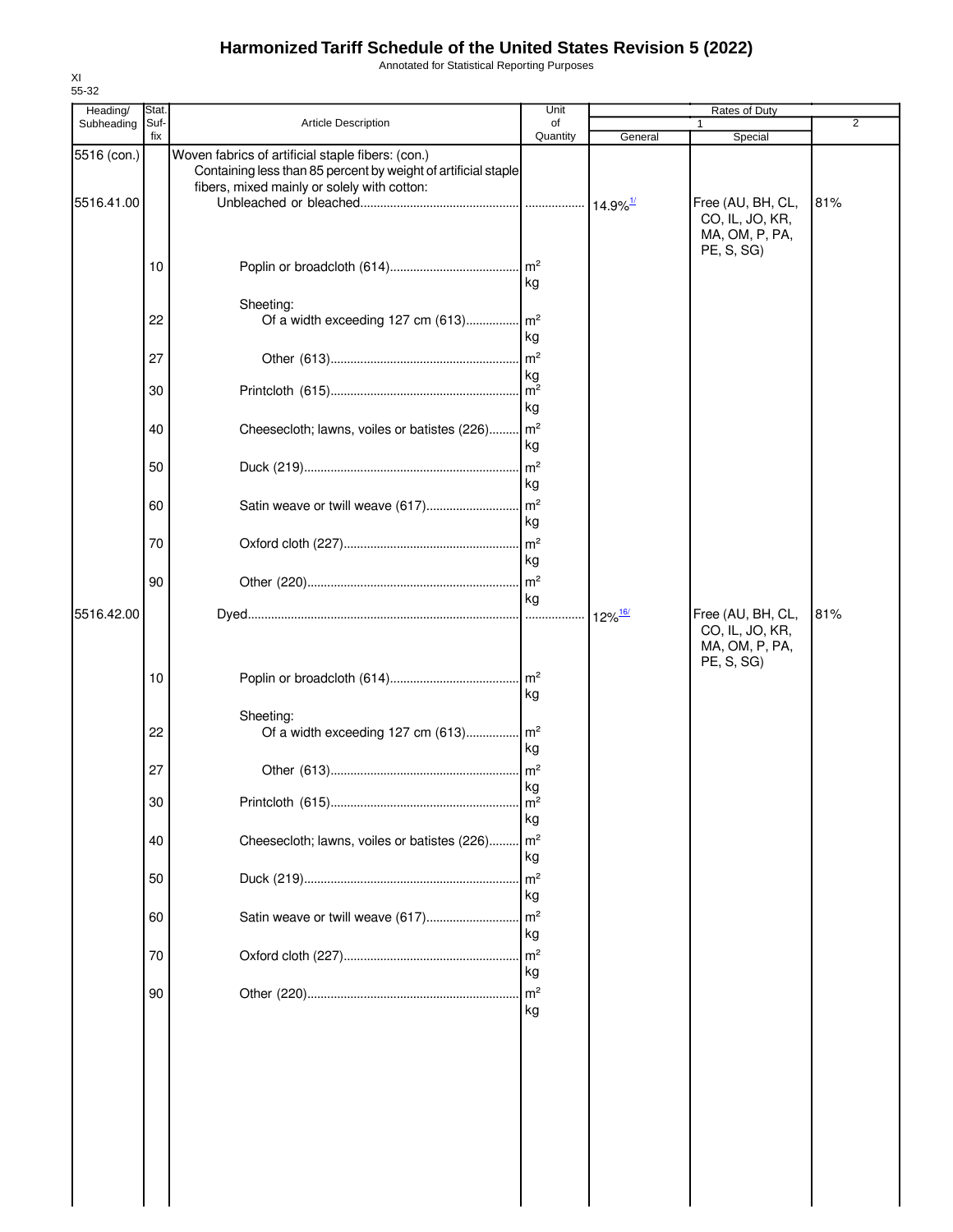Annotated for Statistical Reporting Purposes

| Heading/                  | Stat.       |                                                                                                                                                                           | Unit                  |                       | Rates of Duty                                          |                |
|---------------------------|-------------|---------------------------------------------------------------------------------------------------------------------------------------------------------------------------|-----------------------|-----------------------|--------------------------------------------------------|----------------|
| Subheading                | Suf-<br>fix | Article Description                                                                                                                                                       | of<br>Quantity        | General               | 1<br>Special                                           | $\overline{2}$ |
| 5516 (con.)<br>5516.43.00 |             | Woven fabrics of artificial staple fibers: (con.)<br>Containing less than 85 percent by weight of artificial staple<br>fibers, mixed mainly or solely with cotton: (con.) |                       |                       |                                                        | 81%            |
|                           | 10          | Denim:                                                                                                                                                                    | $\mathsf{Im}^2$<br>kg |                       |                                                        |                |
|                           | 15          |                                                                                                                                                                           |                       |                       |                                                        |                |
|                           | 20          |                                                                                                                                                                           | kg<br>kg              |                       |                                                        |                |
|                           | 35          | Other:<br>Of a width exceeding 127 cm (218) m <sup>2</sup>                                                                                                                | kg                    |                       |                                                        |                |
|                           | 80          |                                                                                                                                                                           | m <sup>2</sup><br>kg  |                       |                                                        |                |
| 5516.44.00                |             |                                                                                                                                                                           |                       | $8.5\%$ <sup>1/</sup> | Free (AU, BH, CL,<br>CO, IL, JO, KR,<br>MA, OM, P, PA, | 81%            |
|                           | 10          |                                                                                                                                                                           | kg                    |                       | PE, S, SG)                                             |                |
|                           | 22          | Sheeting:<br>Of a width exceeding 127 cm $(613)^{\frac{17}{1}}$                                                                                                           | $\mathsf{m}^2$<br>kg  |                       |                                                        |                |
|                           | 27          |                                                                                                                                                                           | $\mathsf{Im}^2$<br>kg |                       |                                                        |                |
|                           | 30          |                                                                                                                                                                           | m <sup>2</sup><br>kg  |                       |                                                        |                |
|                           | 40          | Cheesecloth; lawns, voiles or batistes (226)                                                                                                                              | $\mathsf{Im}^2$<br>kg |                       |                                                        |                |
|                           | 50          |                                                                                                                                                                           | $\mathsf{Im}^2$<br>kg |                       |                                                        |                |
|                           | 60          |                                                                                                                                                                           | kg                    |                       |                                                        |                |
|                           | 70          |                                                                                                                                                                           | kg                    |                       |                                                        |                |
|                           | 90          |                                                                                                                                                                           | m <sup>2</sup><br>kg  |                       |                                                        |                |
|                           |             |                                                                                                                                                                           |                       |                       |                                                        |                |
|                           |             |                                                                                                                                                                           |                       |                       |                                                        |                |
|                           |             |                                                                                                                                                                           |                       |                       |                                                        |                |
|                           |             |                                                                                                                                                                           |                       |                       |                                                        |                |
|                           |             |                                                                                                                                                                           |                       |                       |                                                        |                |
|                           |             |                                                                                                                                                                           |                       |                       |                                                        |                |
|                           |             |                                                                                                                                                                           |                       |                       |                                                        |                |
|                           |             |                                                                                                                                                                           |                       |                       |                                                        |                |
|                           |             |                                                                                                                                                                           |                       |                       |                                                        |                |
|                           |             |                                                                                                                                                                           |                       |                       |                                                        |                |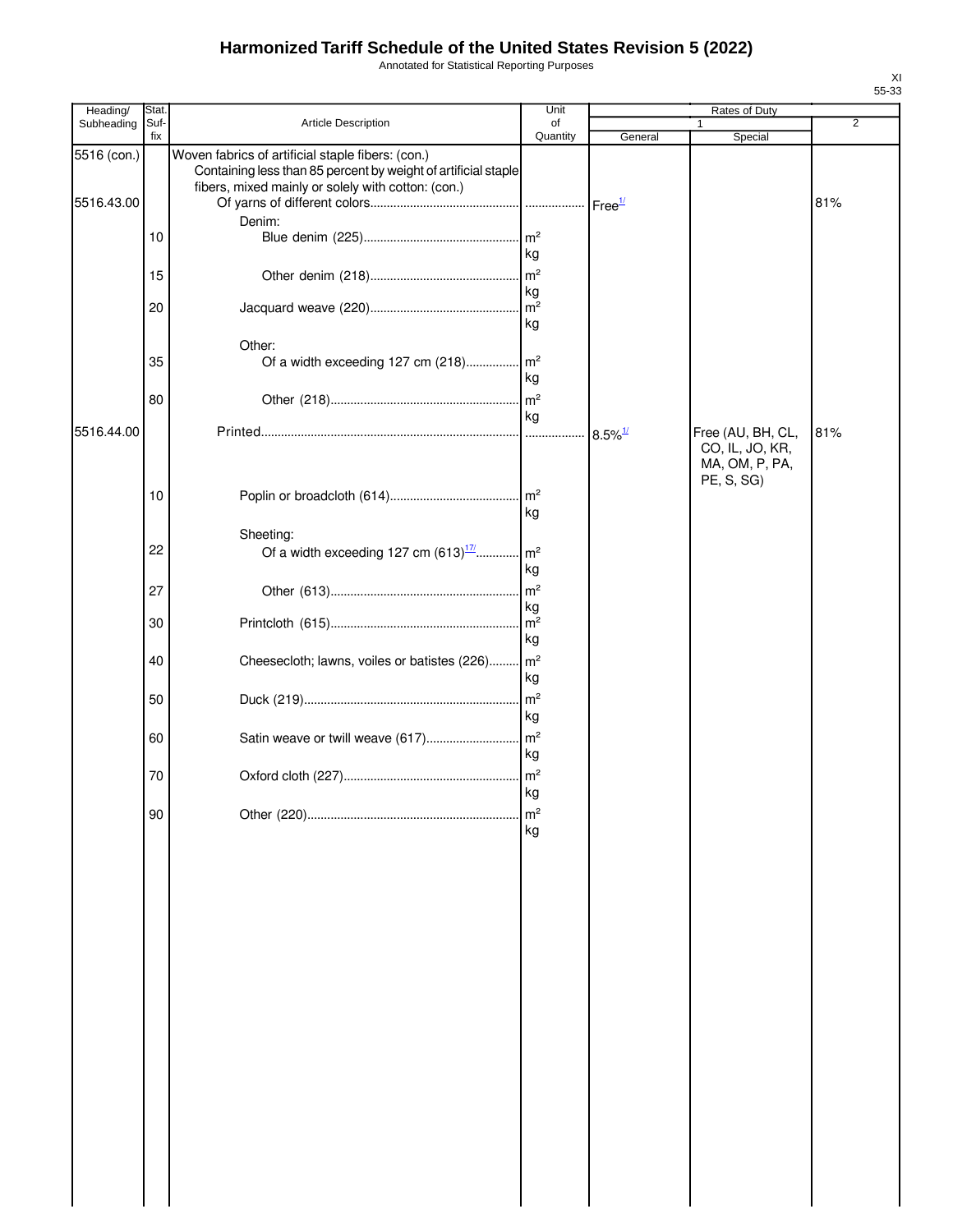Annotated for Statistical Reporting Purposes

| Heading/    | Stat.       |                                                             |                       |                      | 2                                                                    |     |
|-------------|-------------|-------------------------------------------------------------|-----------------------|----------------------|----------------------------------------------------------------------|-----|
| Subheading  | Suf-<br>fix | <b>Article Description</b>                                  | of<br>Quantity        | General              | Special                                                              |     |
| 5516 (con.) |             | Woven fabrics of artificial staple fibers: (con.)           |                       |                      |                                                                      |     |
| 5516.91.00  |             | Other:                                                      |                       | $12\%$ <sup>1/</sup> | Free (AU, BH, CL,<br>CO, IL, JO, KR,<br>MA, OM, P, PA,               | 81% |
|             | 10          |                                                             | kg                    |                      | PE, S, SG)                                                           |     |
|             | 20          |                                                             | kg                    |                      |                                                                      |     |
|             | 30          |                                                             | m <sup>2</sup><br>kg  |                      |                                                                      |     |
|             | 40          | Cheesecloth; lawns, voiles or batistes (226) m <sup>2</sup> | kg                    |                      |                                                                      |     |
|             | 50          |                                                             | $\mathsf{Im}^2$<br>kg |                      |                                                                      |     |
|             | 60          |                                                             | kg                    |                      |                                                                      |     |
|             | 70          |                                                             | kg                    |                      |                                                                      |     |
|             | 90          |                                                             | $\mathsf{Im}^2$<br>kg |                      |                                                                      |     |
| 5516.92.00  |             |                                                             |                       | $12\%$ <sup>1/</sup> | Free (AU, BH, CL,<br>CO, IL, JO, KR,<br>MA, OM, P, PA,<br>PE, S, SG) | 81% |
|             | 10          |                                                             | kg                    |                      |                                                                      |     |
|             | 20          |                                                             | kg                    |                      |                                                                      |     |
|             | 30          |                                                             | kg                    |                      |                                                                      |     |
|             | 40          | Cheesecloth; lawns, voiles or batistes (226)                | m <sup>2</sup><br>kg  |                      |                                                                      |     |
|             | 50          |                                                             | kg                    |                      |                                                                      |     |
|             | 60          |                                                             | m <sup>2</sup><br>kg  |                      |                                                                      |     |
|             | 70          |                                                             | m <sup>2</sup><br>kg  |                      |                                                                      |     |
|             | 90          |                                                             | m <sup>2</sup><br>kg  |                      |                                                                      |     |
|             |             |                                                             |                       |                      |                                                                      |     |
|             |             |                                                             |                       |                      |                                                                      |     |
|             |             |                                                             |                       |                      |                                                                      |     |
|             |             |                                                             |                       |                      |                                                                      |     |
|             |             |                                                             |                       |                      |                                                                      |     |
|             |             |                                                             |                       |                      |                                                                      |     |
|             |             |                                                             |                       |                      |                                                                      |     |
|             |             |                                                             |                       |                      |                                                                      |     |

XI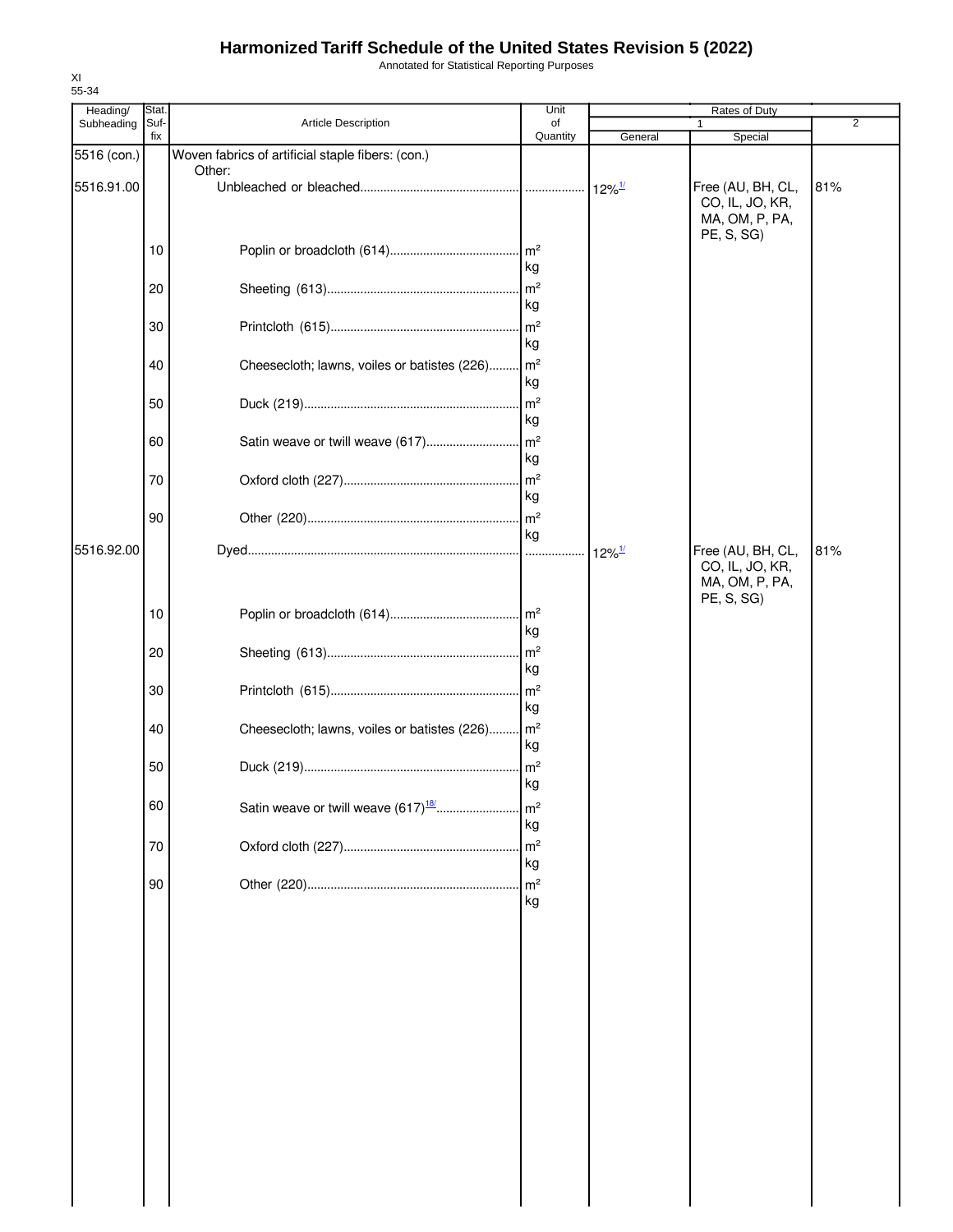Annotated for Statistical Reporting Purposes

| Heading/    | Stat.       |                                                   | Unit                                   |                       |                                                                      |                |
|-------------|-------------|---------------------------------------------------|----------------------------------------|-----------------------|----------------------------------------------------------------------|----------------|
| Subheading  | Suf-<br>fix | Article Description                               | of<br>Quantity                         | General               | 1<br>Special                                                         | $\overline{2}$ |
| 5516 (con.) |             | Woven fabrics of artificial staple fibers: (con.) |                                        |                       |                                                                      |                |
| 5516.93.00  |             | Other: (con.)                                     |                                        | $8.5\%$ <sup>1/</sup> | Free (AU, BH, CL,<br>CO, IL, JO, KR,<br>MA, OM, P, PA,               | 81%            |
|             | 10          |                                                   | kg                                     |                       | PE, S, SG)                                                           |                |
|             | 20          |                                                   | m <sup>2</sup><br>kg                   |                       |                                                                      |                |
|             | 90          |                                                   | m <sup>2</sup><br>kg                   |                       |                                                                      |                |
| 5516.94.00  |             |                                                   |                                        | $12\%$ <sup>1/</sup>  | Free (AU, BH, CL,<br>CO, IL, JO, KR,<br>MA, OM, P, PA,<br>PE, S, SG) | 81%            |
|             | 10          |                                                   | m <sup>2</sup><br>kg                   |                       |                                                                      |                |
|             | 20          |                                                   | m <sup>2</sup><br>kg                   |                       |                                                                      |                |
|             | 30          |                                                   | m <sup>2</sup><br>kg                   |                       |                                                                      |                |
|             | 40          | Cheesecloth; lawns, voiles or batistes (226)      | m <sup>2</sup><br>kg<br>m <sup>2</sup> |                       |                                                                      |                |
|             | 50<br>60    | Satin weave or twill weave (617)                  | kg<br>m <sup>2</sup>                   |                       |                                                                      |                |
|             | 70          |                                                   | kg<br>m <sup>2</sup>                   |                       |                                                                      |                |
|             | 90          |                                                   | kg<br>m <sup>2</sup>                   |                       |                                                                      |                |
|             |             |                                                   | kg                                     |                       |                                                                      |                |
|             |             |                                                   |                                        |                       |                                                                      |                |
|             |             |                                                   |                                        |                       |                                                                      |                |
|             |             |                                                   |                                        |                       |                                                                      |                |
|             |             |                                                   |                                        |                       |                                                                      |                |
|             |             |                                                   |                                        |                       |                                                                      |                |
|             |             |                                                   |                                        |                       |                                                                      |                |
|             |             |                                                   |                                        |                       |                                                                      |                |
|             |             |                                                   |                                        |                       |                                                                      |                |
|             |             |                                                   |                                        |                       |                                                                      |                |
|             |             |                                                   |                                        |                       |                                                                      |                |
|             |             |                                                   |                                        |                       |                                                                      |                |
|             |             |                                                   |                                        |                       |                                                                      |                |